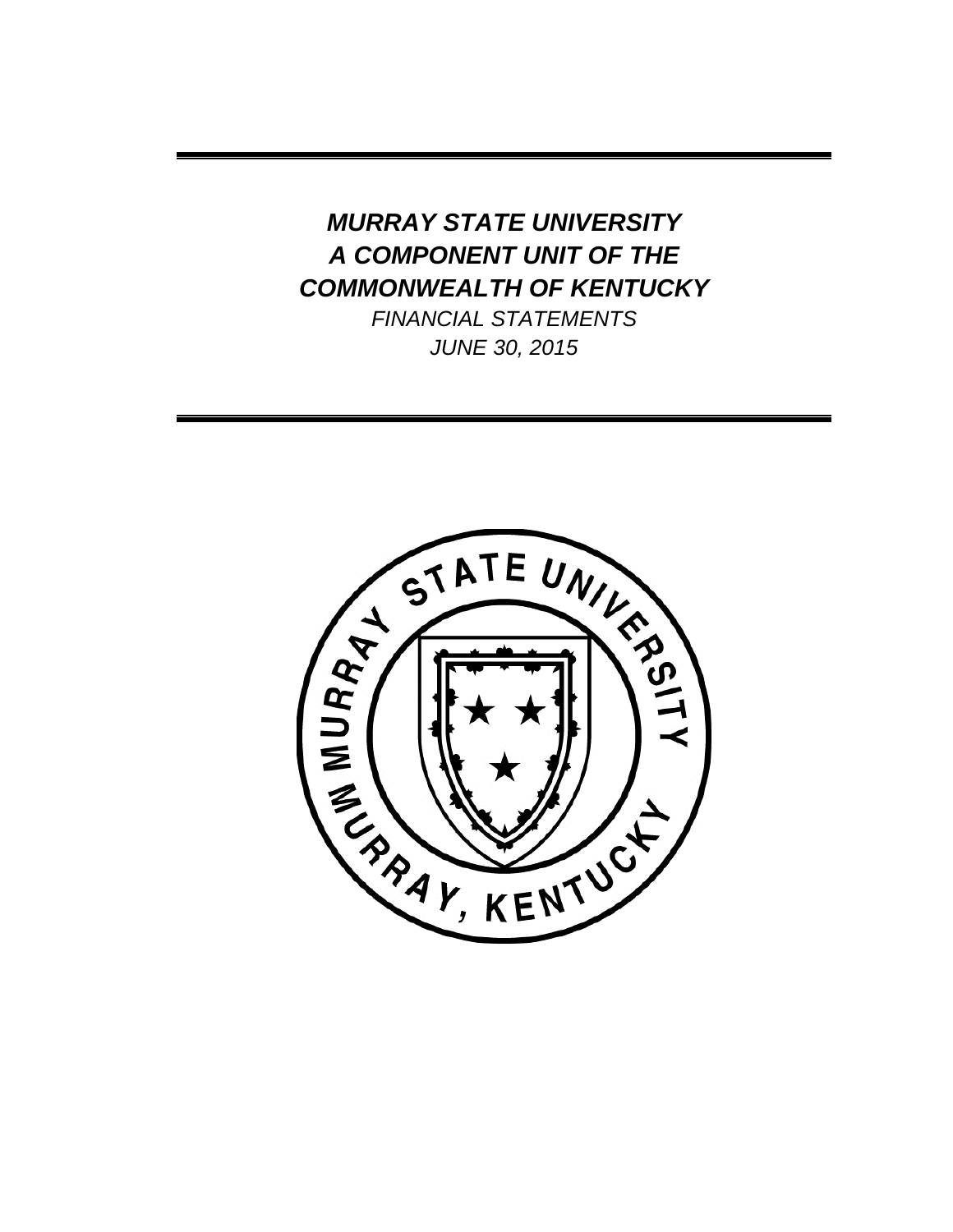# **Contents**

| Page                                                         |  |
|--------------------------------------------------------------|--|
|                                                              |  |
|                                                              |  |
| <b>Financial Statements</b>                                  |  |
| Statements of Net Position - Murray State University 20 - 21 |  |
| <b>Statements of Financial Position - Murray State</b>       |  |
| Statements of Revenues, Expenses and Changes in              |  |
| Statements of Activities - Murray State University           |  |
| Statements of Cash Flows - Murray State University 28 - 29   |  |
|                                                              |  |
|                                                              |  |

# **Schedules of Required Supplementary Information Proportionate Share of the Net Pension Liability** ........... 69 - 71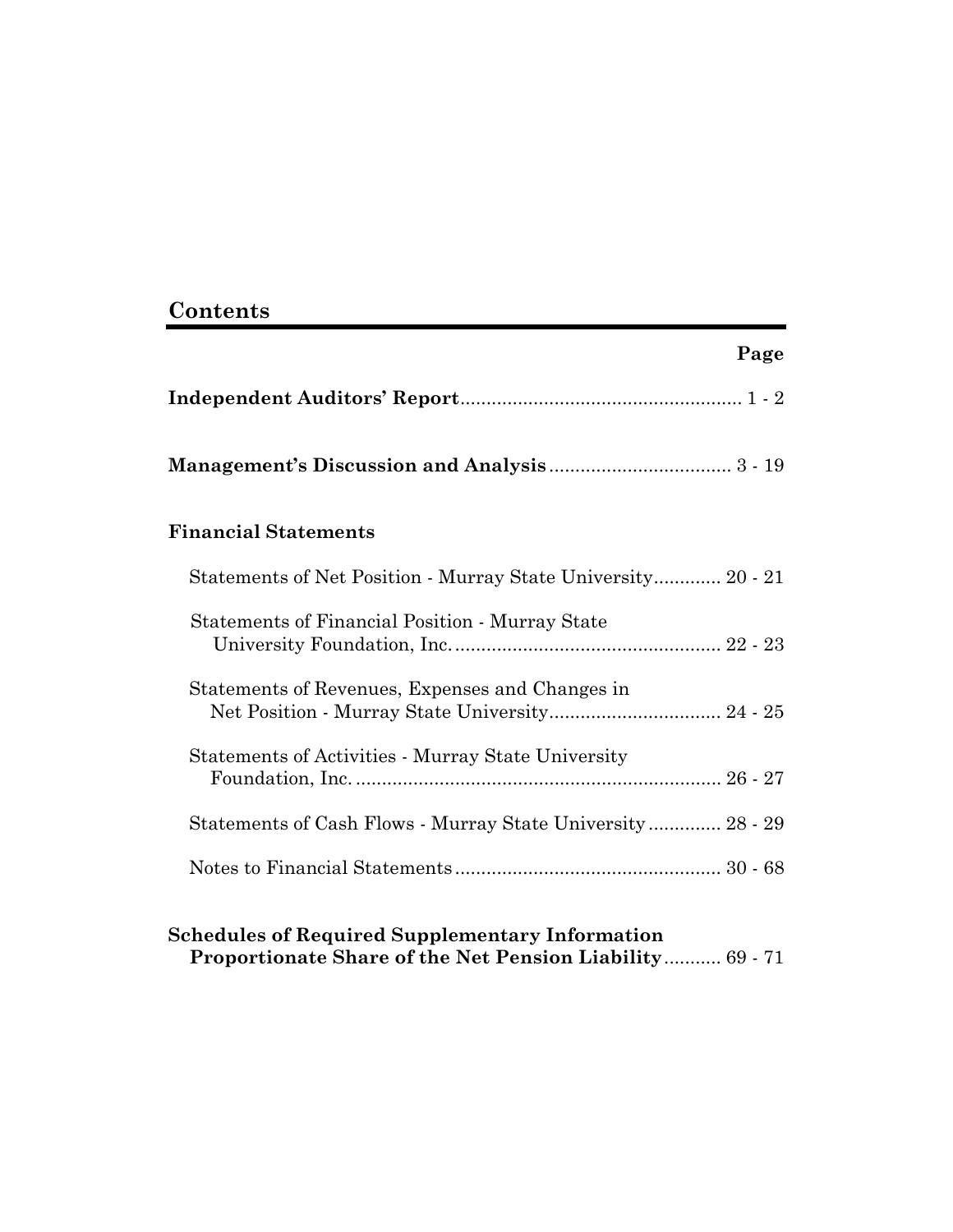

Murray, Kentucky

**RubinBrown LLP Certified Public Accountants** & Business Consultants

One North Brentwood Saint Louis, MO 63105

T 314.290.3300 F 314.290.3400

W rubinbrown.com  $E$  info@rubinbrown.com

Board of Regents and Audit Committee Murray State University

### **Report On The Financial Statements**

We have audited the accompanying financial statements of the business-type activities and discretely presented component unit of Murray State University, (the University), a component unit of the State of Kentucky, as of and for the years ended June 30, 2015 and 2014, and the related notes to the financial statements, which collectively comprise the University's basic financial statements as listed in the table of contents.

**Independent Auditors' Report** 

### *Management's Responsibility For The Financial Statements*

Management is responsible for the preparation and fair presentation of these financial statements in accordance with accounting principles generally accepted in the United States of America; this includes the design, implementation, and maintenance of internal control relevant to the preparation and fair presentation of financial statements that are free from material misstatement, whether due to fraud or error.

#### *Auditors' Responsibility*

Our responsibility is to express opinions on these financial statements based on our audits. We conducted our audits in accordance with auditing standards generally accepted in the United States of America and the standards applicable to financial audits contained in *Government Auditing Standards,* issued by the Comptroller General of the United States. Those standards require that we plan and perform the audit to obtain reasonable assurance about whether the financial statements are free from material misstatement.

An audit involves performing procedures to obtain audit evidence about the amounts and disclosures in the financial statements. The procedures selected depend on the auditors' judgment, including the assessment of the risks of material misstatement of the financial statements, whether due to fraud or error. In making those risk assessments, the auditor considers internal control relevant to the entity's preparation and fair presentation of the financial statements in order to design audit procedures that are appropriate in the circumstances, but not for the purpose of expressing an opinion on the effectiveness of the entity's internal control. Accordingly, we express no such opinion. An audit also includes evaluating the appropriateness of accounting policies used and the reasonableness of significant accounting estimates made by management, as well as evaluating the overall presentation of the financial statements.

We believe that the audit evidence we have obtained is sufficient and appropriate to provide a basis for our audit opinions.

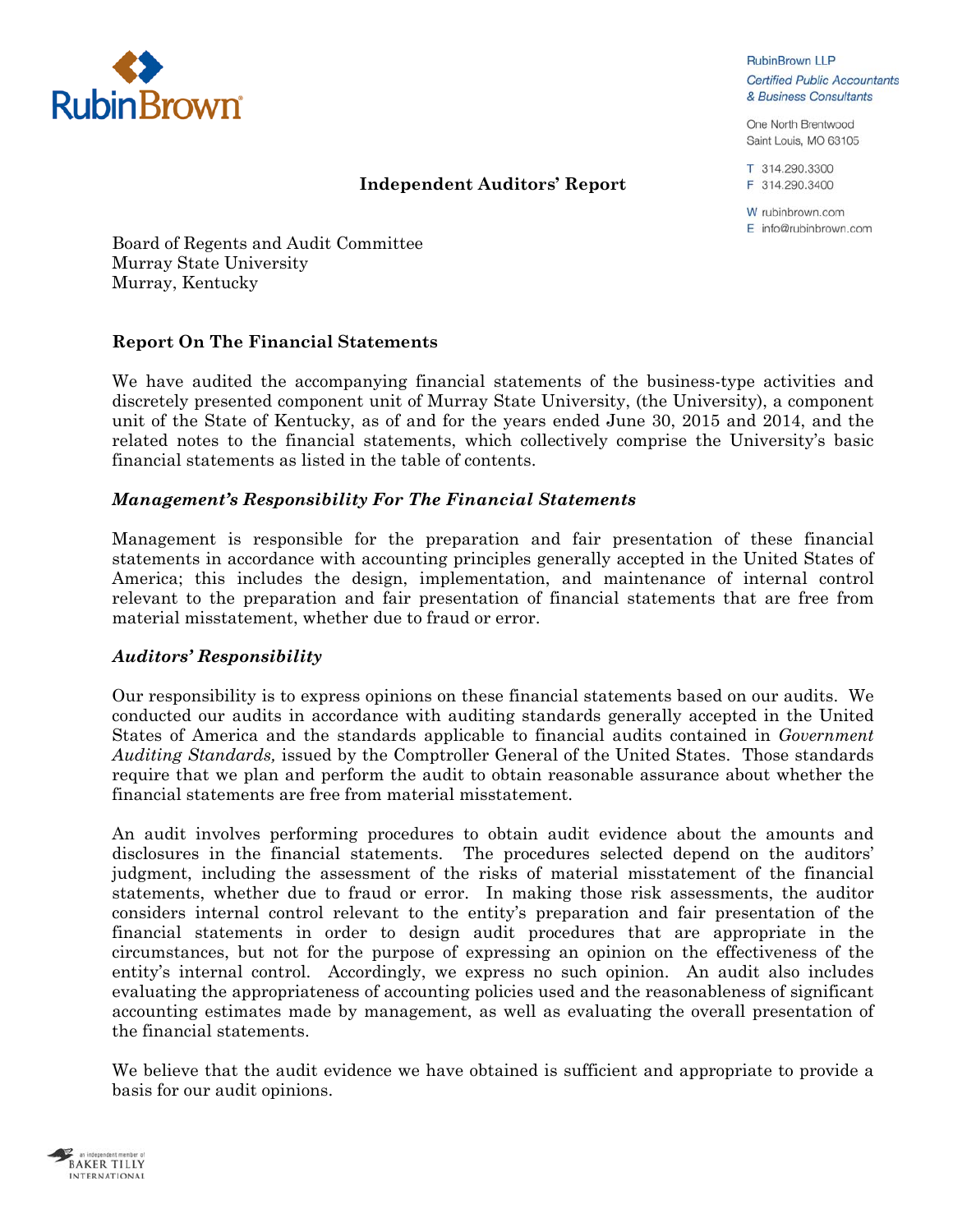### *Opinions*

In our opinion, the financial statements referred to above present fairly, in all material respects, the respective financial position of the business-type activities and the discretely presented component unit of Murray State University as of June 30, 2015 and 2014, and the respective changes in financial position and, where applicable, cash flows thereof for the years then ended, in accordance with accounting principles generally accepted in the United States of America.

#### *Change In Accounting Principle*

As discussed in Note 14 to the financial statements, in 2015, the University implemented the provisions of GASB Statement No. 68, *Accounting and Financial Reporting for Pensions, as amended by GASB Statement No. 71, Pension Transition for Contributions Made Subsequent to the Measurement Date.* Our opinion is not modified with respect to this matter.

#### *Other Matters*

#### *Required Supplementary Information*

Accounting principles generally accepted in the United States of America require that the Management's Discussion and Analysis on pages 3 through 19 and the Pension Plan Information on pages 69 through 71 be presented to supplement the basic financial statements. Such information, although not a part of the basic financial statements, is required by the Governmental Accounting Standards Board who considers it to be an essential part of financial reporting for placing the basic financial statements in an appropriate operational, economic, or historical context. We have applied certain limited procedures to the required supplementary information in accordance with auditing standards generally accepted in the United States of America, which consisted of inquiries of management about the methods of preparing the information and comparing the information for consistency with management's responses to our inquiries, the basic financial statements, and other knowledge we obtained during our audit of the basic financial statements. We do not express an opinion or provide any assurance on the information because the limited procedures do not provide us with sufficient evidence to express an opinion or provide any assurance.

## *Other Reporting Required By Government Auditing Standards*

In accordance with *Government Auditing Standards*, we have also issued our report dated October 2, 2015, on our consideration of the University's internal control over financial reporting and on our tests of its compliance with certain provisions of laws, regulations, contracts, and grant agreements and other matters. The purpose of that report is to describe the scope of our testing of internal control over financial reporting and compliance and the results of that testing, and not to provide an opinion on internal control over financial reporting or on compliance. That report is an integral part of an audit performed in accordance with *Government Auditing Standards* in considering the University's internal control over financial

reporting and compliance.<br>KulunBrown LLP

October 2, 2015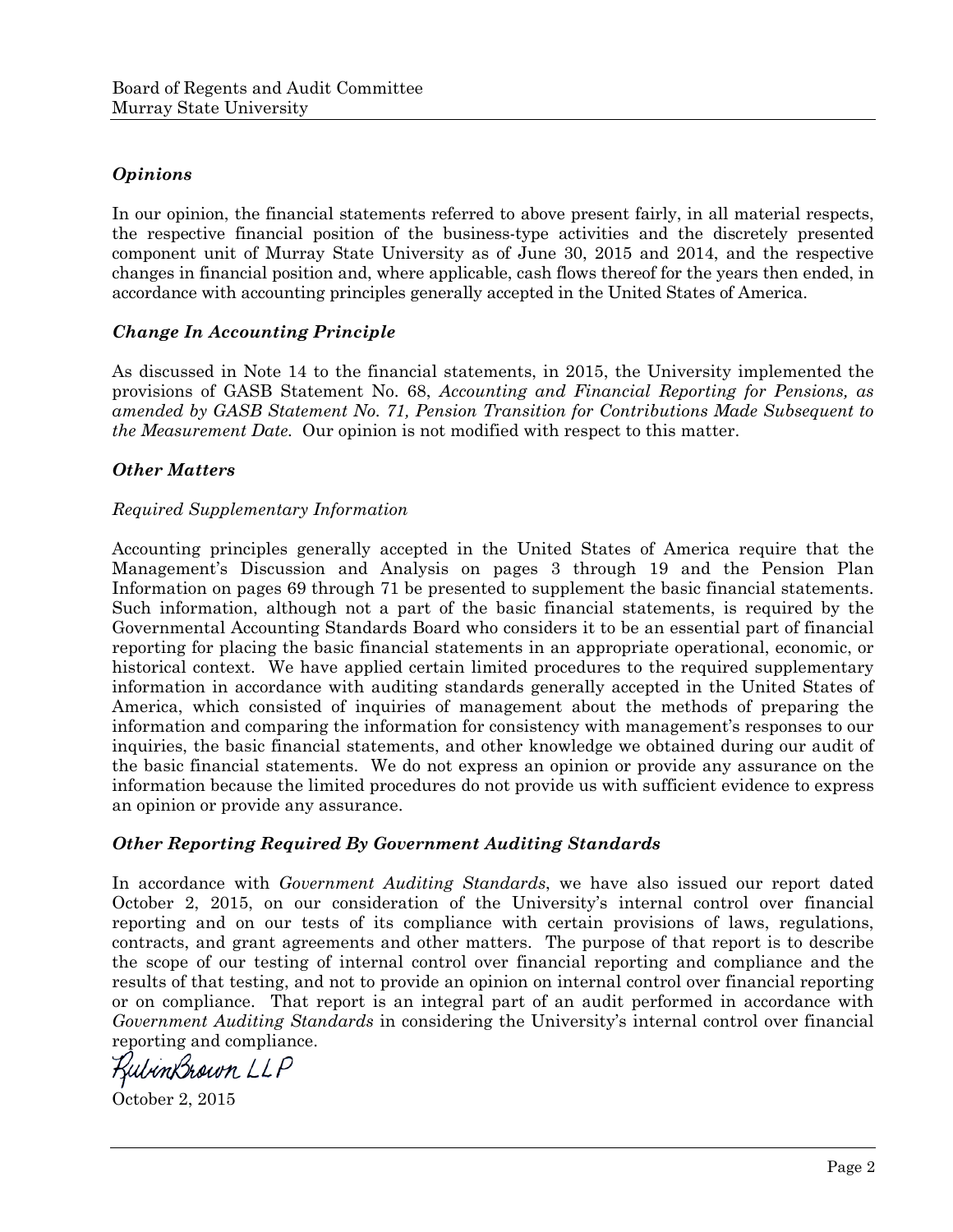# **MANAGEMENT'S DISCUSSION AND ANALYSIS**

#### **Introduction**

The following Management's Discussion and Analysis (MD&A) provides an overview of the financial position and activities of Murray State University (MSU) (University) for the year ended June 30, 2015. This discussion has been prepared by management and should be read in conjunction with the financial statements and the notes thereto, which follow this section. The financial statements and related notes and this discussion and analysis are the responsibility of management.

The University is a comprehensive public institution of higher learning located in western Kentucky and primarily serves students in Kentucky, Illinois, Missouri, Tennessee and Indiana. The University has study centers in four other cities where it offers a diverse range of degree programs from associate to doctoral levels, is composed of four academic colleges and two schools. The University contributes to the region and state through related research and public service programs. The University is a charter member of the Ohio Valley Conference and a Division I member of the NCAA. The University serves as a residential, regional university offering core programs in the liberal arts, humanities, sciences and selected high-quality professional programs for approximately 11,200 students. For the 2014-15 academic year, tuition and fees increased by \$132 per semester for full time resident undergraduate students. Tuition and fees at the University continues to be less than the national average.

Murray State University consistently ranks among the nation's top public universities and has been recognized for the quality and value of its academic programs. Once again, *U.S. News & World Report's Best Colleges* has recognized the University among the top schools in the country. The University's streak of top rankings was extended to 25 consecutive years with the release of the 2016 *U.S. News Best Colleges* list. The University is at ninth place among the top public regional universities in the South and continues to be the top-ranked public regional university in Kentucky in the Regional Universities-South category, which contains both private and public schools.

Also recognized in the Best for Veterans category by *U.S. News*, the University is seventh among public regional universities in the South and is the highest ranked public regional Kentucky university. In addition, the University is recognized for its undergraduate teaching, ranking sixth in the southern region. MSU is the only Kentucky university in the *U.S. News* regional ranking to achieve a spot on the "Best - A Strong Commitment to Undergraduate Teaching" list.

In addition to the *U.S. News & World Report's* rankings, MSU is ranked a "2015 Military Friendly School" by *Victory Media* and listed for the sixth time in the *Chronicle of Higher Education's* "Great Colleges to Work For." The 2015 *Washington Monthly* college guide and rankings listed the University at 44th among 214 master's universities in the South in the "Best Bang for the Buck" category, which recognizes the economic value students receive per dollar spent on their educations.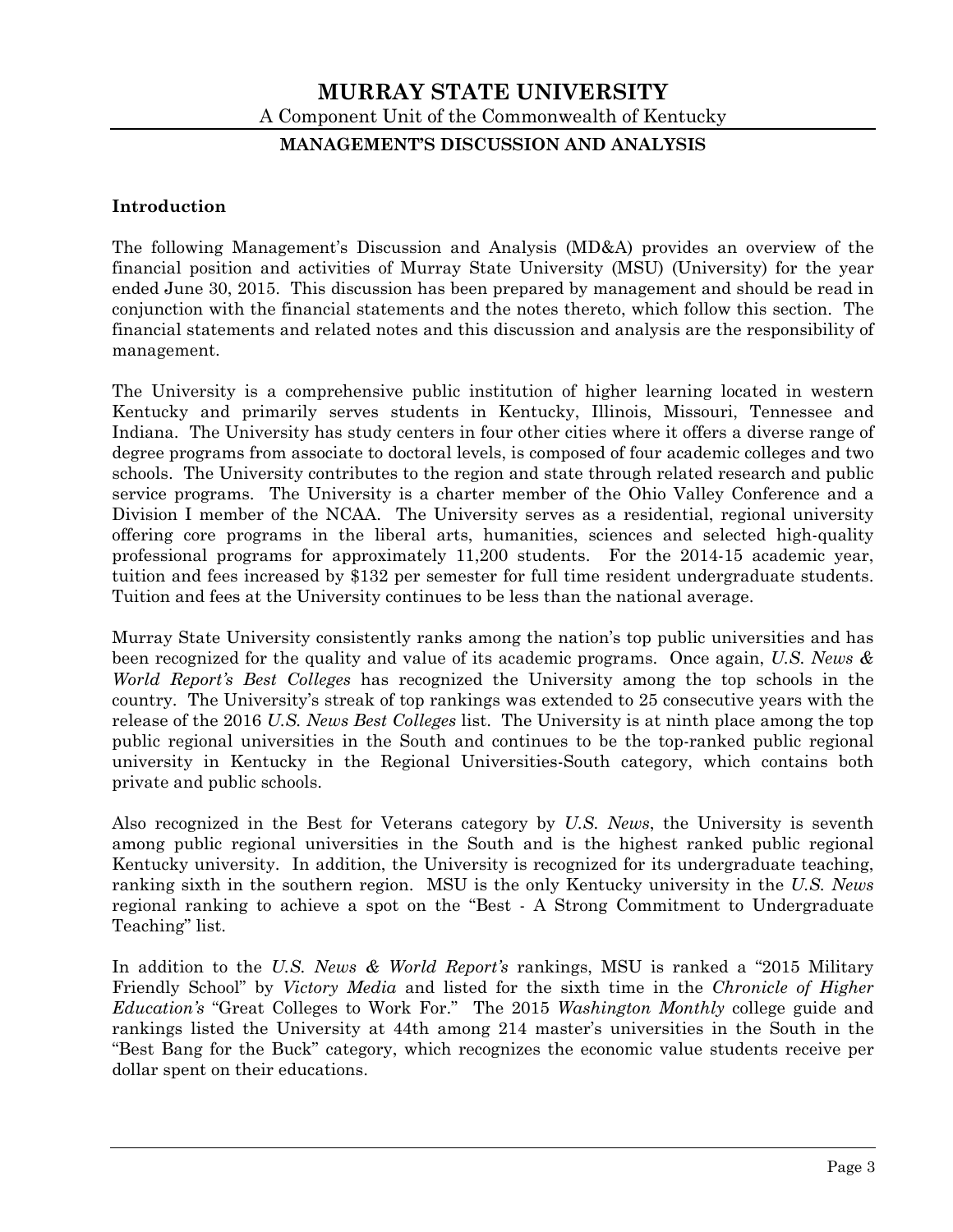Management's Discussion And Analysis *(Continued)*

# **Financial Highlights**

- The University's financial position dramatically changed this fiscal year in relation to GASB Statement No. 68 - *Accounting and Financial Reporting for Pensions* —*an amendment of GASB Statement No. 27 (GASB 68)*, with assets of \$371.3 million, deferred outflows of \$12.4 million, liabilities of \$347.8 million, and deferred inflows of \$12.1 million. Net position, which represent the University's residual interest in assets and deferred outflows after liabilities and deferred inflows are deducted, were \$23.8 million or 6% of total assets and deferred outflows. Net position decreased by \$216.8 million) from fiscal year 2014 to 2015. This decrease in net position was the result of implementing GASB Statement No. 68, which reduced net position by 233.6 million in 2015.
- $\triangleright$  Fiscal operations were in accordance with the annual operating budget of approximately \$163.2 million. The University continued to be a strong employer for the region and employed 4,448 individuals, including 612 faculty and 1,124 staff members and 2,712 students. These totals include 1,373 regular and full time faculty and staff.
- Total operating state appropriations for fiscal year 2015 increased by \$19,300 from fiscal year 2014 but remained at approximately \$48 million.
- $\blacktriangleright$  The University secured funding from general receipts bonds in April 2015 totaling \$27.9 million for the construction of a new Franklin Residence Hall. This facility will be approximately 114,000 square feet with approximately 380 beds. Construction is scheduled to be completed the summer of 2016 for occupancy in August 2016.
- $\triangleright$  The University invests approximately 96 percent of its endowment funds with the Murray State University Foundation, Inc. (Foundation). The value of these funds is as follows:

| <b>Historical Value</b> | \$17.6 million |
|-------------------------|----------------|
| Market Value            | \$19.6 million |

These funds experienced an unrealized loss of \$1,113,672 in fiscal year 2015. This allowed for most program spending to remain constant during the fiscal year 2015. The Foundation operated with a 4.5% cap on endowment spending for the fiscal year 2015.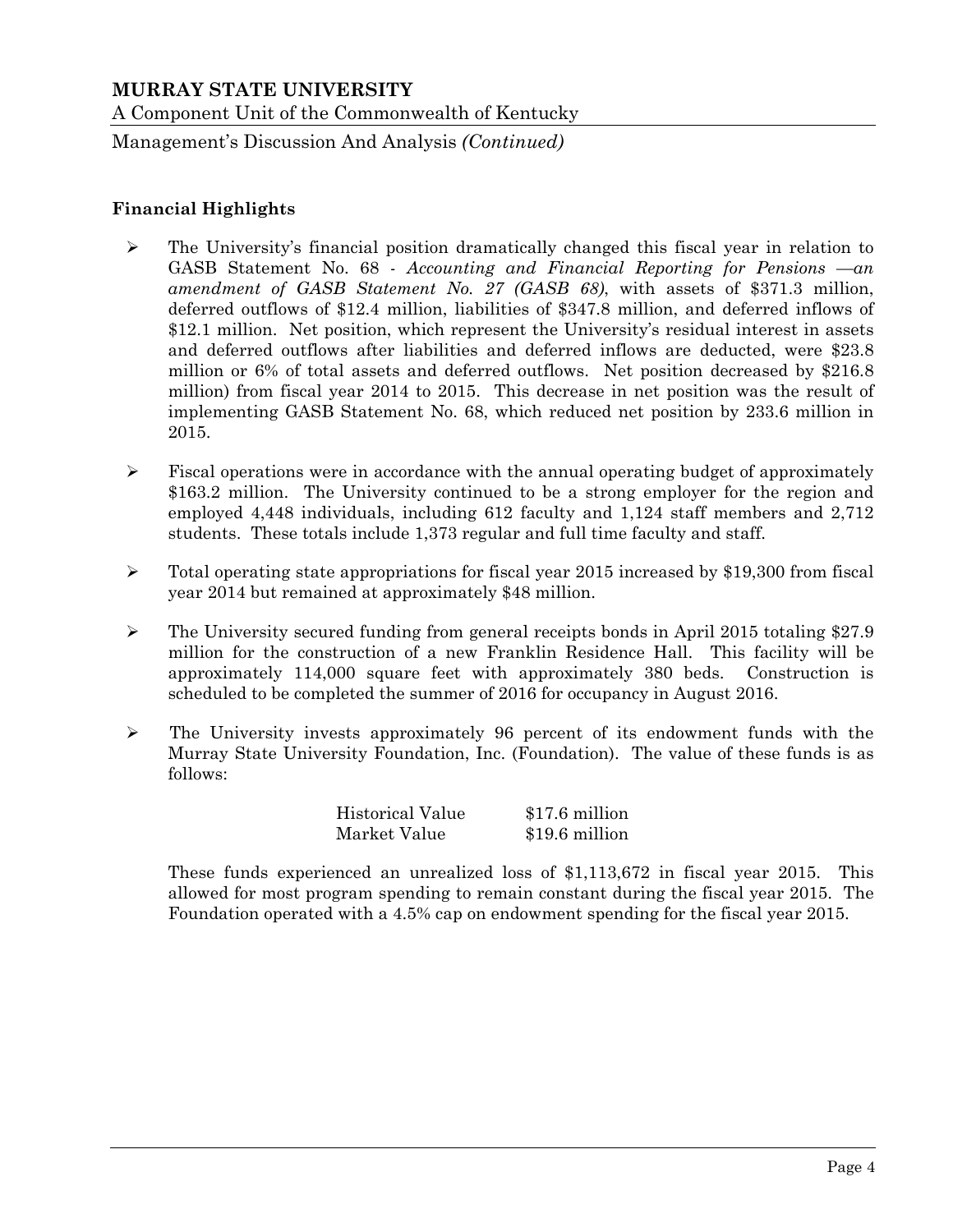Management's Discussion And Analysis *(Continued)*

- $\triangleright$  The construction of the new Breathitt Veterinary Center (BVC), with a scope of \$36.5 million, began in 2015. This will be a state-of-the-art veterinary diagnostic center located in Hopkinsville, Kentucky. The new BVC is scheduled for completion in the summer of 2016. The project was authorized for \$4 million in the 2012 Commonwealth's legislative session and \$36.5 million in the 2014 legislative session.
- $\triangleright$  The construction of an Engineering and Physics building, with a scope of \$36.9 million, began in 2015. This is the final stage of a three building science complex and is scheduled for completion in the fall of 2016. This project was authorized for \$36.9 million in the 2014 Commonwealth's legislative session with \$5 million of this authorization to be funded by private donor dollars.
- The University Strategic Plan-Achievement, Endeavor and Hope: The Murray State Plan was approved by the Board of Regents on June 5, 2015. This plan focuses on the four pillars of academic quality, student success, community engagement and research activities. The Strategic Plan represents a living document which will be reviewed annually with progress toward the measures, objectives and pillars measured and changed based on suggestions from those individuals at the ground level undertaking the work.

### **Using the Financial Statements**

The University's financial statements consist of Statements of Net Position, Statements of Revenues, Expenses and Changes in Net Position, Statements of Cash Flows and Notes to the Financial Statements. These financial statements and accompanying notes are prepared in accordance with the appropriate Governmental Accounting Standards Board (GASB) pronouncements.

These financial statements provide an entity-wide perspective and focus on the financial condition, results of operations and cash flows of the University as a whole.

Financial statements have also been included for the MSU Foundation, a component unit, in accordance with the requirements of GASB Statement No. 39, *Determining Whether Certain Organizations are Component Units.* Financial statements for this entity consist of Statements of Financial Position and Statements of Activities. These statements are prepared in accordance with the appropriate Financial Accounting Standards Board (FASB) pronouncements.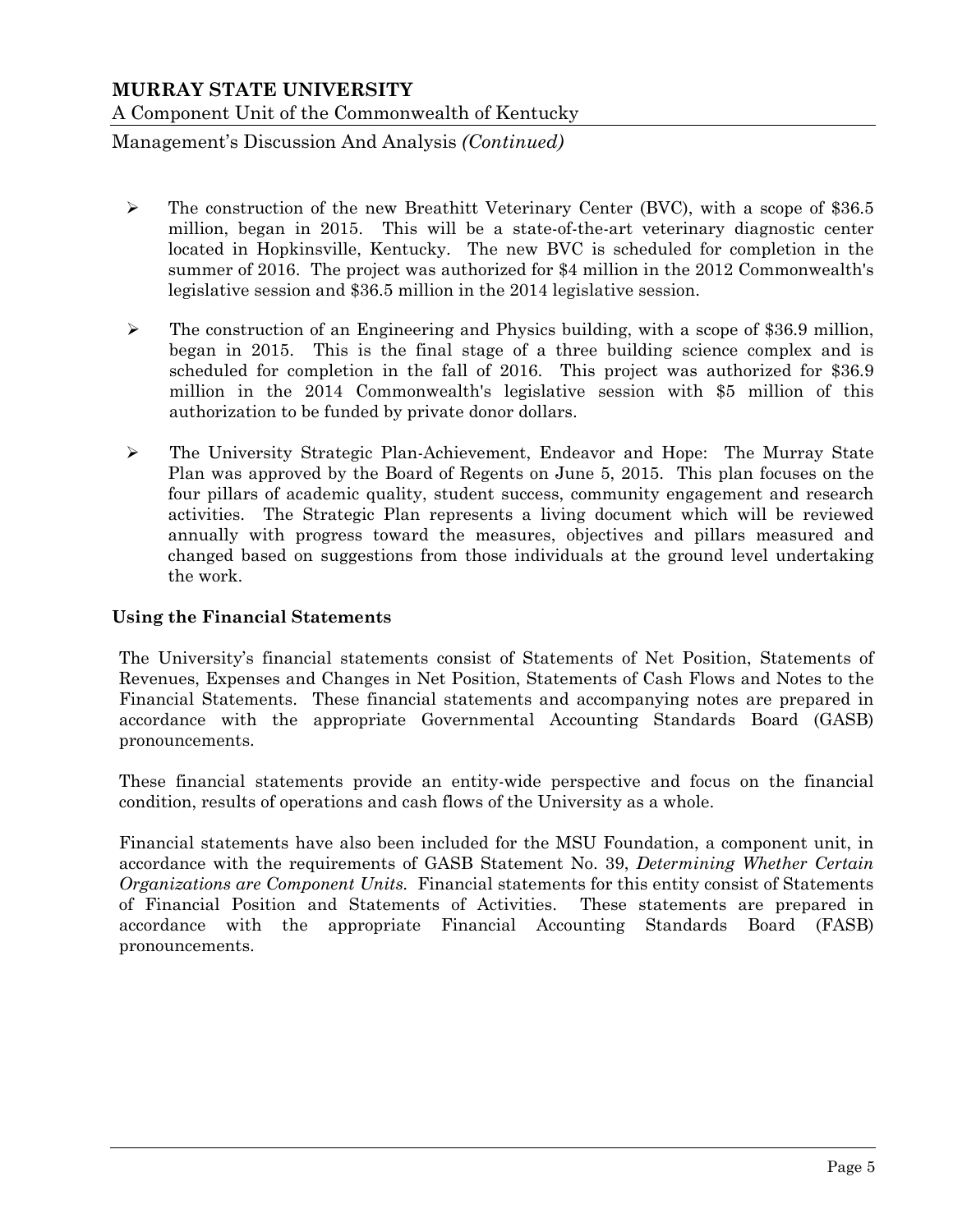Management's Discussion And Analysis *(Continued)*

### **Statements of Net Position**

The Statement of Net Position present a financial picture of the University's financial condition at the end of the 2015 and 2014 fiscal years by reporting assets (current and noncurrent), deferred outflows of resources, liabilities (current and noncurrent), deferred inflows of resources, and net position. Net position, the difference between total assets plus deferred outflows less total liabilities and deferred inflows, are an important indicator of the current financial condition, while the change in net position is an indicator of whether the overall financial position has improved or declined during the year.

#### *Assets*

Total assets at the end of the fiscal year 2015 were \$371.3 million, of which capital assets, net of depreciation, represented the largest portion. Capital assets totaled approximately \$183.6 million or 49 percent of total assets and were primarily comprised of University-owned land, buildings, equipment, and library holdings. Cash and cash equivalents amounted to \$143.9 million or 39 percent of total assets. Total assets increased by \$43.4 million during the 2015 fiscal year. This increase in gross total assets is due primarily to the following items:

- \$32.1 million Increase in cash and cash equivalents. This increase was the result of a \$27.9 million general obligation bond sale for the construction of a new Franklin Hall.
- \$9.1 million Increase in net capital assets. Primarily due to a \$17.1 million net increase in construction-in-progress projects including \$6.6 million for the new Breathitt Veterinary Center, \$2.6 million for the new Franklin Hall, \$2.1 million for the new Engineering and Physics building, and an additional \$1.9 million for Hester Hall to fully complete renovations for opening in 2015, less \$10.4 million in current year depreciation.
- \$2.0 million Increase in accounts receivable. This increase in accounts receivable was the result of \$1.7 million increase in unrestricted, education and general receivables. The \$1.7 million increase was attributed to an increase of 5% in student tuition, an average increase of 4% in housing which was a blend of increases in occupancy and in housing rates, and an increase of about \$774,000 due to a delay in payments from foreign governments for international tuition and fees.

Total assets increased by \$4.6 million during the 2014 fiscal year due to the following:

- \$4.8 million Increase in net capital assets. Primarily due to a \$14.6 million increase in construction-in-progress projects including \$7.3 million in Hester Hall renovations, and \$1.3 million for the new Breathitt Veterinary Center; less \$9.5 million in current year depreciation.
- \$2.0 million Increase in restricted investments. \$1.7 million of this increase was due to the increase in market value of endowments, with an additional \$225,000 increase in restricted reserve and spendable receivables related to these endowments.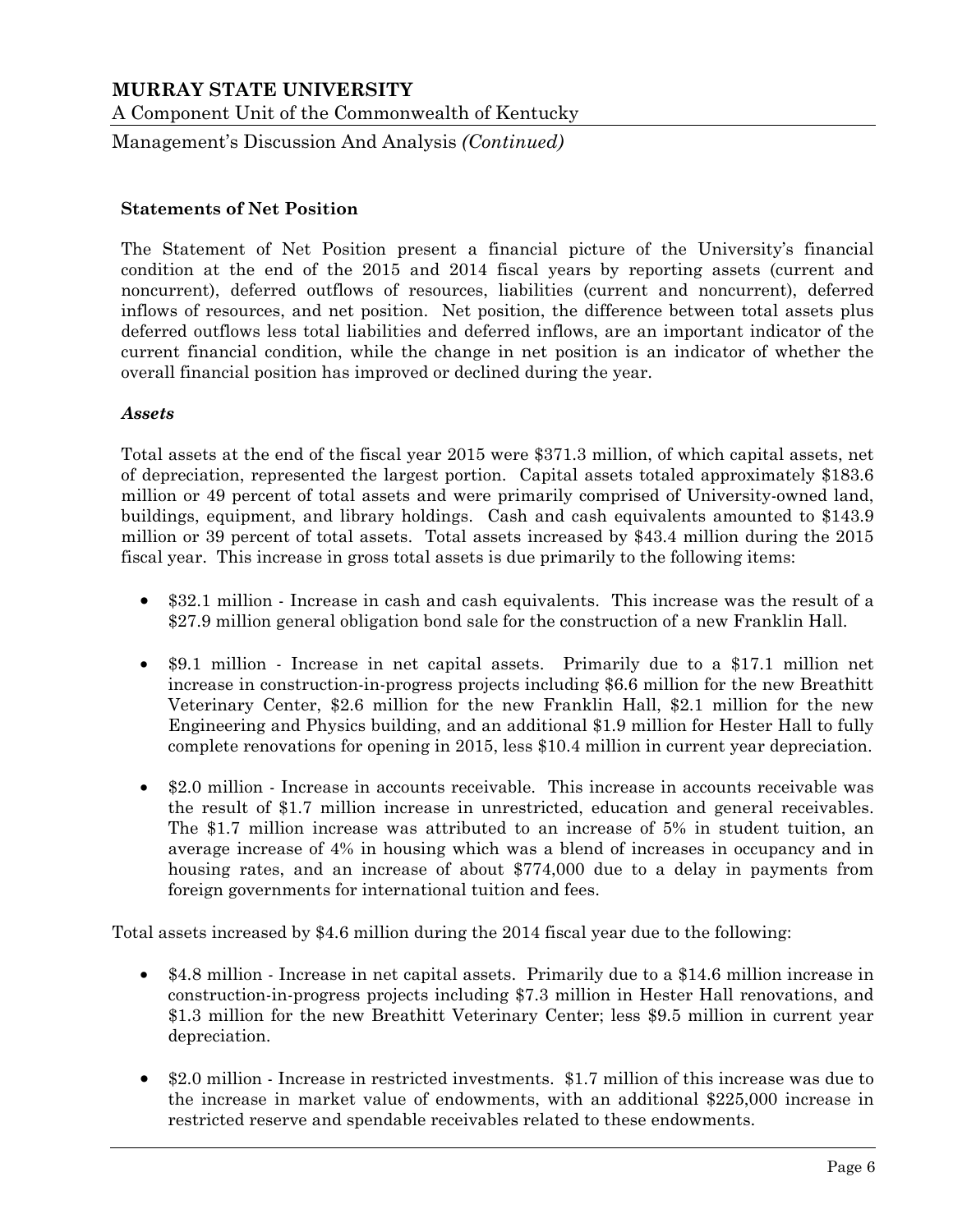Management's Discussion And Analysis *(Continued)*

• (\$1.8 million) - Decrease in cash. This decrease in cash was the result of \$3.6 million increase in cash spent on capital purchases funded in prior years. This was offset by an increase of \$1.6 million in Auxiliary cash.

# *Deferred Outflows of Resources*

A new section of the Statement of Net Position added in 2014 in compliance with GASB Statement No. 65 - *Items Previously Reported as Assets and Liabilities*. This statement required that the deferred bond refunding loss, previously reported as part of the "Long-term debt" lines, be reported instead as a deferred outflow of resources in fiscal year 2014. GASB 65 also required that we restate this deferred outflow for all prior years reported within these financial statements. Deferred outflows consisted of bond refunding loss from the refunding of housing and dining bond series M, N, O, P, and Q which totaled \$2.3 million for 2015, \$2.5 million for 2014 and restated as \$2.7 million for 2013. Deferred outflows also consisted of \$10 million for 2015 related to reporting requirements specified in GASB 68. This standard does not require a restatement of previous years; therefore, no deferred outflow related to pensions is reported for 2014 or 2013.

# *Liabilities*

Total liabilities at the end of the 2015 fiscal year were \$347.8 million, an increase of \$258.0 million. This change was due to the following:

- \$233.6 million Increase in net pension liability. GASB 68 required the reporting of the pension liability for the first time in fiscal year 2015. This represents the University's proportionate share of the net pension liability for the Kentucky state retirement plans to which the University makes contributions.
- \$22.9 million Increase in long-term debt. This increase is primarily the result of the new 2015 general obligation bonds for the construction of a new Franklin Hall.
- \$1.4 million Increase in accounts payable. This increase is attributed to the net \$1.3 million increase in plant accounts payable related to the new Breathitt Veterinary Center, Stewart Stadium turf replacement, new Franklin Hall, and Engineering and Physics building.

Total liabilities at the end of the 2014 fiscal year were \$89.8 million, a decrease of \$500,000. This change was due to the following:

- (\$3.6 million) Decrease in debt payable for current year payments on bonds, notes, and capital leases.
- \$1.9 million Increase in accounts payable attributed primarily to the increase in payables for construction and renovation of \$1.3 million.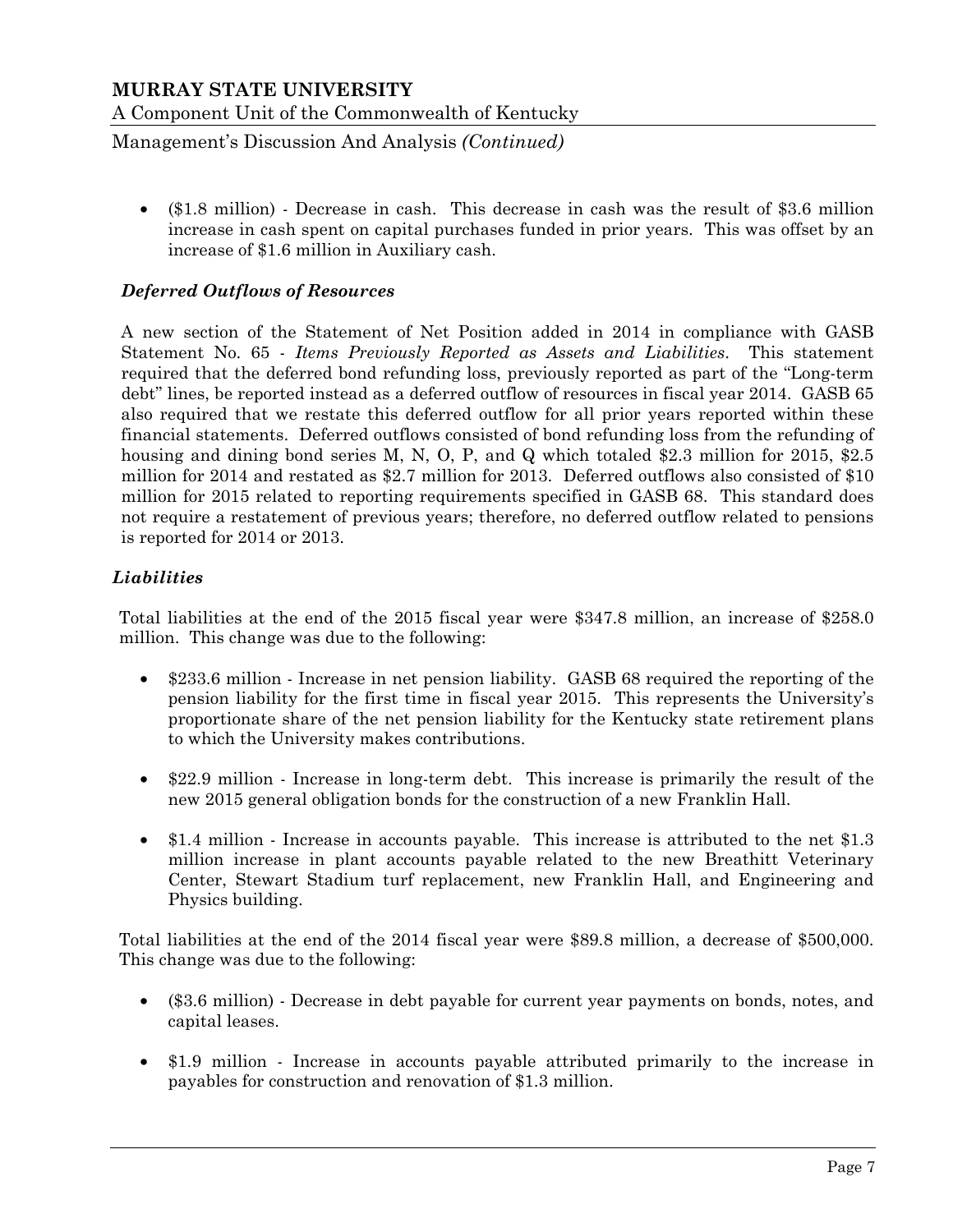Management's Discussion And Analysis *(Continued)*

- \$725,000 Increase in unearned revenues. \$172,000 in current unrestricted funds and \$553,000 in restricted funds primarily due to a new \$450,000 grant award for internship and professional programs.
- \$398,000 Increase in accrued payroll due mainly to timing differences in payroll payments.

### *Deferred Inflows of Resources*

A new section of the Statement of Net Position added in 2015 in compliance with GASB Statement No. 65 - *Items Previously Reported as Assets and Liabilities*. This statement requires that certain items are no longer to be reported as a liability. For 2015, this consisted of \$10 million for deferred inflows of resources related to pensions as specified in GASB 68, and \$2 million from State capital 2014-2016 appropriations related to the new Breathitt Veterinary Center (BVC) project which will be replaced by permanent funding in 2016.

### *Net Position*

Net position which represents total equity, of the University was divided into three major categories, defined as follows:

- o Invested in capital assets, net of related debt This category represents the institution's equity in property, buildings, equipment, library holdings and other plant assets owned by the University, less related depreciation and outstanding balances of borrowings used to finance the purchase or construction of those assets.
- o Restricted This category represents those assets which are subject to externally imposed restrictions governing their use and includes classifications of nonexpendable and expendable.
	- Restricted nonexpendable net position Restricted nonexpendable net position consist solely of permanent endowments owned by the University. The corpus, as specified by the donor, is invested in perpetuity and may not be expended.
	- Restricted expendable net position Restricted expendable net position consist of those assets that may be expended by the University, but must be spent for purposes as defined by the donors and/or external entities that have placed time or purpose restrictions on the use of the assets.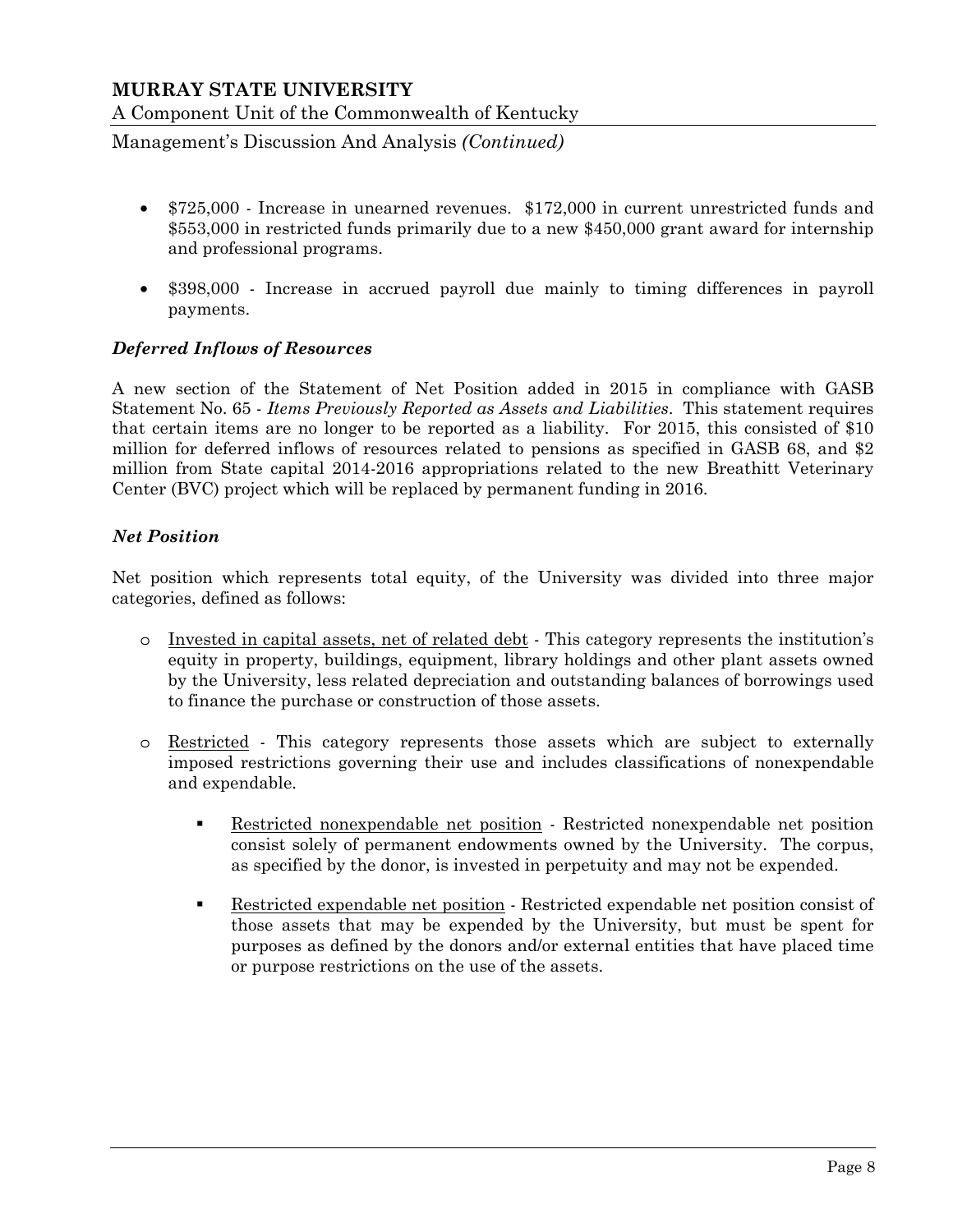A Component Unit of the Commonwealth of Kentucky

Management's Discussion And Analysis *(Continued)*

o Unrestricted - This category represents the net position held by the University that has no formal restrictions. Although unrestricted net position is not subject to externally imposed stipulations, substantially all of the unrestricted net position has been designated for various programs and initiatives, capital projects and working capital requirements.

#### **Condensed Statements of Net Position**

|                                                    | June 30, 2015    | June 30, 2014     | June 30, 2013<br>(Restated) |
|----------------------------------------------------|------------------|-------------------|-----------------------------|
| Assets                                             |                  |                   |                             |
| Current assets                                     | \$<br>87,921,560 | \$<br>85,004,479  | \$<br>84,448,484            |
| Noncurrent assets                                  | 99,747,979       | 68,357,845        | 69,100,899                  |
| Capital assets                                     | 183,642,281      | 174,526,454       | 169,768,630                 |
| Total assets                                       | 371,311,820      | 327,888,778       | 323,318,013                 |
| <b>Deferred Outflows</b>                           | 12,385,586       | 2,515,426         | 2,708,574                   |
| Liabilities                                        |                  |                   |                             |
| Current liabilities                                | 26,267,195       | 24,504,802        | 20,783,959                  |
| Noncurrent liabilities                             | 321,532,369      | 65,287,203        | 69,474,146                  |
| Total liabilities                                  | 347,799,564      | 89,792,005        | 90,258,105                  |
| <b>Deferred Inflows</b>                            | 12,051,145       |                   |                             |
| Net position                                       |                  |                   |                             |
| Invested in capital assets,<br>net of related debt | 123,222,276      | 117, 117, 865     | 117,493,949                 |
| Restricted for                                     |                  |                   |                             |
| Nonexpendable                                      | 20,453,677       | 21,452,081        | 19,793,944                  |
| Expendable                                         |                  |                   |                             |
| Scholarships, research,                            |                  |                   |                             |
| instruction and other                              | 6,426,806        | 5,812,240         | 6,107,393                   |
| Loans                                              | 4,598,682        | 4,843,824         | 4,832,714                   |
| Capital                                            |                  |                   | 14,851,538                  |
| Debt service                                       | 2,298,843        | 1,553,637         | 1,671,296                   |
| Unrestricted                                       | (133, 153, 587)  | 89,832,552        | 71,017,648                  |
| Total net position                                 | \$<br>23,846,697 | 240,612,199<br>\$ | \$<br>235,768,482           |

#### **Statements of Revenues, Expenses and Changes in Net Position**

The Statements of Revenues, Expenses and Changes in Net Position, which are generally referred to as the activities statement or income statement, present the revenues earned and expenses incurred and income or loss from operations for the current and prior fiscal years. Activities are reported as either operating or non-operating. Changes in total net position as presented on the Statements of Net Position are based on the activity presented in the Statements of Revenues, Expenses and Changes in Net Position.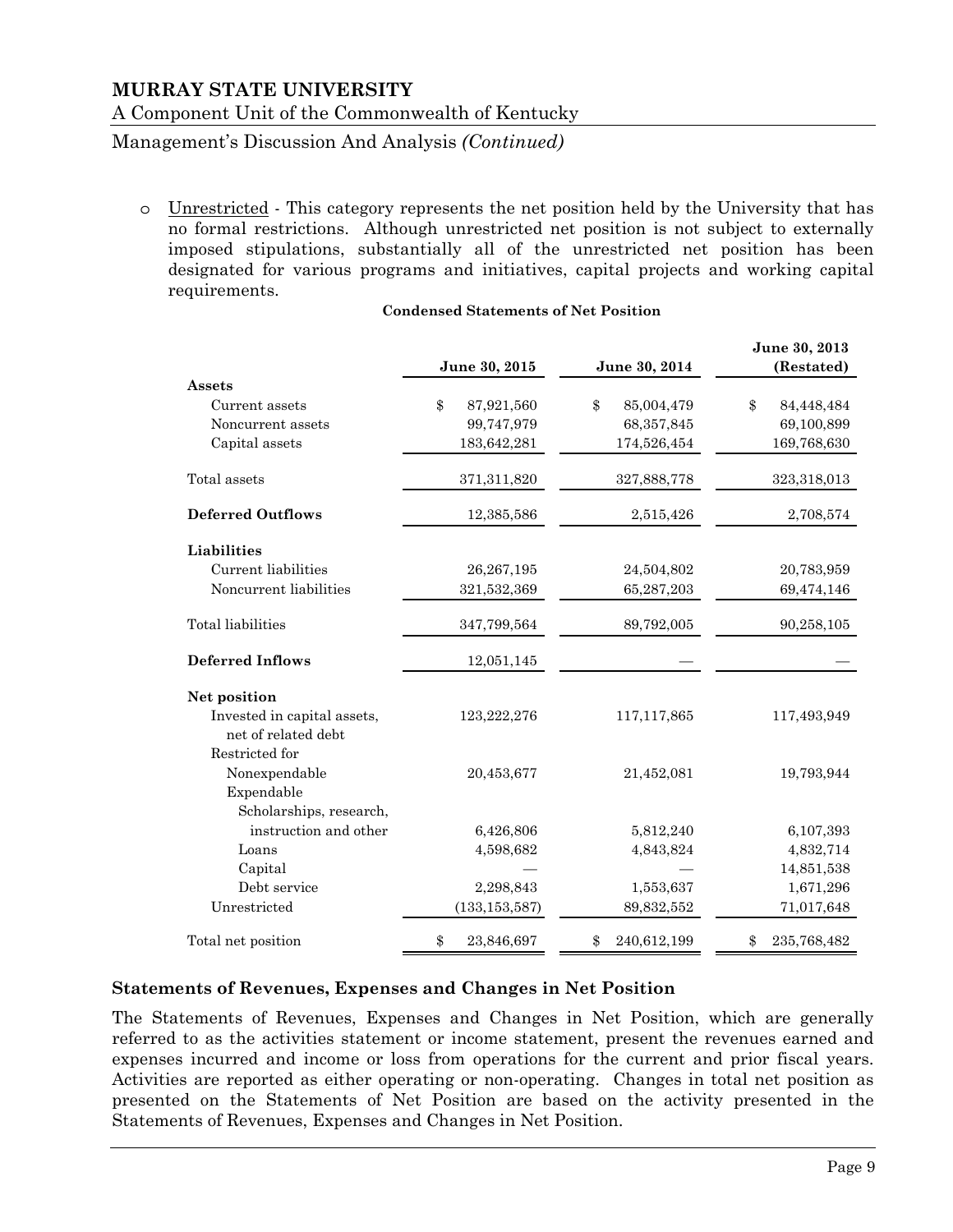Management's Discussion And Analysis *(Continued)*

The financial statements are prepared on the accrual basis of accounting, whereby revenues and assets are recognized when the service is provided and expenses and liabilities are recognized when others provide the service, regardless of when cash is exchanged. A public university's dependency on state appropriations will result in reported operating losses. The Governmental Accounting Standards Board requires state appropriations to be classified as nonoperating revenues. The utilization of long-lived capital assets is reflected in the financial statements as depreciation, which expenses the costs of an asset over its expected useful life.

### **Revenues**

Total operating revenues, which exclude state appropriations, for the 2015 fiscal year were \$122.1 million, including student tuition and fees, net of related discounts and allowances, of \$73.6 million, operating grants and contracts revenues of \$6.3 million, sales, services and other revenues of \$9.1 million, and auxiliary services net revenue of \$33.2 million. During 2015, operating revenues increased by \$11.9 million. This increase is comprised primarily of an increase of \$7.6 million from net student tuition and fees, \$2.5 million from sales, services, and other revenues, and \$1.7 million increase from auxiliary services.

The University received \$48 million in state appropriations for operations, for both 2015 and 2014. State appropriations are required to be classified as nonoperating revenues; however, these funds were used to support University operating activities.

The comparative sources of total operating revenues and nonoperating state appropriation revenues are reflected in the following chart:



## **Operating Revenues and State Appropriations (In Thousands)**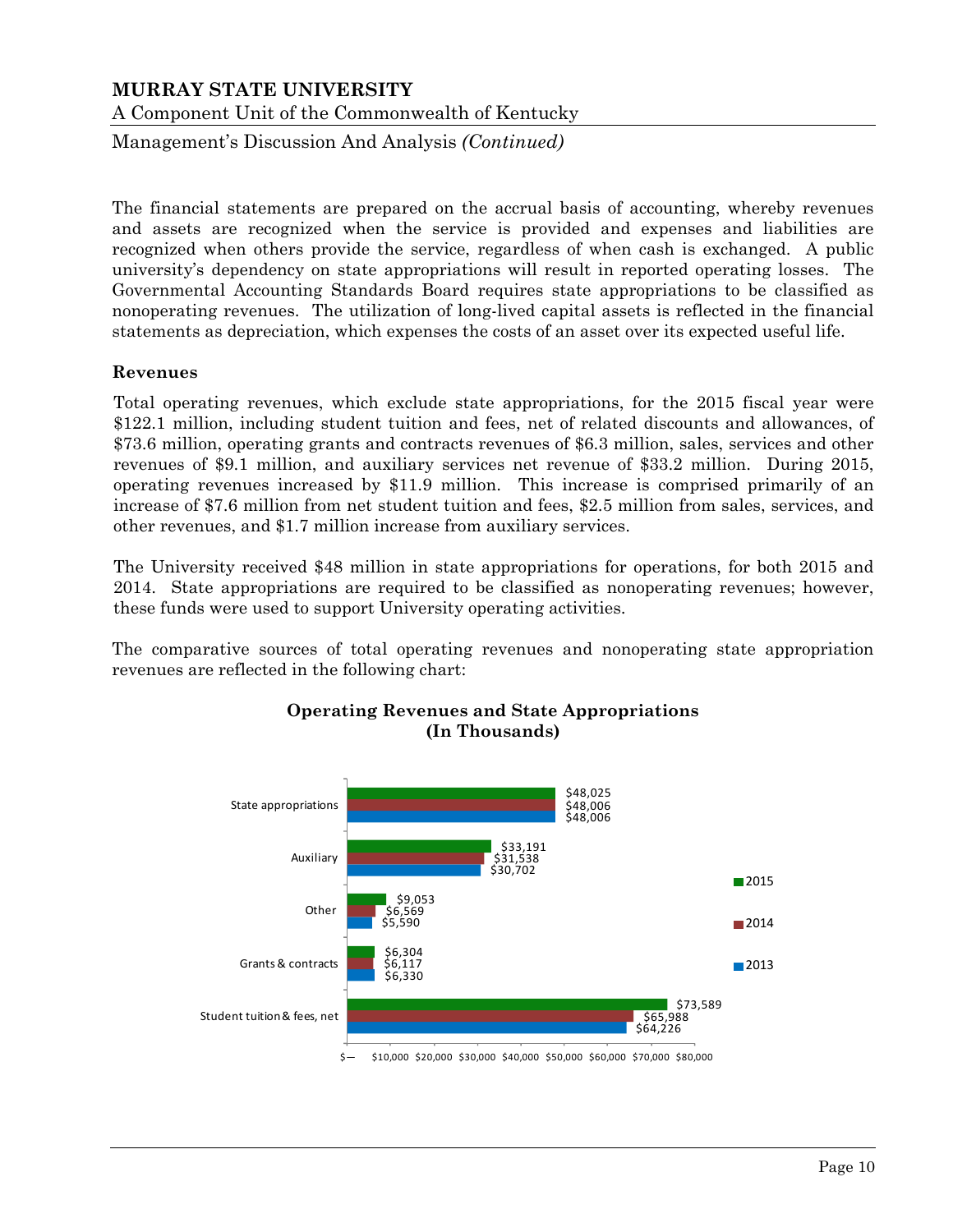A Component Unit of the Commonwealth of Kentucky

Management's Discussion And Analysis *(Continued)*

#### **Expenses**

Total operating expenses for the 2015 fiscal year were \$185.2 million. Academic affairs, which include instruction, research, libraries and academic support, represent the largest portion of the operating expenses totaling \$77.2 million or 42 percent. Student affairs, which include student services, financial aid and auxiliary services, was \$54.1 million or 29 percent and other expenses which include public service, institutional support, depreciation and operation and maintenance amounted to \$53.9 million or 29 percent. Depreciation for all areas of the University is reported as an operating expense and was not allocated to each program group, except for auxiliary enterprises.

Operating expenses increased for the year ended June 30, 2015, by \$6.6 million. The primary reasons for increases in operating expenses are as follows:

- \$3.7 million Increase in overall operating expenses as the result of the adoption of GASB 68. This expense represents the effect of recognizing the University's proportionate share of liability, deferred outflows and deferred inflows of resources related to Kentucky state pension plans. The University's proportionate expenses were \$1.3 million for the Kentucky Employee Retirement System and \$2.4 million for the Kentucky Teachers' Retirement System.
- \$2.4 million Increase in instructional expenses including a \$2.2 million increase in educational and general fund salaries and benefits. \$1.2 million of this increase was for salaries and wages, and \$1.0 million for fringe benefits including health and retirement contributions.
- \$838,000 Increase in depreciation expenses associated with the increase in capital assets for fiscal year 2015.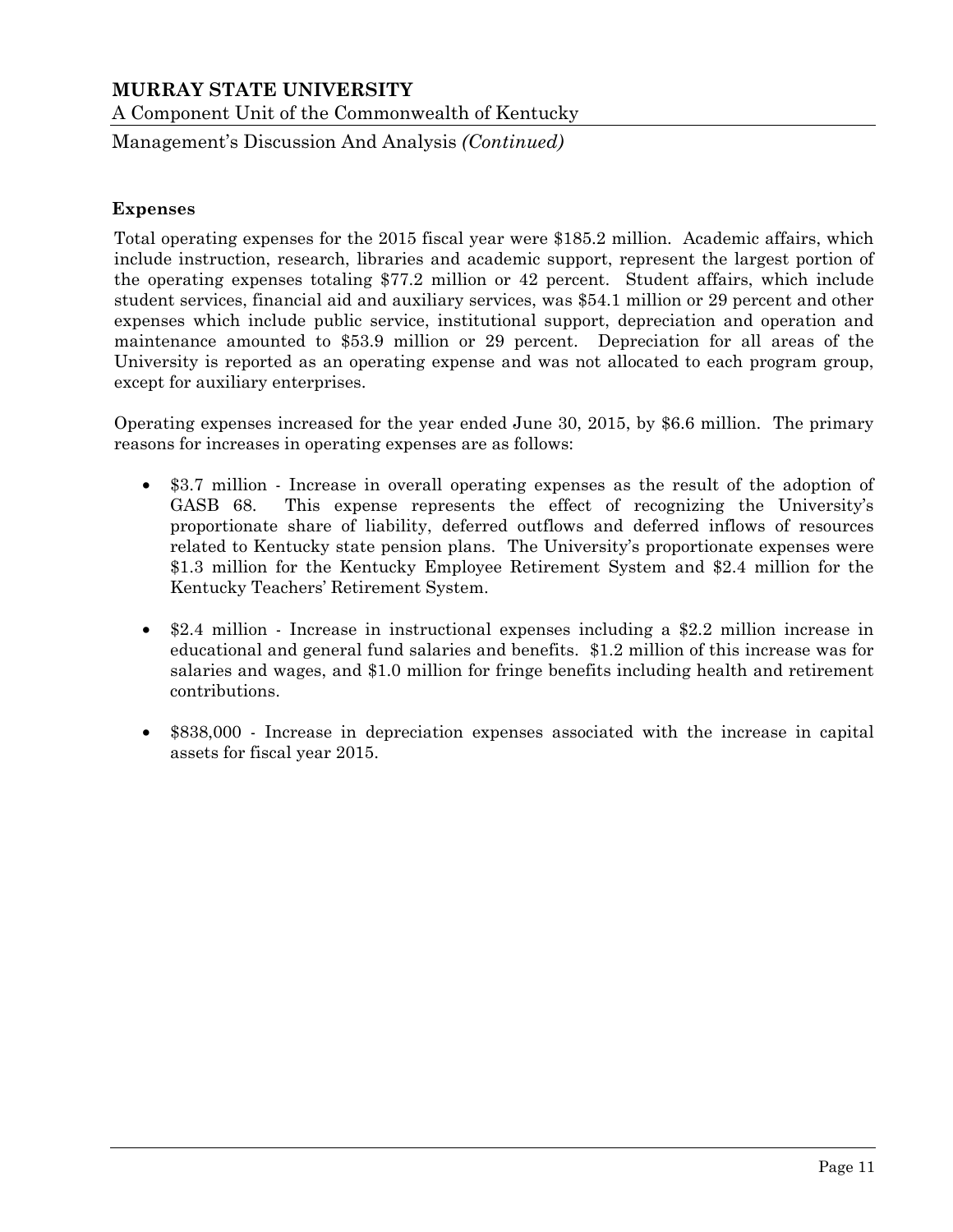A Component Unit of the Commonwealth of Kentucky

Management's Discussion And Analysis *(Continued)*

Operating expenses by type are reflected in the following chart:

#### **University Operating Expenses Year Ended June 30, 2015**



The net loss from operations for the year ended June 30, 2015, was \$63.1 million. Nonoperating revenues, net of expenses, of \$71.4 million, insurance reimbursements of \$654,000, capital gifts of \$588,000 and endowment gifts of \$35,000 resulted in an increase in net position of \$13.9 million for the year ended June 30, 2015. This increase in net position is the result of an increase in operating revenues of \$11.9 million and an increase in state capital appropriations of \$4.3 million.

The net loss from operations for the year ended June 30, 2014, was \$68.4 million. Nonoperating revenues, net of expenses, of \$73.1 million, insurance reimbursements of \$40,000, capital gifts of \$36,000 and additions to endowments of \$5,600 resulted in an increase in net position of \$4.8 million for the year ended June 30, 2014. This increase in net position is the result of an increase in operating revenues of \$3.4 million and an increase in investment income of \$1.3 million.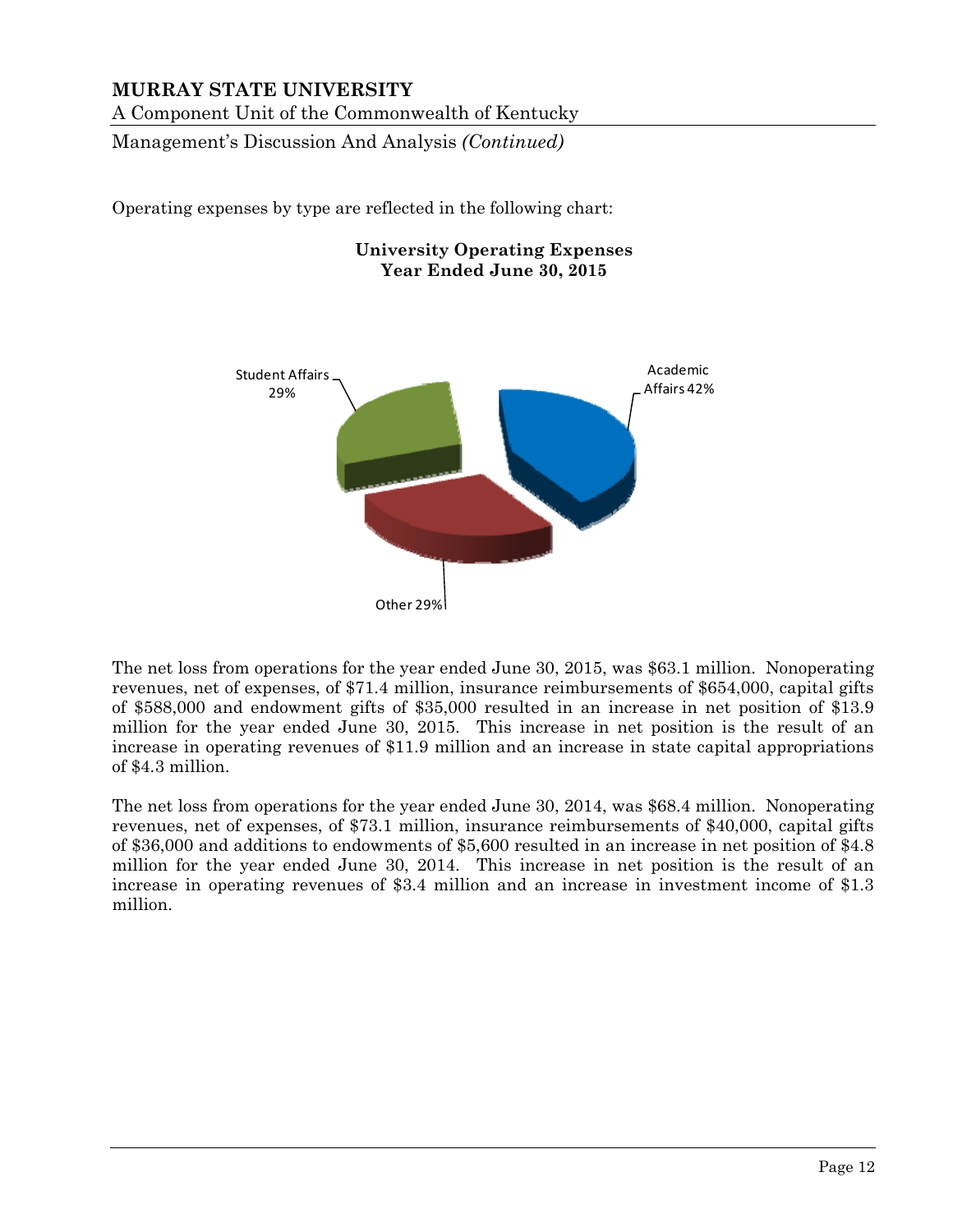#### A Component Unit of the Commonwealth of Kentucky

# Management's Discussion And Analysis *(Continued)*

|                                                   | 2015             | 2014              | 2013              |
|---------------------------------------------------|------------------|-------------------|-------------------|
| <b>Operating revenues</b>                         |                  |                   |                   |
| Student tuition and fees, net                     | \$<br>73,588,701 | \$<br>65,988,011  | \$<br>64,226,109  |
| Grants and contracts                              | 6,304,331        | 6,117,059         | 6,330,336         |
| Other                                             | 9,053,462        | 6,569,393         | 5,590,166         |
| Auxiliary, net                                    | 33,191,335       | 31,538,445        | 30,701,678        |
| Total operating revenues                          | 122, 137, 829    | 110,212,908       | 106,848,289       |
| <b>Operating expenses</b>                         |                  |                   |                   |
| Instruction                                       | 65,098,722       | 61,028,117        | 58,527,594        |
| Other educational and general                     | 86,433,802       | 86,079,615        | 81,403,150        |
| Depreciation                                      | 8,919,737        | 8,244,719         | 8,431,901         |
| Auxiliary enterprises                             | 23,331,199       | 21,947,340        | 21,477,661        |
| Auxiliary depreciation                            | 1,440,540        | 1,277,967         | 1,264,334         |
| Total operating expenses                          | 185,224,000      | 178,577,758       | 171,104,640       |
| Operating loss                                    | (63,086,171)     | (68, 364, 850)    | (64, 256, 351)    |
| Nonoperating revenues                             |                  |                   |                   |
| State appropriations                              | 48,025,100       | 48,005,800        | 48,005,800        |
| Other nonoperating revenues                       | 23,418,862       | 25,120,252        | 23,702,981        |
| Total nonoperating revenues                       | 71,443,962       | 73,126,052        | 71,708,781        |
| Other revenues                                    |                  |                   |                   |
| State capital appropriations and other            | 5,551,754        | 82,515            | 3,017,644         |
| Increase in net assets                            | 13,909,545       | 4,843,717         | 10,470,074        |
| Net position, beginning of year                   | 240,612,199      | 235,768,482       | 225,298,408       |
| Restatement of beginning net position for pension |                  |                   |                   |
| liability                                         | (230, 675, 047)  |                   |                   |
| Net position, beginning of year (restated)        | 9,937,152        | 235,768,482       | 225,298,408       |
| Net position, end of year                         | \$<br>23,846,697 | \$<br>240,612,199 | \$<br>235,768,482 |

#### **Condensed Statements of Revenues, Expenses, and Changes in Net Position**

### **Statements of Cash Flows**

The Statements of Cash Flows provide a summary of the sources and uses of cash by defined categories. The principal purposes of the Statements of Cash Flows are to provide information about the University's cash receipts and payments during the years and to help assess the University's ability to generate future net cash flows and meet obligations as they become due, as well as its need for external financing.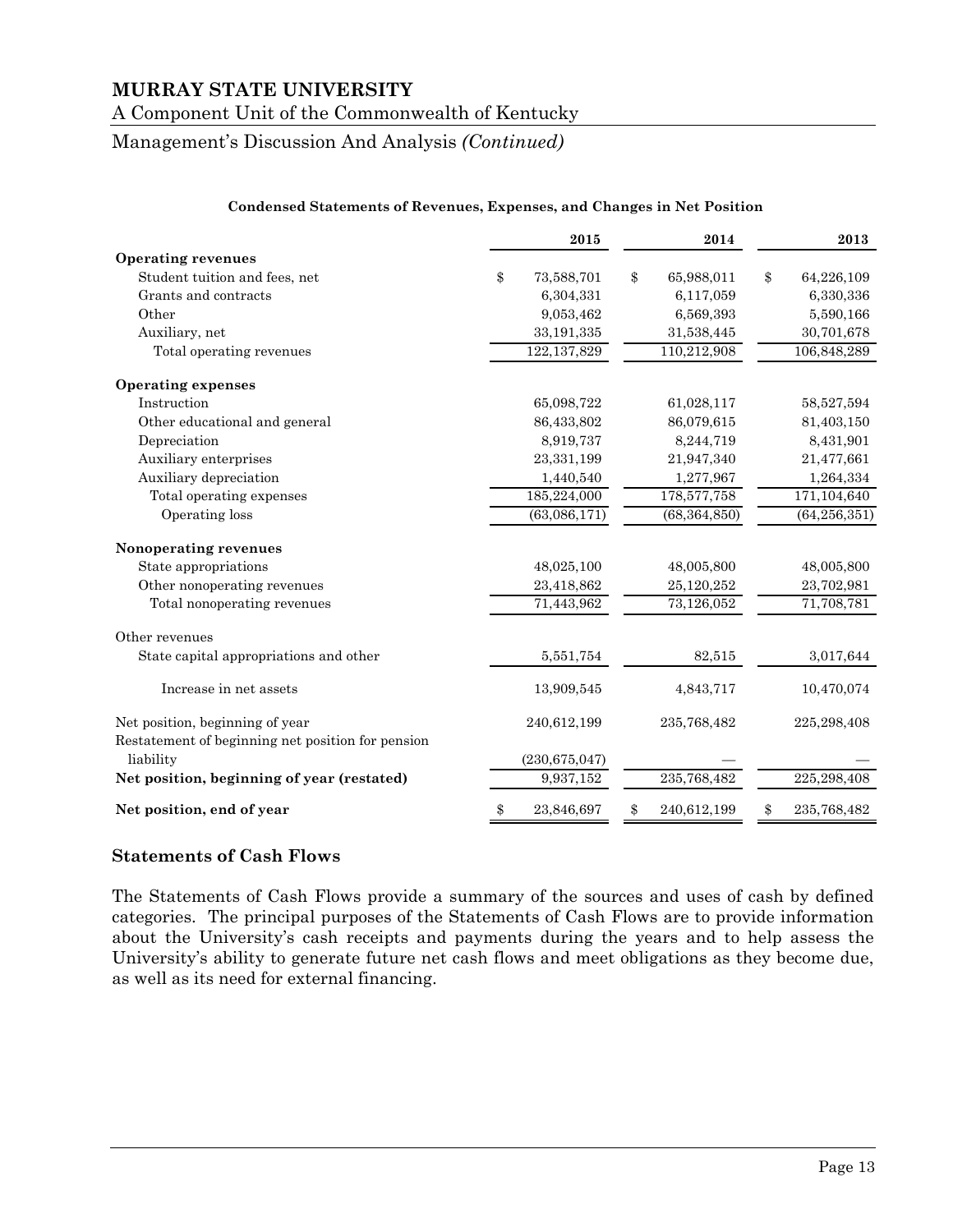#### A Component Unit of the Commonwealth of Kentucky

Management's Discussion And Analysis *(Continued)*

#### For the year ended June 30, 2015:

The net cash used in operating activities reflects the net cash used for general operations of the University, which decreased by \$6.1 million during 2015. This decrease in cash used was primarily due to increases in net tuition and fees and decreases in payments to suppliers offset by increases in payments for wages and fringes.

The cash flows from noncapital financing activities decreased by (\$1.1 million) during 2015. This change was primarily due to the decreases in endowment investments. The change in endowment proceeds invested with MSU Foundation was (\$455,000). The decrease in endowment income, which represents the increase of unrealized losses in the market value of endowments, was (\$1.5 million). Also, there was an increase in non-operating grants and contracts of \$964,000 from increases in Pell grants, increases in KEES funds, and a new grant for the acquisition of an MRI analyzer.

The net cash flows provided by/(used in) capital and related financing activities represent cash used for the acquisition, construction and renovation of capital assets, changed from (\$18.1 million) used during 2014 to \$10.1 million provided during 2015, a \$28.2 million change. \$27.9 million of this increase is due to the 2015 issuance of Series A general receipt bonds issued for the construction of a new Franklin Hall. Also contributing to the increase were a \$4.3 million increase in state capital appropriations received for the new BVC and Engineering and Physics buildings offset by a \$3.3 million increase in cash used for capital construction costs, primarily contributed to those same two projects.

The cash flows provided by investing activities represent the cash activities of investments, which increased by \$796,000 for 2015. This increase was primarily the result of increases in investment interest receipts, which were up \$1.7 million. This increase was partially offset by a (\$914,000) decrease in purchases of investments related to additional cash used to set up a \$909,000 investment pool related to the 2015 general obligation bond. These funds will be used towards the first two semi-annual interest payments on the bond obligation.

#### For the year ended June 30, 2014:

The net cash used in operating activities reflects the net cash used for general operations of the University, which decreased by \$211,000 during 2014. This decrease in cash used was primarily due to increases in net tuition and fees offset by increases in payments for wages and fringes.

The cash flows from noncapital financing activities, increased by \$1.8 million during 2014. This change was primarily due to the increases in endowment investments. The change in endowment proceeds invested with MSU Foundation was \$754,000. The increase in endowment income, which represents the increase of unrealized gains in the market value of endowments, was \$458,000. Also, there was an increase in non-operating grants and contracts of \$627,000.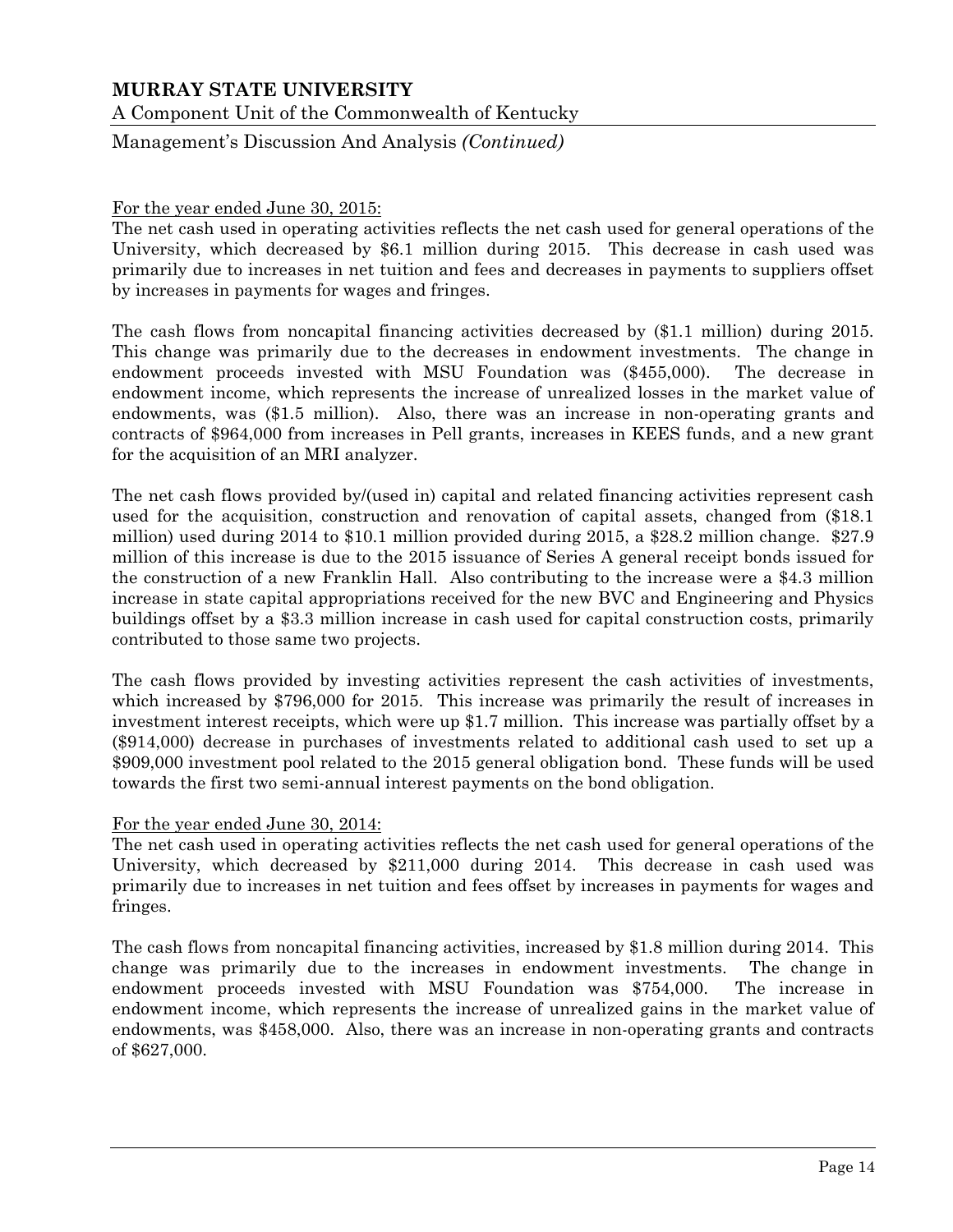Management's Discussion And Analysis *(Continued)*

The net cash flows provided by/(used in) capital and related financing activities represent cash used for the acquisition, construction and renovation of capital assets, changed from \$4.7 million provided during 2013 to (\$18.1 million) used during 2014, a (\$22.8 million) change. Of this decrease (\$15.6 million) is due to the 2013 issuance of Series A general receipt bonds issued for Hester Hall renovations, Campus Courts Sprinklers, and several other projects costing less than \$600,000 each. Also contributing to the decrease were a \$3.3 million increase in purchases of capital assets, primarily consisting of increases in construction-in-process projects including Hester Hall, and a \$2.0 million capital appropriation for Breathitt Veterinary Center that was received in 2013 and not in 2014.

The cash flows provided by investing activities represent the cash activities of investments, which decreased by  $(\$571,000)$  for 2014. This decrease was primarily the result of decreases in investment receipts, which were down (\$978,000) and decreases in proceeds from sales of investments, which were down (\$583,000). These decreases were partially offset by an \$994,000 increase in interest receipts on investments which were a result of reported gains on interest from the Office of Financial Management based on cash balances held in Frankfort.

|                                          | 2015               | 2014                           | 2013               |
|------------------------------------------|--------------------|--------------------------------|--------------------|
| Cash provided/(used by):                 |                    |                                |                    |
| Operating activities                     | \$<br>(49,741,490) | (55, 799, 306)<br>$\mathbf{s}$ | \$<br>(56,009,942) |
| Noncapital financing activities          | 70,466,385         | 71,598,909                     | 69,835,004         |
| Capital and related financing activities | 10,071,879         | (18,094,311)                   | 4,679,273          |
| Investing activities                     | 1,300,696          | 504,301                        | 1,074,972          |
| Net increase in cash                     | 32,097,470         | (1,790,407)                    | 19,579,307         |
| Cash and cash equivalents, beginning     |                    |                                |                    |
| of year                                  | 111,840,942        | 113,631,349                    | 94,052,042         |
| Cash and cash equivalents, end of year   | 143.938.412        | 111.840.942                    | 113,631,349        |

#### **Condensed Statements of Cash Flows**

## **Capital Assets and Debt Administration**

The University had a \$16.9 million increase in capital assets, before accumulated depreciation, during the fiscal year ended June 30, 2015. This change is primarily due to \$6.6 million spent in 2015 for construction of the new BVC, \$2.6 million in construction for the new Franklin Hall, \$2.1 million for construction of the Engineering and Physics building, and an additional \$1.9 million for Hester Hall renovation completion.

Construction in progress increased \$3.2 million in 2015. This increase was the result of the above mentioned construction and renovation projects, offset by placing the Hester Hall renovations in service with a cost of \$9.2 million, and the Bioenergy Demonstration Center construction in service at the equine instructional facility center for \$595,000.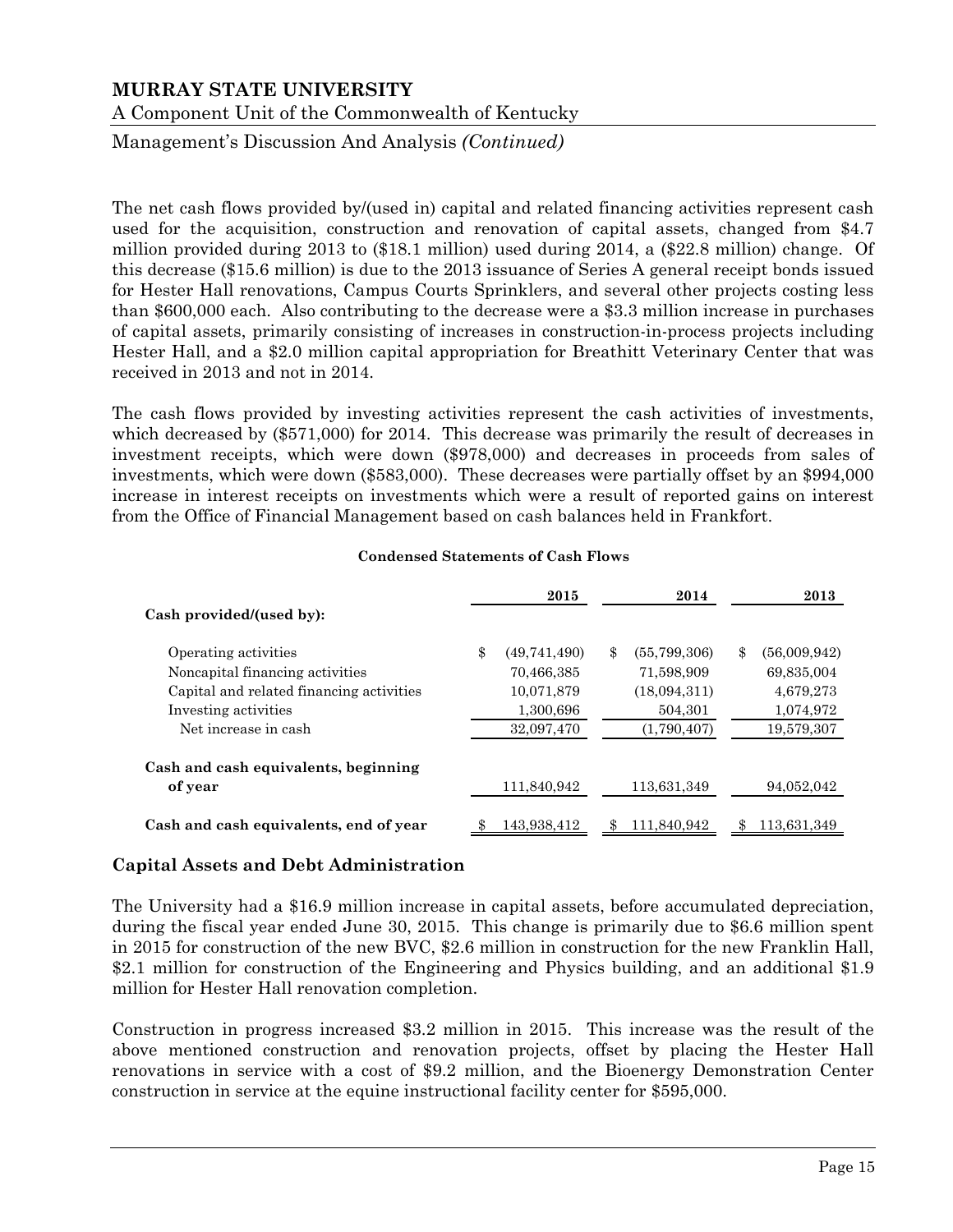A Component Unit of the Commonwealth of Kentucky

Management's Discussion And Analysis *(Continued)*

Buildings increased \$10.2 million in 2015, primarily due to placing the Hester Hall renovations in service at \$9.0 million (\$0.2 million went to equipment assets) and the Bioworks Demo Center construction at \$514,000 (\$80,000 went to equipment assets). Also contributing to this increase was the completion of the College Courts fire sprinkler system upgrades costing \$565,000.

Capital assets as of June 30, 2015, and changes during the year are as follows:

|                           | <b>Balance</b>    | <b>Net Change</b> |
|---------------------------|-------------------|-------------------|
|                           | June 30, 2015     | 2014-15           |
| Land                      | \$<br>9,728,587   | \$<br>(238, 028)  |
| Construction in progress  | 17,845,247        | 3,209,672         |
| Museum and collectibles   | 676,085           | 18,600            |
| <b>Buildings</b>          | 277,508,611       | 10,202,343        |
| Non-building improvements | 15,372,571        | 673.450           |
| Equipment                 | 30,024,869        | 2,268,729         |
| Software                  | 1,932,019         |                   |
| Library holdings          | 30,338,613        | 795,143           |
| Livestock                 | 165,750           |                   |
| Accumulated depreciation  | (199, 950, 071)   | (7,814,082)       |
| Total                     | \$<br>183,642,281 | \$<br>9,115,827   |

Debt as of June 30, 2015, and changes during the year are as follows:

|                        | <b>Balance</b> |               | <b>Net Change</b> |            |  |
|------------------------|----------------|---------------|-------------------|------------|--|
|                        |                | June 30, 2015 |                   | 2014-15    |  |
| General receipts bonds | \$             | 79,650,000    | \$                | 22,850,000 |  |
| Bond discount          |                | (213, 387)    |                   | 17,012     |  |
| Bond premium           |                | 2,113,115     |                   | 1,832,952  |  |
| City of Murray         |                | 8,464,999     |                   | (325,000)  |  |
| Master lease payable   |                | 2,126,827     |                   | (842, 843) |  |
| Capital leases         |                |               |                   | (629,000)  |  |
| Total                  | \$             | 92,141,554    | \$                | 22,903,121 |  |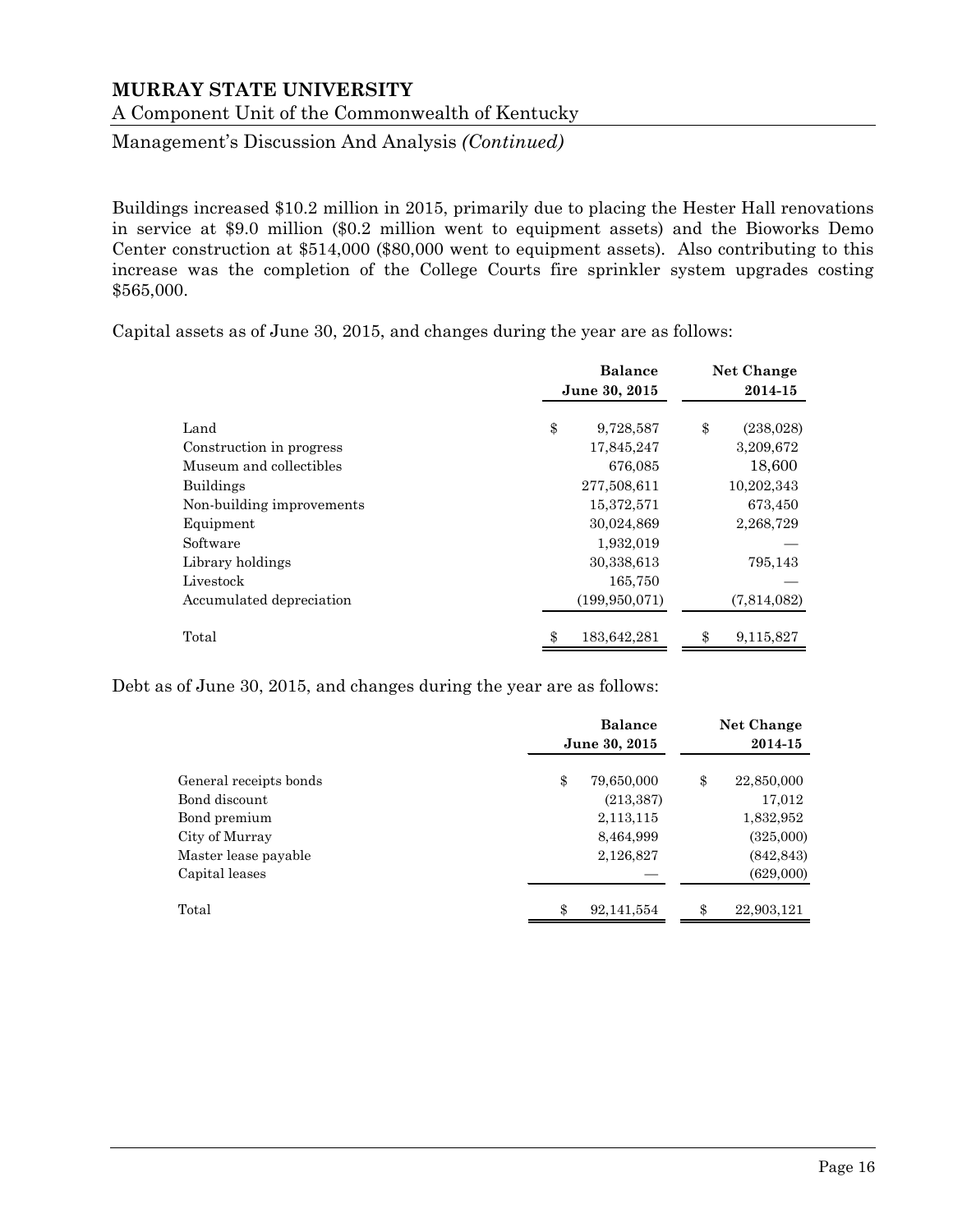Management's Discussion And Analysis *(Continued)*

## **Infrastructure Assets**

Infrastructure assets are defined by GASB No. 34 as long-lived assets that are normally stationary in nature and normally can be preserved for a significantly greater number of years than most capital assets. These types of assets will typically be permanent nonbuilding additions that service the entire campus. The University has adopted the modified approach of accounting for its infrastructure assets. This approach requires that an asset management system be established and maintained. Such a system would assess and disclose that all eligible infrastructure assets are being preserved approximately at (or above) a condition level established. To date, the University has not identified any assets that should be classified as infrastructure.

Additional information for Capital Assets and Debt can be found in Notes 7 and 11, respectively, to the financial statements.

### **Economic Factors Affecting Future Periods**

- $\triangleright$  In 2015, the Commonwealth's Annual General Fund receipts rose for the fifth consecutive fiscal year, and finished 5.3 percent above 2014 collections. Revenues picked up momentum as 2015 progressed, which makes prospects for growth in 2016 more positive.
- The economic outlook for 2016 remains positive, with estimated General Fund growth to be 1.0 percent over 2015 revenues. Offsetting the positive growth outlook is the need to commit funds to stabilizing the financial needs of the two state pension funds, which are among the most underfunded pensions in the country. This along with covering the costs of expanded Medicaid will likely leave little funding for anything else.

It is anticipated that the robust performance of the Commonwealth's revenue budget will shield Higher Education from any further cuts in 2016.

 MSU has extended the five minute response (5MR) contract with the Tennessee Valley Authority (TVA) which was set to expire on August 31, 2015. This contract allows TVA to conserve and redirect energy during crisis situations by requiring the University to shut down power to the main campus within five minutes of contact from TVA. There are backup generators in place to ensure vital areas, such as student housing and dining areas, remain with power. This contract represents a potential savings for the University of \$325,000 annually for the two year extension through September 30, 2017.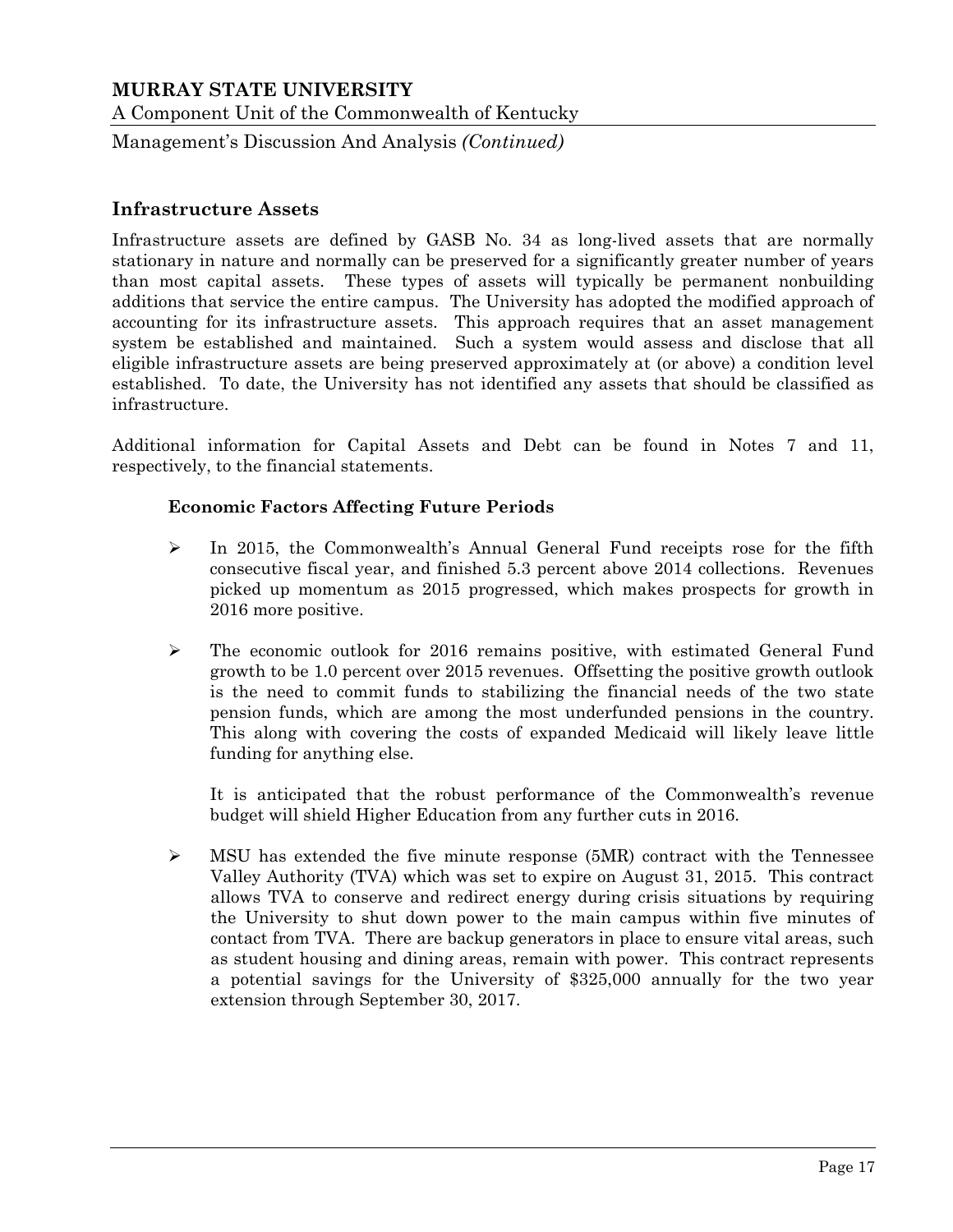Management's Discussion And Analysis *(Continued)*

- $\triangleright$  Through in-house research, the University has determined that there is a deferred maintenance (DM) backlog of \$51,645,000 at June 30, 2014. This resulted in an aggressive multi-year plan to reduce this backlog through a combination of an annual allocation of university funds restricted to deferred maintenance projects, capital renewal funding from State resources, funding from potential energy savings projects, and the use of MSU reserves as appropriate. Approximately \$800,000 was allocated in 2015; funding for deferred maintenance will exceed \$1 million for 2016.
- $\triangleright$  The campus library needs have significantly grown and evolved in the past two decades. The University has evaluated numerous options to address the library needs including a detailed analysis of constructing a new library. Due to funding limitations, it has been determined that the most cost effective and practical solution is to renovate the existing Waterfield Library and expand the space by about 10,000 square feet to meet the current and future needs. The preliminary cost estimate for the Waterfield renovation and expansion project was determined in 2015 to be \$19,000,000. Progress has been made on the library study and analysis and the project will be included in the 2016-22 Capital Plan.
- $\triangleright$  The University provides health insurance to employees through a self-funded program. As reflected in national trends, the costs of health claims continue to be a major expense for the University. To help manage these costs, the University is proceeding with a full health plan and wellness program redesign for 2016. Plan design changes include a tobacco premium surcharge and a wellness premium discount.
- $\triangleright$  The overtime changes as outlined in the Department of Labor's proposed overtime regulations would have a significant impact on University financial resources. The proposed salary threshold of \$50,440 would impact more than 200 positions currently classified as being exempt from the overtime regulations. Challenges being considered include the issue of salary compression and the administrative burden this change would cause.
- $\geq$  The Commonwealth of Kentucky funded the construction of new Engineering and Physics Building at a total costs to not exceed \$36.9 million. The Commonwealth has budgeted to fund \$31.9 million of the total scope of the project with the University contributing up to \$5 million from future fundraising efforts.
- $\geq$  Madisonville Community College (MCC) is constructing a new \$20 million Postsecondary Education Center on their campus in Madisonville, Kentucky. MCC has worked closely with Murray State University in regard to the fundraising and development of this building since 50% of this building will be exclusively leased for university educational space. MCC will use the remaining 50% for their educational purposes. MCC will receive \$15 million from the state when \$5 million is raised by MCC, which is estimated to be accomplished by December 31, 2015. The facility will be 'home' to Murray State University Madisonville Campus.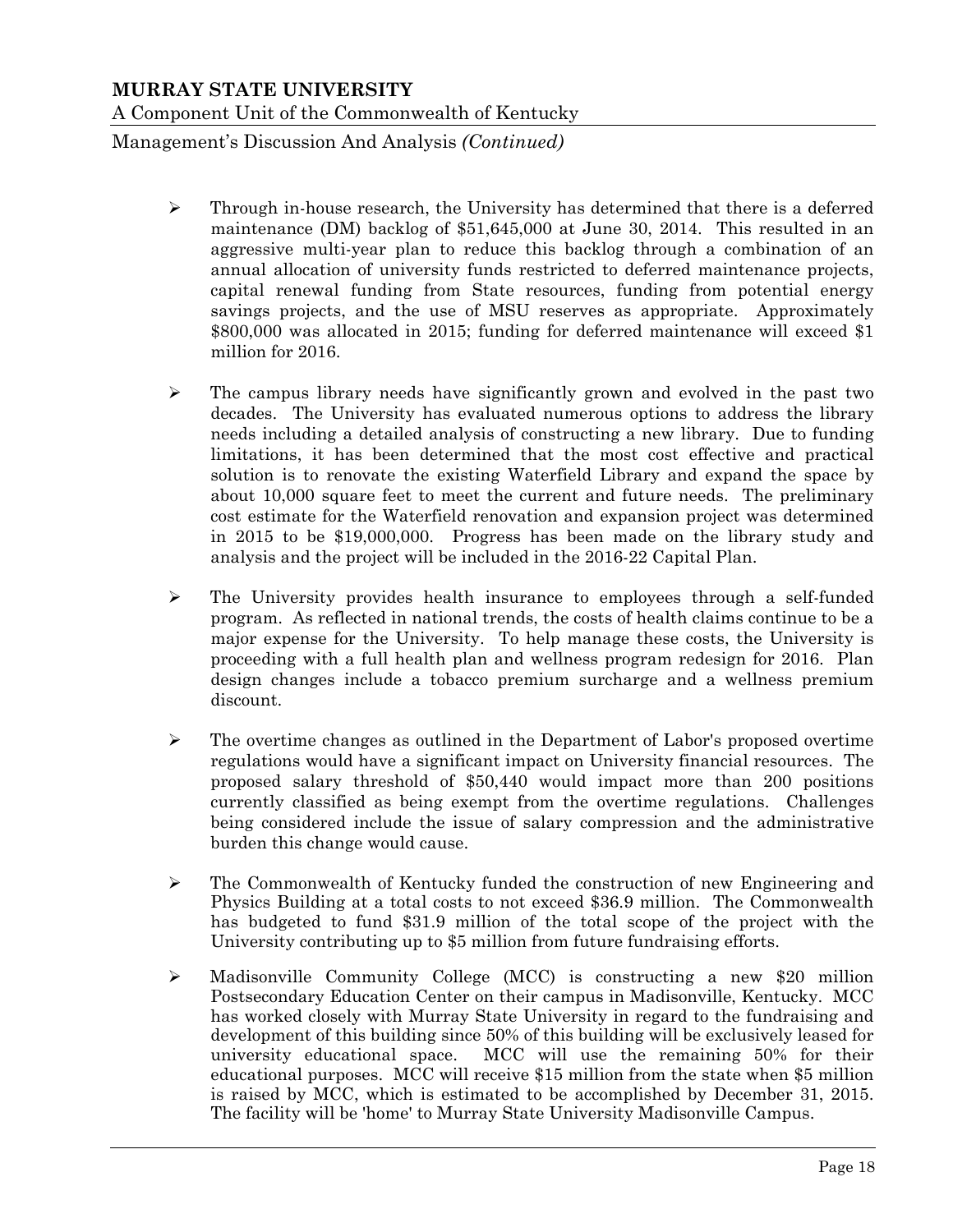Management's Discussion And Analysis *(Continued)*

- $\triangleright$  The Jones Chemistry Building's annual inspection revealed approximately 80 fume hoods were deemed inoperable due to improper air handling which resulted in an instructional emergency. The University, construction companies, architects and design firms have worked diligently over the summer to address the issue. Later in the summer, the Jones Chemistry Building began to exhibit significant moisture issues as well. Total cost of the repairs and renovation are estimated to be between one million and two million dollars.
- $\triangleright$  In July 2015, significant moisture issues and the discovery of hidden water damages were identified in the Biology Building. The University is working with construction companies, architects, design firms and consultants to identify the source of the problem. To date, no comprehensive solution has been determined, although we are close to identifying several interrelated causes. Total cost of the repairs and renovation are estimated to be between one and two million dollars.
- $\triangleright$  The University reached a historical enrollment of 11,200 students in fiscal year 2015. In fiscal year 2016 enrollment has been stable with a slight, 1.5 percent decrease. During fiscal year 2015 a new enrollment management model has been developed focusing on tuition rate structures, discounting, and scholarship models and recruitment initiatives. Procedures are being developed for implementation in the fall of 2016.
- $\triangleright$  The University is analyzing possible minimum wage increases at the federal and state level. Increases in minimum wage could impact compression and cause significant budgetary constraints. However, a multi-year increase in minimum wage is being considered even if not required by law.

# **Contacting the University's Financial Management**

This financial report is designed to provide a general overview of the University's finances and to show the University's accountability for the money it receives. Questions about this report and requests for additional financial information should be directed to the Vice President for Finance and Administrative Services, 322 Sparks Hall, Murray, KY 42071.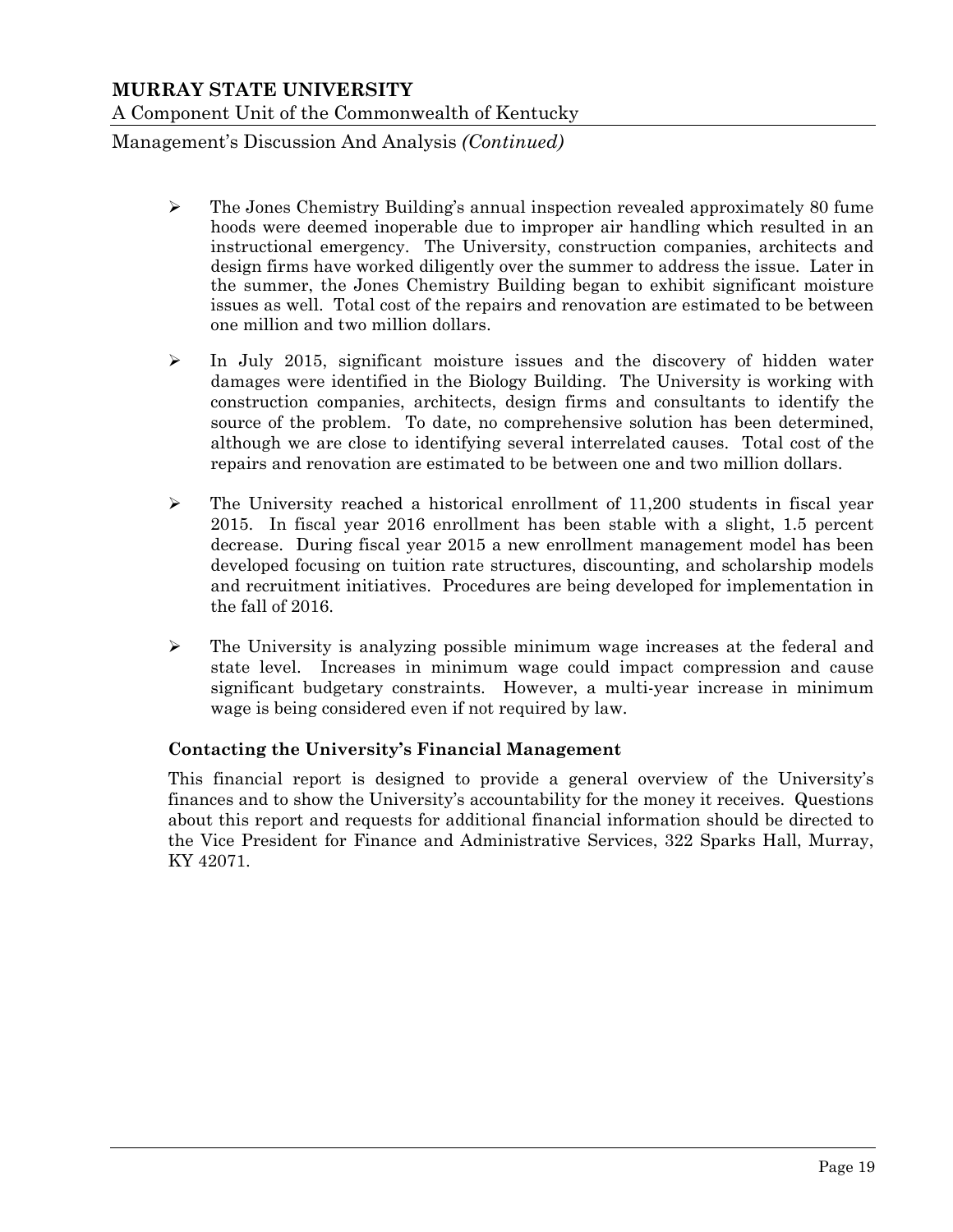A Component Unit of the Commonwealth of Kentucky

# **STATEMENTS OF NET POSITION**

**Page 1 of 2** 

|                                                    | June 30, |                 |    |                 |
|----------------------------------------------------|----------|-----------------|----|-----------------|
|                                                    |          | 2015            |    | 2014            |
| Assets                                             |          |                 |    |                 |
| <b>Current Assets</b>                              |          |                 |    |                 |
| Cash and cash equivalents                          | \$       | 74,197,070      | \$ | 73,091,123      |
| Accounts receivable, net                           |          | 8,911,720       |    | 6,927,627       |
| Inventories                                        |          | 2,169,852       |    | 2,190,429       |
| Loans to students, net                             |          | 728,720         |    | 759,587         |
| Prepaid expenses                                   |          | 1,914,198       |    | 2,035,713       |
| <b>Total Current Assets</b>                        |          | 87,921,560      |    | 85,004,479      |
| <b>Noncurrent Assets</b>                           |          |                 |    |                 |
| Restricted cash and cash equivalents               |          | 69,741,342      |    | 38,749,819      |
| Restricted investments                             |          | 26,679,991      |    | 26,063,588      |
| Loans to students, net                             |          | 3,326,646       |    | 3,544,438       |
| Capital assets                                     |          | 383,592,351     |    | 366,662,443     |
| Accumulated depreciation                           |          | (199, 950, 070) |    | (192, 135, 989) |
| <b>Total Noncurrent Assets</b>                     |          | 283,390,260     |    | 242,884,299     |
|                                                    |          |                 |    |                 |
| <b>Total Assets</b>                                |          | 371,311,820     |    | 327,888,778     |
|                                                    |          |                 |    |                 |
| <b>Deferred Outflows of Resources</b>              |          |                 |    |                 |
| Bond refunding loss                                |          | 2,322,279       |    | 2,515,426       |
| Deferred outflows related to pension contributions |          | 10,063,307      |    |                 |
| <b>Total Deferred Outflows of Resources</b>        |          | 12,385,586      |    | 2,515,426       |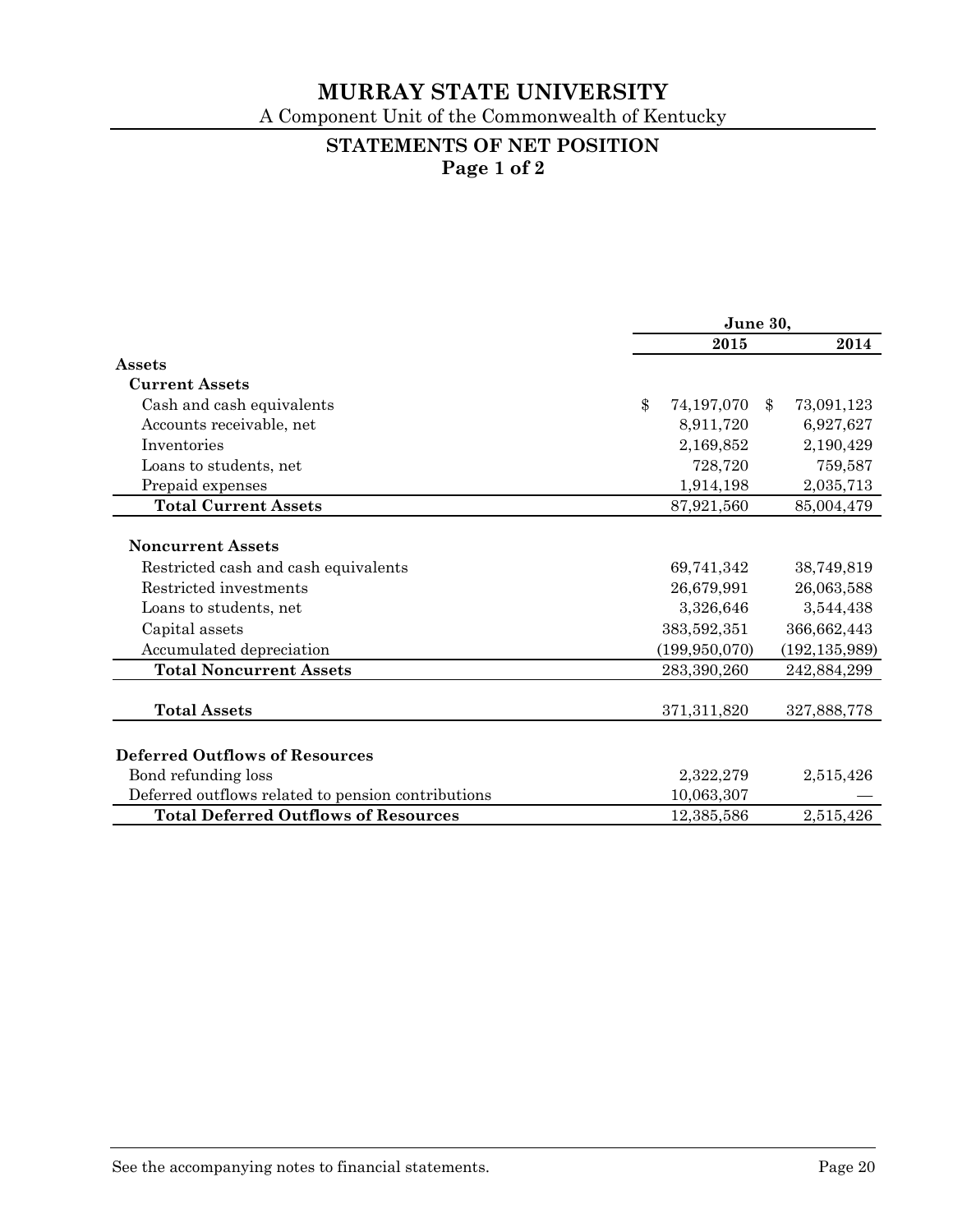A Component Unit of the Commonwealth of Kentucky

# **STATEMENTS OF NET POSITION**

**Page 2 of 2** 

|                                                   | June 30, |                 |    |               |
|---------------------------------------------------|----------|-----------------|----|---------------|
| Liabilities                                       |          | 2015            |    | 2014          |
| <b>Current Liabilities</b>                        |          |                 |    |               |
| Accounts payable                                  | \$       | 10,175,383      | \$ | 8,760,247     |
| Accrued payroll                                   |          | 6,425,029       |    | 6,376,748     |
| Self-insured health liability                     |          | 617,000         |    | 660,000       |
| Interest payable                                  |          | 862,884         |    | 698,240       |
| Unearned revenue                                  |          | 3,330,293       |    | 3,371,383     |
| Deposits - current portion                        |          | 318,402         |    | 318,679       |
| Long-term debt - current portion                  |          | 4,538,204       |    | 4,319,505     |
| <b>Total Current Liabilities</b>                  |          | 26,267,195      |    | 24,504,802    |
|                                                   |          |                 |    |               |
| <b>Noncurrent Liabilities</b>                     |          |                 |    |               |
| Deposits                                          |          | 348,300         |    | 368,275       |
| Long-term debt                                    |          | 87,603,350      |    | 64,918,928    |
| Net pension liability, state pension plans        |          | 233,580,719     |    |               |
| <b>Total Noncurrent Liabilities</b>               |          | 321,532,369     |    | 65,287,203    |
|                                                   |          |                 |    |               |
| <b>Total Liabilities</b>                          |          | 347,799,564     |    | 89,792,005    |
|                                                   |          |                 |    |               |
| <b>Deferred Inflows of Resources</b>              |          |                 |    |               |
| Outside support, state project funding            |          | 2,000,000       |    |               |
| Deferred inflows related to net pension liability |          | 10,051,145      |    |               |
| <b>Total Deferred Inflows of Resources</b>        |          | 12,051,145      |    |               |
|                                                   |          |                 |    |               |
| <b>Net Position</b>                               |          |                 |    |               |
| Net investment in capital assets                  |          | 123,222,276     |    | 117, 117, 865 |
| Restricted for:                                   |          |                 |    |               |
| Nonexpendable:                                    |          |                 |    |               |
| Endowment                                         |          | 20,453,677      |    | 21,452,081    |
| Expendable:                                       |          |                 |    |               |
| Scholarships, research, instruction and other     |          | 6,426,806       |    | 5,812,240     |
| Loans                                             |          | 4,598,682       |    | 4,843,824     |
| Debt service                                      |          | 2,298,843       |    | 1,553,637     |
| Unrestricted                                      |          | (133, 153, 587) |    | 89,832,552    |
| <b>Total Net Position</b>                         | \$       | 23,846,697      | \$ | 240,612,199   |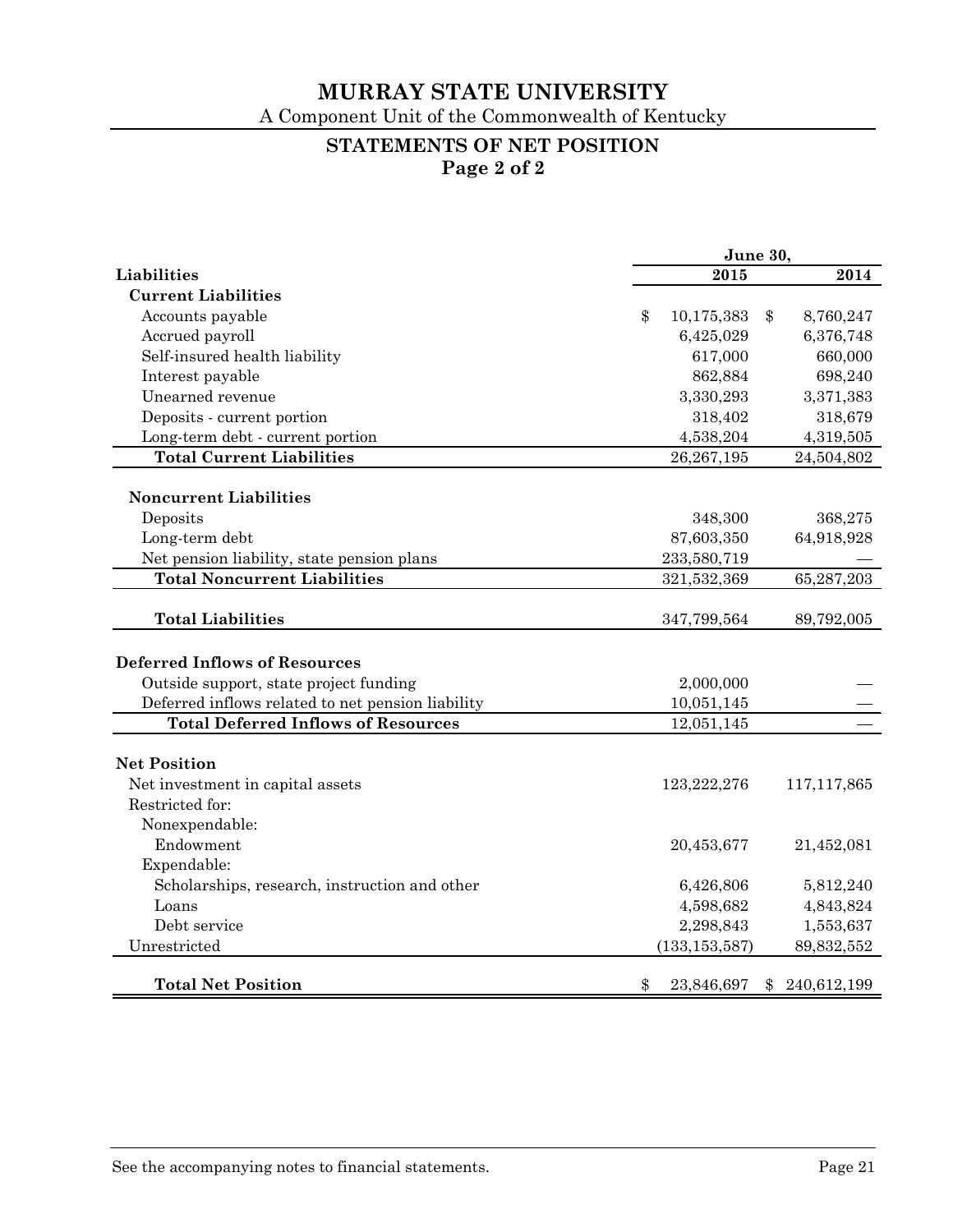# **MURRAY STATE UNIVERSITY FOUNDATION, INC.**

# **STATEMENTS OF FINANCIAL POSITION Page 1 of 2**

#### **Assets**

|                                  | June 30, |             |     |              |
|----------------------------------|----------|-------------|-----|--------------|
|                                  |          | 2015        |     | 2014         |
| Cash and cash equivalents        | \$       | 2,766,505   | \$  | 4,845,590    |
| Accounts receivable              |          | 398,003     |     | 422,068      |
| Receivable from annuitant        |          | 654,973     |     |              |
| Investments                      |          | 98,543,931  |     | 95, 136, 425 |
| Real estate held for investment  |          | 2,243,586   |     | 1,269,086    |
| Prepaid and other current assets |          | 81,238      |     | 55,598       |
| Contributions receivable, net    |          | 1,426,462   |     | 1,684,176    |
| Property and equipment           |          | 4,453,200   |     | 4,564,313    |
|                                  |          |             |     |              |
| <b>Total Assets</b>              | S.       | 110,567,898 | \$. | 107.977.256  |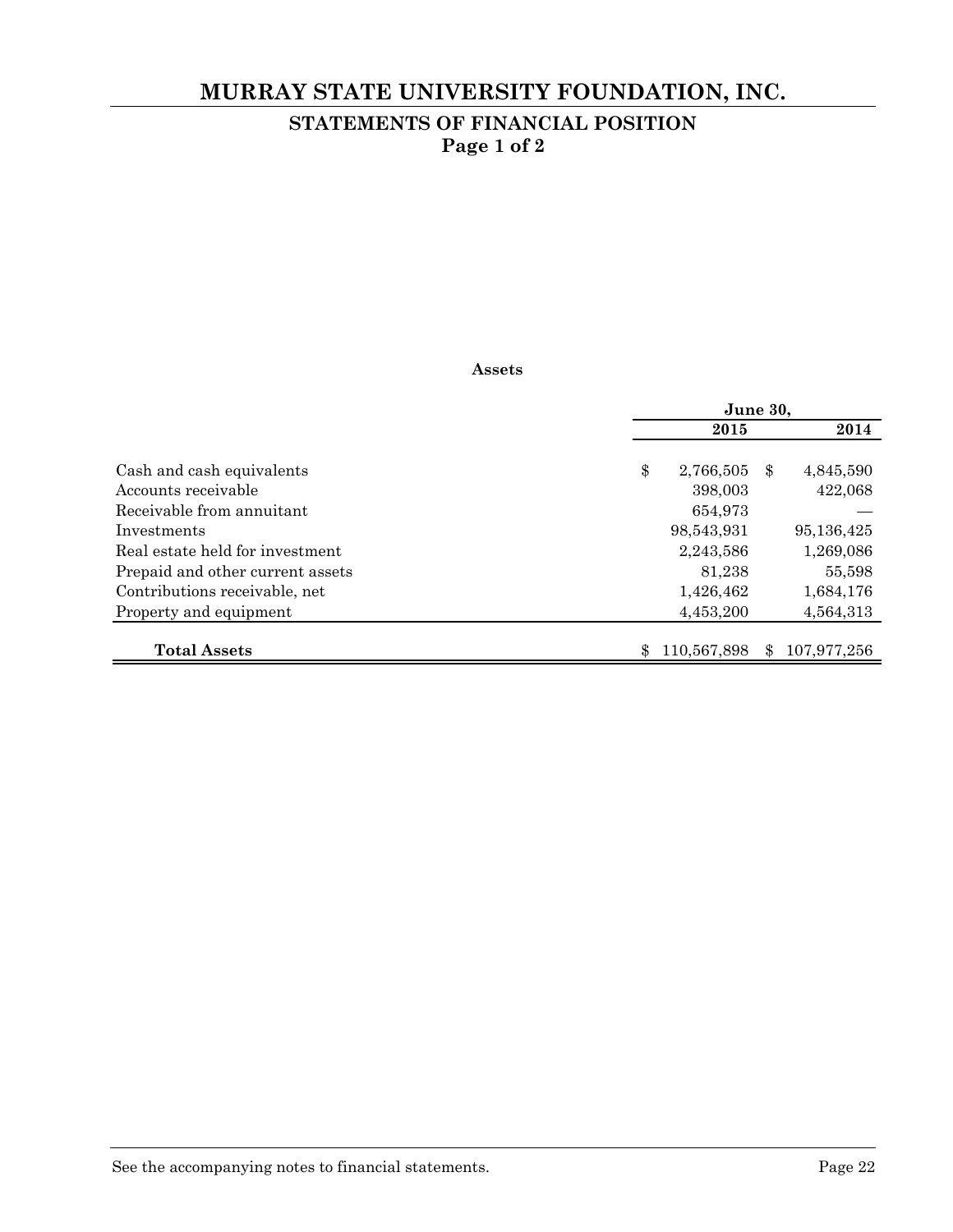# **MURRAY STATE UNIVERSITY FOUNDATION, INC.**

# **STATEMENTS OF FINANCIAL POSITION Page 2 of 2**

### **Liabilities And Net Assets**

|                                         | June 30, |             |     |             |
|-----------------------------------------|----------|-------------|-----|-------------|
|                                         |          | 2015        |     | 2014        |
| Liabilities                             |          |             |     |             |
| Accounts payable                        | \$       | 97,576      | -S  | 72,122      |
| Amount due to related parties           |          | 295,699     |     | 324,380     |
| Accrued expenses                        |          | 50,316      |     | 56,482      |
| Deferred revenue                        |          | 102,339     |     | 51,178      |
| Assets held for others                  |          | 25,555,399  |     | 25,936,345  |
| Capital lease obligation                |          | 207,795     |     | 260,089     |
| Annuities payable                       |          | 5,840,584   |     | 4,691,876   |
| Refundable advances                     |          | 350,593     |     | 370,560     |
| <b>Total Liabilities</b>                |          | 32,500,301  |     | 31,763,032  |
| <b>Net Assets</b>                       |          |             |     |             |
| Unrestricted                            |          | 14,326,704  |     | 13,607,485  |
| Temporarily restricted                  |          | 24,411,079  |     | 24,823,940  |
| Permanently restricted                  |          | 39,329,814  |     | 37,782,799  |
| <b>Total Net Assets</b>                 |          | 78,067,597  |     | 76,214,224  |
| <b>Total Liabilities and Net Assets</b> | \$.      | 110,567,898 | \$. | 107,977,256 |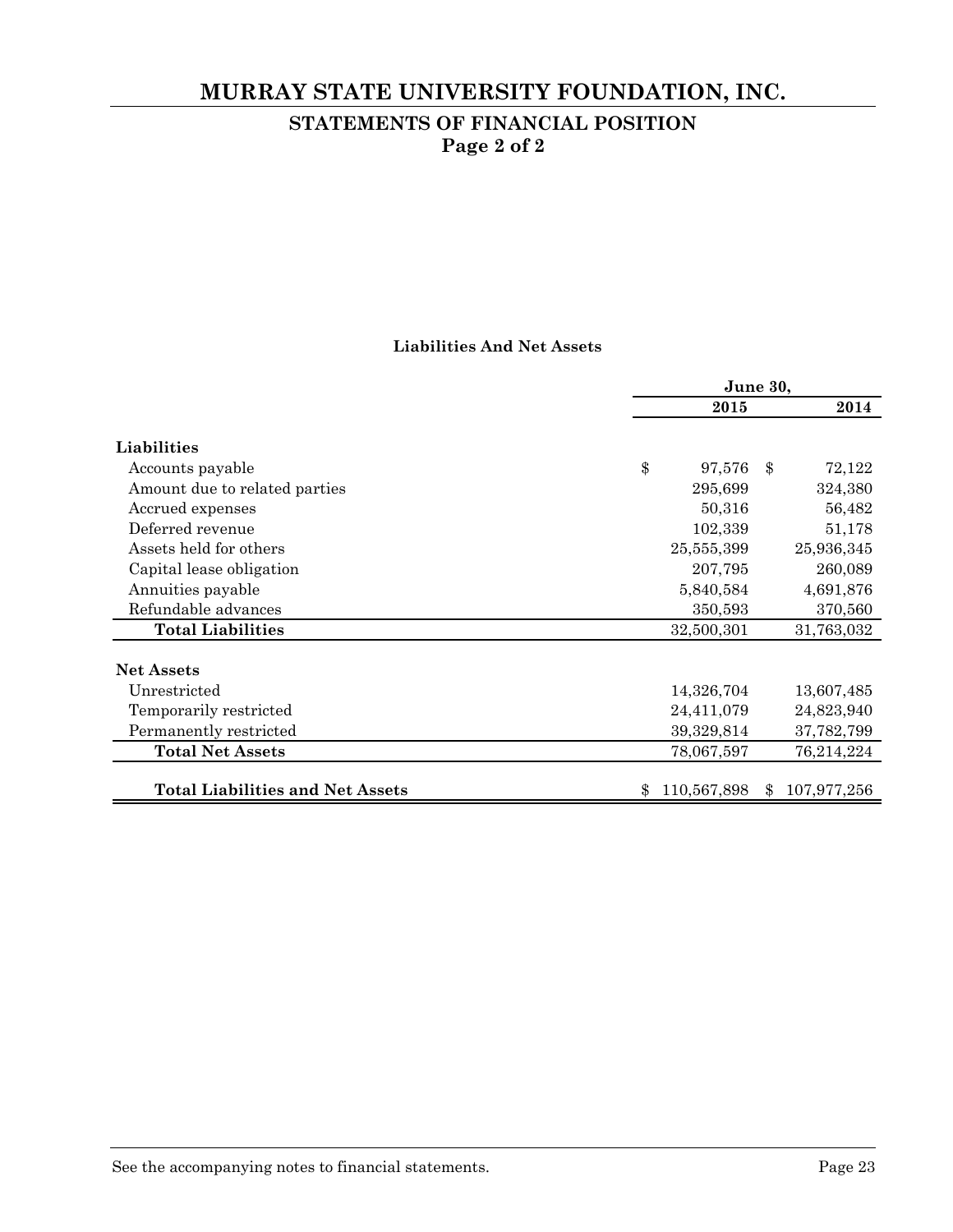A Component Unit of the Commonwealth of Kentucky

# **STATEMENTS OF REVENUES, EXPENSES AND CHANGES IN NET POSITION Page 1 of 2**

|                                              | <b>For The Years</b> |                   |  |
|----------------------------------------------|----------------------|-------------------|--|
|                                              | Ended June 30,       |                   |  |
|                                              | 2015                 | 2014              |  |
| <b>Operating Revenues</b>                    |                      |                   |  |
| Tuition and fees                             | 116,401,368<br>\$.   | 106,385,210<br>\$ |  |
| Less: Discounts and allowances               | (42, 812, 667)       | (40, 397, 199)    |  |
| Net tuition and fees                         | 73,588,701           | 65,988,011        |  |
|                                              |                      |                   |  |
| Federal grants and contracts                 | 4,583,464            | 4,377,944         |  |
| State grants and contracts                   | 1,242,360            | 1,422,318         |  |
| Private grants and contracts                 | 478,507              | 316,797           |  |
| Total grants and contracts                   | 6,304,331            | 6,117,059         |  |
| Sales and services of educational activities | 3,825,514            | 3,789,277         |  |
| Other operating revenues                     | 5,227,948            | 2,780,116         |  |
| Total sales, services, and other revenues    | 9,053,462            | 6,569,393         |  |
|                                              |                      |                   |  |
| Auxiliary enterprises revenue                | 33,853,864           | 32,299,250        |  |
| Less: Discounts and allowances               | (662, 529)           | (760, 805)        |  |
| Net auxiliary revenue                        | 33,191,335           | 31,538,445        |  |
| <b>Total Operating Revenues</b>              | 122, 137, 829        | 110,212,908       |  |
| <b>Operating Expenses</b>                    |                      |                   |  |
| Instruction                                  | 65,098,722           | 61,028,117        |  |
| Research                                     | 1,977,827            | 1,769,162         |  |
| Public service                               | 7,873,887            | 8,297,342         |  |
| Libraries                                    | 2,877,268            | 3,330,269         |  |
| Academic support                             | 7,252,704            | 7,218,512         |  |
| Student services                             | 16,085,691           | 15,345,898        |  |
| Institutional support                        | 21,011,951           | 19,798,424        |  |
| Operation and maintenance of plant           | 16,122,820           | 18,880,515        |  |
| Student financial aid                        | 13,231,654           | 11,439,493        |  |
| Depreciation                                 | 8,919,737            | 8,244,719         |  |
| Auxiliary enterprises                        | 23,331,199           | 21,947,340        |  |
| Auxiliary depreciation                       | 1,440,540            | 1,277,967         |  |
| <b>Total Operating Expenses</b>              | 185,224,000          | 178,577,758       |  |
| <b>Operating Loss</b>                        | (63,086,171)         | (68, 364, 850)    |  |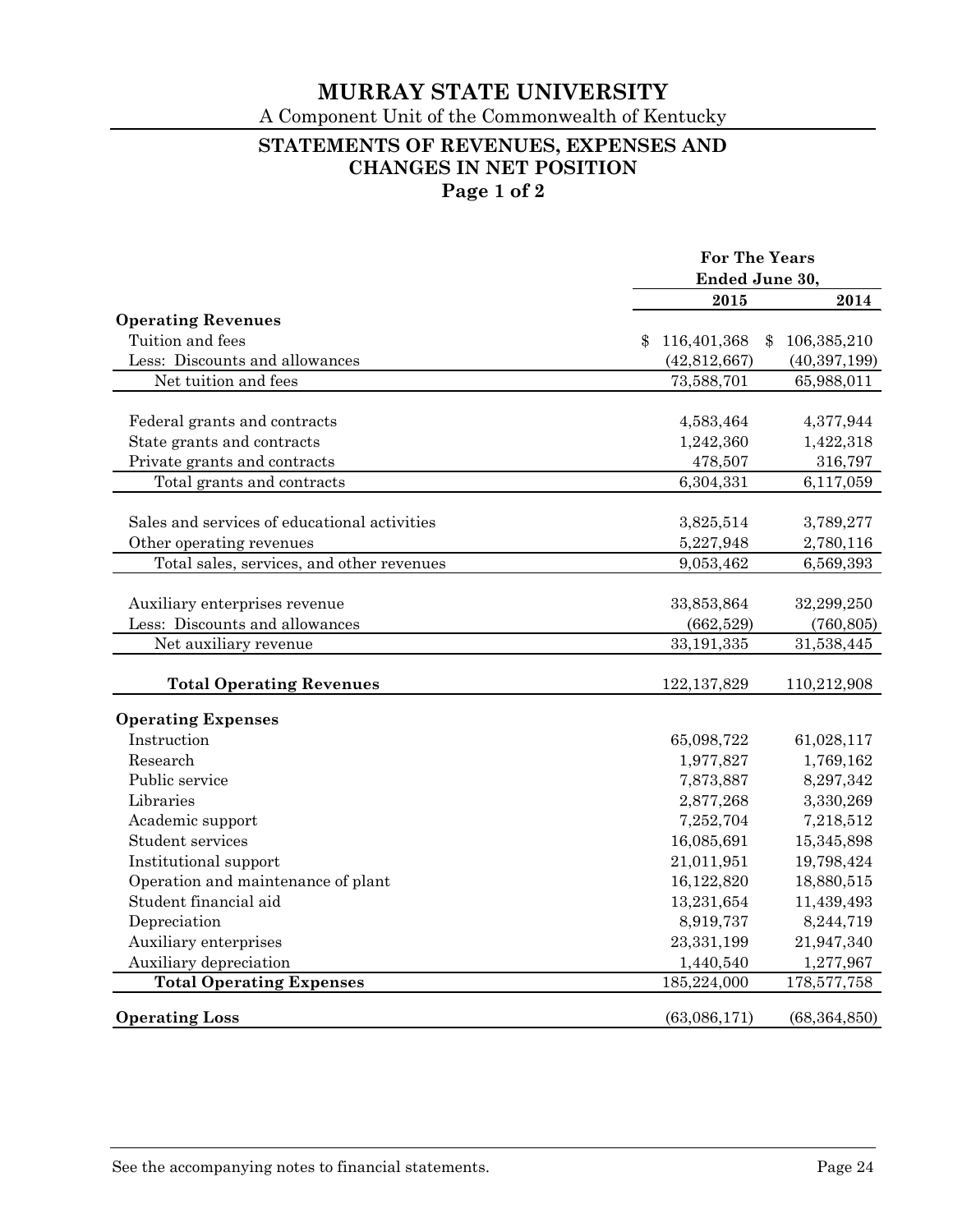A Component Unit of the Commonwealth of Kentucky

# **STATEMENTS OF REVENUES, EXPENSES AND CHANGES IN NET POSITION Page 2 of 2**

|                                                             | Ended June 30,     |                 |    |             |
|-------------------------------------------------------------|--------------------|-----------------|----|-------------|
|                                                             |                    | 2015            |    | 2014        |
| <b>Nonoperating Revenues (Expenses)</b>                     |                    |                 |    |             |
| State appropriations                                        | $\boldsymbol{\$\}$ | 48,025,100      | \$ | 48,005,800  |
| Restricted student fees (revenues are pledged as            |                    |                 |    |             |
| security for the City of Murray debt agreement)             |                    | 710,791         |    | 687,292     |
| Federal grants and contracts                                |                    | 14, 109, 439    |    | 13,493,170  |
| State grants and contracts                                  |                    | 7,725,635       |    | 7,382,767   |
| Local and private grants and contracts                      |                    | 511,173         |    | 506,299     |
| Gifts                                                       |                    | 1,230,421       |    | 1,295,049   |
| Investment income                                           |                    | 1,285,586       |    | 3,802,141   |
| Interest on capital asset-related debt                      |                    | (1,587,708)     |    | (1,679,830) |
| Loss on deletion and disposal of capital assets             |                    | (394, 605)      |    | (179, 436)  |
| Bond amortization                                           |                    | (171, 870)      |    | (187,200)   |
| Nonoperating Revenues (Expenses), Net                       |                    | 71,443,962      |    | 73,126,052  |
|                                                             |                    |                 |    |             |
| <b>Income Before Other Revenues, Expenses</b>               |                    |                 |    |             |
| <b>Gains and Losses</b>                                     |                    | 8,357,791       |    | 4,761,202   |
| <b>State Capital Appropriations</b>                         |                    | 4,274,360       |    |             |
| <b>Insurance Proceeds</b>                                   |                    | 654,206         |    | 40,451      |
| <b>Capital Gifts</b>                                        |                    | 587,920         |    | 36,483      |
| <b>Additions to Permanent Endowments</b>                    |                    | 35,268          |    | 5,581       |
|                                                             |                    |                 |    |             |
| <b>Change in Net Position</b>                               |                    | 13,909,545      |    | 4,843,717   |
| Net Position - Beginning of Year (as previously reported)   |                    | 240,612,199     |    | 235,768,482 |
| Restatement of beginning net position for pension liability |                    | (230, 675, 047) |    |             |
| <b>Net Position - Beginning of Year (As Restated)</b>       |                    | 9,937,152       |    | 235,768,482 |
|                                                             |                    |                 |    |             |
| <b>Net Position - End of Year</b>                           | \$                 | 23,846,697      | \$ | 240,612,199 |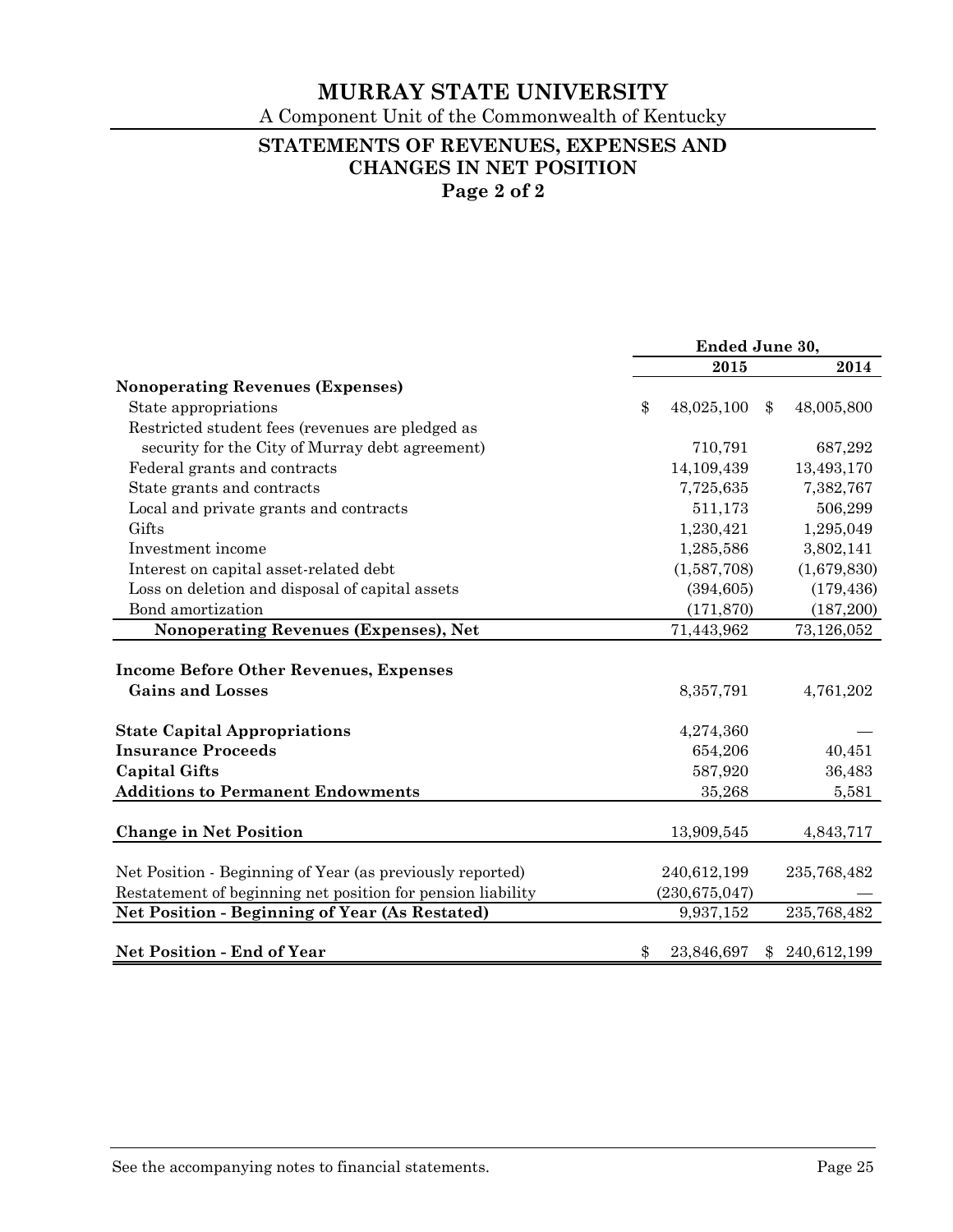# **MURRAY STATE UNIVERSITY FOUNDATION, INC.**

# **STATEMENTS OF ACTIVITIES For The Year Ended June 30, 2015**

|                                                    | Unrestricted     | Temporarily<br>Restricted |               | Permanently<br>Restricted |            |               | <b>Totals</b> |
|----------------------------------------------------|------------------|---------------------------|---------------|---------------------------|------------|---------------|---------------|
| <b>Revenues, Gains And Other Support</b>           |                  |                           |               |                           |            |               |               |
| Contributions                                      | \$<br>750        | \$                        | 1,445,141     | \$                        | 1,585,289  | $\mathbf{\$}$ | 3,031,180     |
| Revenues from operations of the                    |                  |                           |               |                           |            |               |               |
| Frances E. Miller Memorial Golf Course             | 431,222          |                           |               |                           |            |               | 431,222       |
| Fees                                               | 443,159          |                           | 33,187        |                           |            |               | 476,346       |
| Investment return, net                             | 1,811,100        |                           | 1,044,499     |                           | 23,125     |               | 2,878,724     |
| Other                                              |                  |                           | 173,079       |                           | 76,565     |               | 249,644       |
| Change in value of annuities payable               |                  |                           |               |                           | (137, 964) |               | (137, 964)    |
| Net assets released from restrictions              | 3,108,767        |                           | (3, 108, 767) |                           |            |               |               |
| <b>Total Revenues, Gains And Other Support</b>     | 5,794,998        |                           | (412, 861)    |                           | 1,547,015  |               | 6,929,152     |
| <b>Expenses And Losses</b>                         |                  |                           |               |                           |            |               |               |
| Payments made on behalf of Murray State University | 3,108,767        |                           |               |                           |            |               | 3,108,767     |
| Frances E. Miller Memorial Golf Course             | 461,782          |                           |               |                           |            |               | 461,782       |
| General and administrative                         | 1,505,230        |                           |               |                           |            |               | 1,505,230     |
| <b>Total Expenses And Losses</b>                   | 5,075,779        |                           |               |                           |            |               | 5,075,779     |
| <b>Change in Net Assets</b>                        | 719,219          |                           | (412, 861)    |                           | 1,547,015  |               | 1,853,373     |
| Net Assets - Beginning of Year                     | 13,607,485       |                           | 24,823,940    |                           | 37,782,799 |               | 76,214,224    |
| <b>Net Assets - End of Year</b>                    | \$<br>14,326,704 | $\mathbf{\$}$             | 24,411,079    | \$                        | 39,329,814 | \$            | 78,067,597    |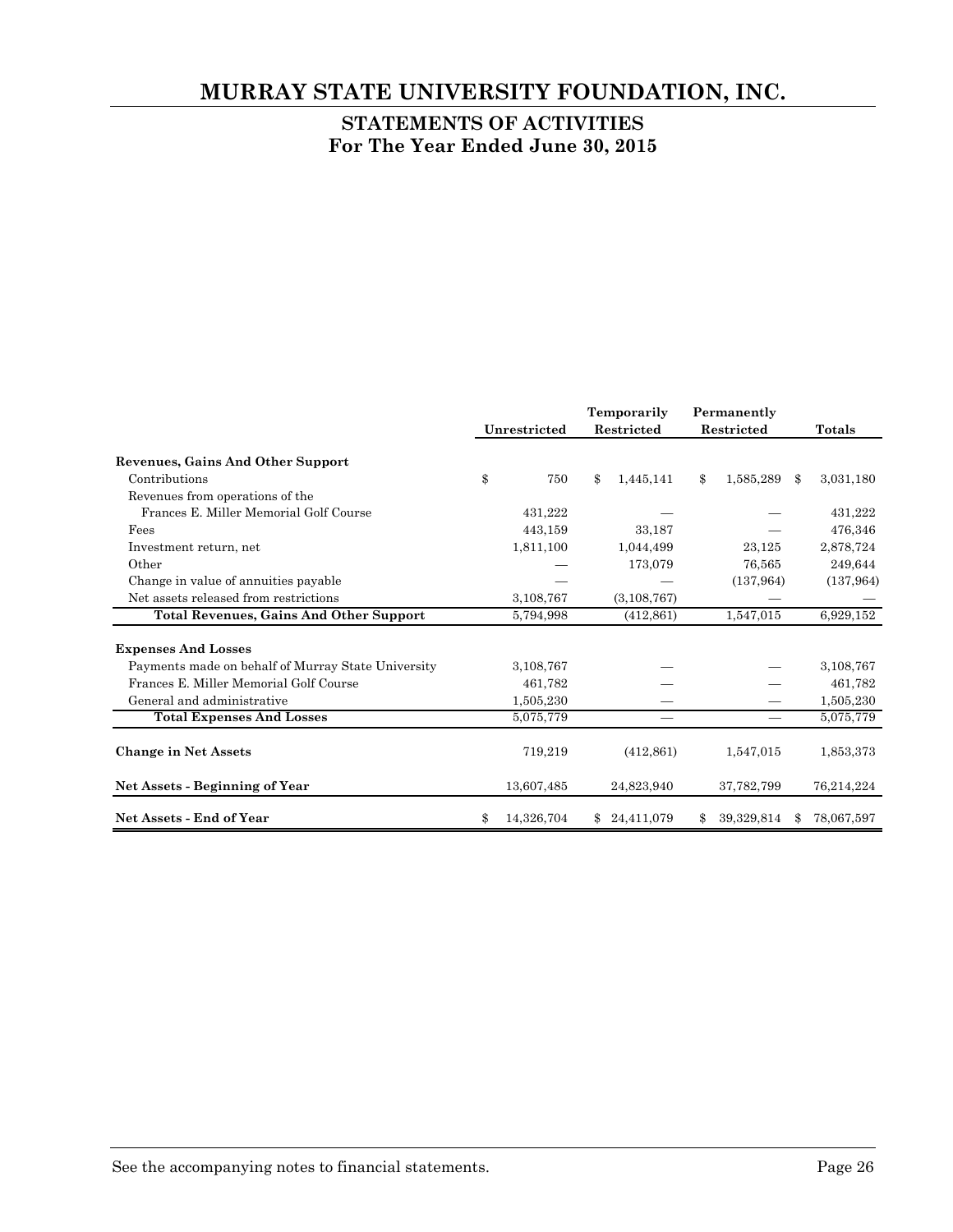# **MURRAY STATE UNIVERSITY FOUNDATION, INC.**

# **STATEMENTS OF ACTIVITIES For The Year Ended June 30, 2014**

|                                                    |    |              | Temporarily |             | Permanently |            |    |               |
|----------------------------------------------------|----|--------------|-------------|-------------|-------------|------------|----|---------------|
|                                                    |    | Unrestricted | Restricted  |             | Restricted  |            |    | <b>Totals</b> |
| <b>Revenues, Gains And Other Support</b>           |    |              |             |             |             |            |    |               |
| Contributions                                      | \$ | 121,098      | \$          | 2,356,651   | \$          | 2,011,885  | \$ | 4,489,634     |
| Revenues from operations of the                    |    |              |             |             |             |            |    |               |
| Frances E. Miller Memorial Golf Course             |    | 394,189      |             |             |             |            |    | 394,189       |
| Fees                                               |    | 424,624      |             | 66,007      |             |            |    | 490,631       |
| Investment return, net                             |    | 3,515,104    |             | 6,399,006   |             | 16,713     |    | 9,930,823     |
| Other                                              |    |              |             | 257,083     |             | 233,894    |    | 490,977       |
| Change in value of annuities payable               |    |              |             |             |             | (181, 196) |    | (181, 196)    |
| Net assets released from restrictions              |    | 2,651,227    |             | (2,651,227) |             |            |    |               |
| <b>Total Revenues, Gains And Other Support</b>     |    | 7,106,242    |             | 6,427,520   |             | 2.081.296  |    | 15,615,058    |
| <b>Expenses And Losses</b>                         |    |              |             |             |             |            |    |               |
| Payments made on behalf of Murray State University |    | 2,651,227    |             |             |             |            |    | 2,651,227     |
| Frances E. Miller Memorial Golf Course             |    | 456.688      |             |             |             |            |    | 456,688       |
| General and administrative                         |    | 1,541,554    |             |             |             |            |    | 1,541,554     |
| <b>Total Expenses And Losses</b>                   |    | 4,649,469    |             |             |             |            |    | 4,649,469     |
| <b>Change In Net Assets</b>                        |    | 2,456,773    |             | 6,427,520   |             | 2,081,296  |    | 10,965,589    |
| <b>Change in Donor Restrictions</b>                |    |              |             | (52, 540)   |             | 52,540     |    |               |
| Net Assets - Beginning Of Year                     |    | 11,150,712   |             | 18,448,960  |             | 35,648,963 |    | 65,248,635    |
| <b>Net Assets - End Of Year</b>                    | \$ | 13,607,485   | \$          | 24,823,940  | \$          | 37,782,799 | \$ | 76,214,224    |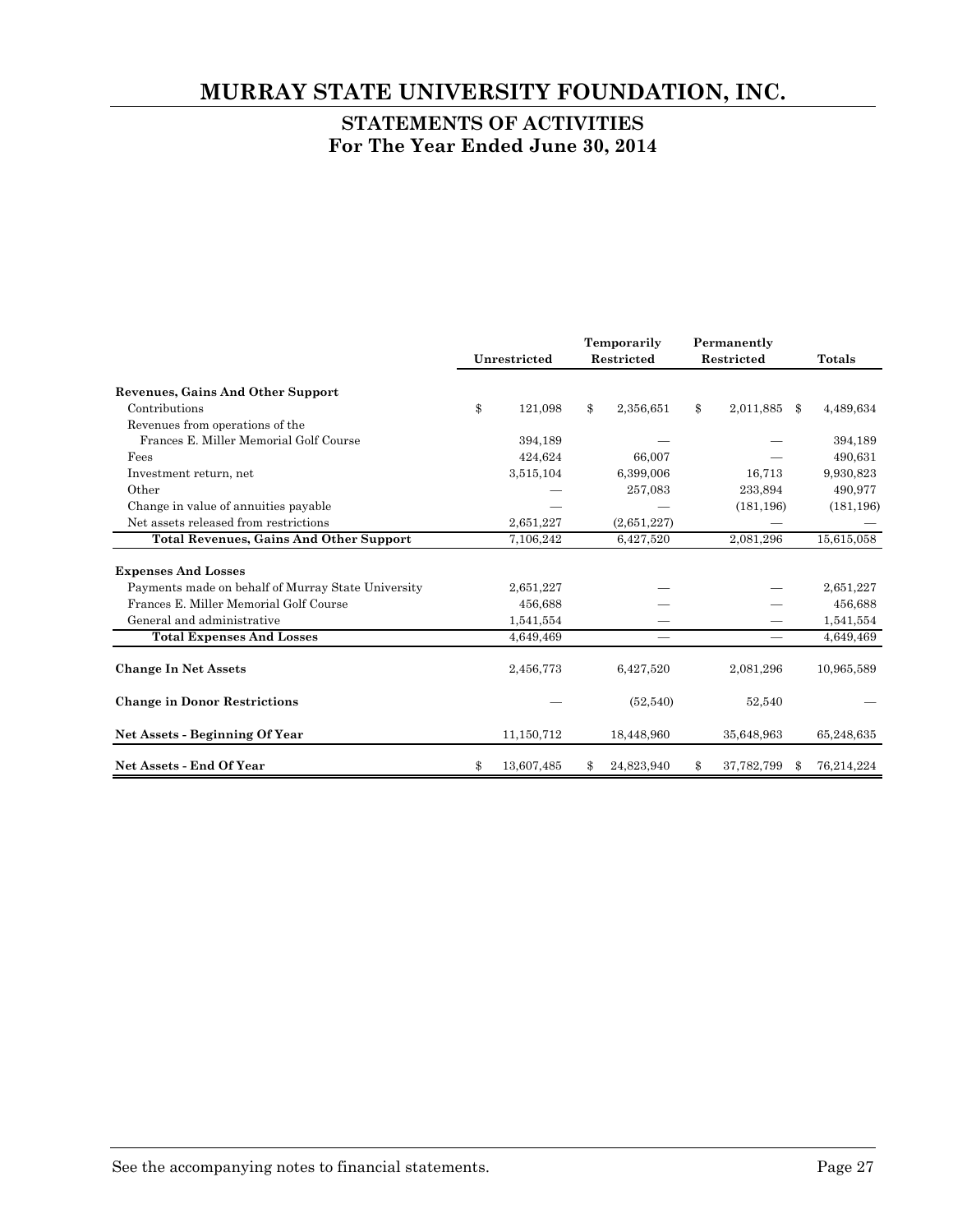A Component Unit of the Commonwealth of Kentucky

# **STATEMENTS OF CASH FLOWS**

**Page 1 of 2** 

|                                                          |                | <b>For The Years</b> |                 |  |
|----------------------------------------------------------|----------------|----------------------|-----------------|--|
|                                                          | Ended June 30, |                      |                 |  |
|                                                          |                | 2015                 | 2014            |  |
| <b>Cash Flows From Operating Activities</b>              |                |                      |                 |  |
| Tuition and fees                                         | \$             | 73,449,656<br>\$     | 65,587,942      |  |
| Grants and contracts                                     |                | 5,857,490            | 7,272,345       |  |
| Payments for salaries, wages and fringes                 |                | (104, 063, 955)      | (100, 756, 268) |  |
| Payments to suppliers                                    |                | (29, 373, 611)       | (32, 158, 891)  |  |
| Payments for student financial aid                       |                | (13, 231, 654)       | (11, 439, 493)  |  |
| Loans issued to employees                                |                | (4,695)              | (25, 170)       |  |
| Collections of loans to employees                        |                | 1,707                | 21,130          |  |
| Loans issued to students                                 |                | (649, 876)           | (737, 345)      |  |
| Collections of loans to students                         |                | 898,535              | 668,940         |  |
| Sales and services of educational activities             |                | 2,557,609            | 3,923,136       |  |
| Other operating revenues                                 |                | 5,124,618            | 2,681,705       |  |
| Auxiliary revenues:                                      |                |                      |                 |  |
| Food service                                             |                | 12,569,524           | 12,312,692      |  |
| Housing                                                  |                | 14,304,484           | 13,112,346      |  |
| Bookstore                                                |                | 5,888,148            | 5,938,537       |  |
| Other                                                    |                | 261,729              | 189,179         |  |
| Auxiliary payments:                                      |                |                      |                 |  |
| Payments for salaries, wages and fringes                 |                | (8,081,510)          | (7,459,358)     |  |
| Payments to suppliers                                    |                | (15,029,252)         | (14, 667, 153)  |  |
| Payments for student financial aid                       |                | (220, 437)           | (263, 580)      |  |
| Net Cash Used in Operating Activities                    |                | (49, 741, 490)       | (55, 799, 306)  |  |
| <b>Cash Flows From Noncapital Financing Activities</b>   |                |                      |                 |  |
| State appropriations                                     |                | 48,025,100           | 48,005,800      |  |
| Endowment proceeds forwarded to                          |                |                      |                 |  |
| MSU Foundation for investment                            |                | (780, 510)           | (325, 416)      |  |
| Grants and contracts                                     |                | 22,346,247           | 21,382,235      |  |
| Endowment income                                         |                | 184,264              | 1,647,227       |  |
| Gifts for other than capital purposes                    |                | 714,159              | 887,116         |  |
| Agency transactions                                      |                | (22, 875)            | 1,947           |  |
| Net Cash Provided by Noncapital Financing Activities     |                | 70,466,385           | 71,598,909      |  |
| Cash Flows From Capital and Related Financing Activities |                |                      |                 |  |
| Proceeds from capital debt                               |                | 27,871,242           |                 |  |
| Restricted student fees pledged for debt service         |                | 710,791              | 687,292         |  |
| Insurance proceeds                                       |                | 654,206              | 40,451          |  |
| State capital appropriations                             |                | 4,274,819            | 4,844           |  |
| Purchases of capital assets                              |                | (16, 244, 106)       | (12,978,876)    |  |
| Principal paid on capital debt and leases                |                | (4,946,842)          | (3,597,850)     |  |
| Interest paid on capital debt and leases                 |                | (2, 248, 231)        | (2,250,172)     |  |
| Net Cash Provided by (Used in) Capital and Related       |                |                      |                 |  |
| <b>Financing Activities</b>                              |                | 10,071,879           | (18,094,311)    |  |
|                                                          |                |                      |                 |  |

See the accompanying notes to financial statements. Page 28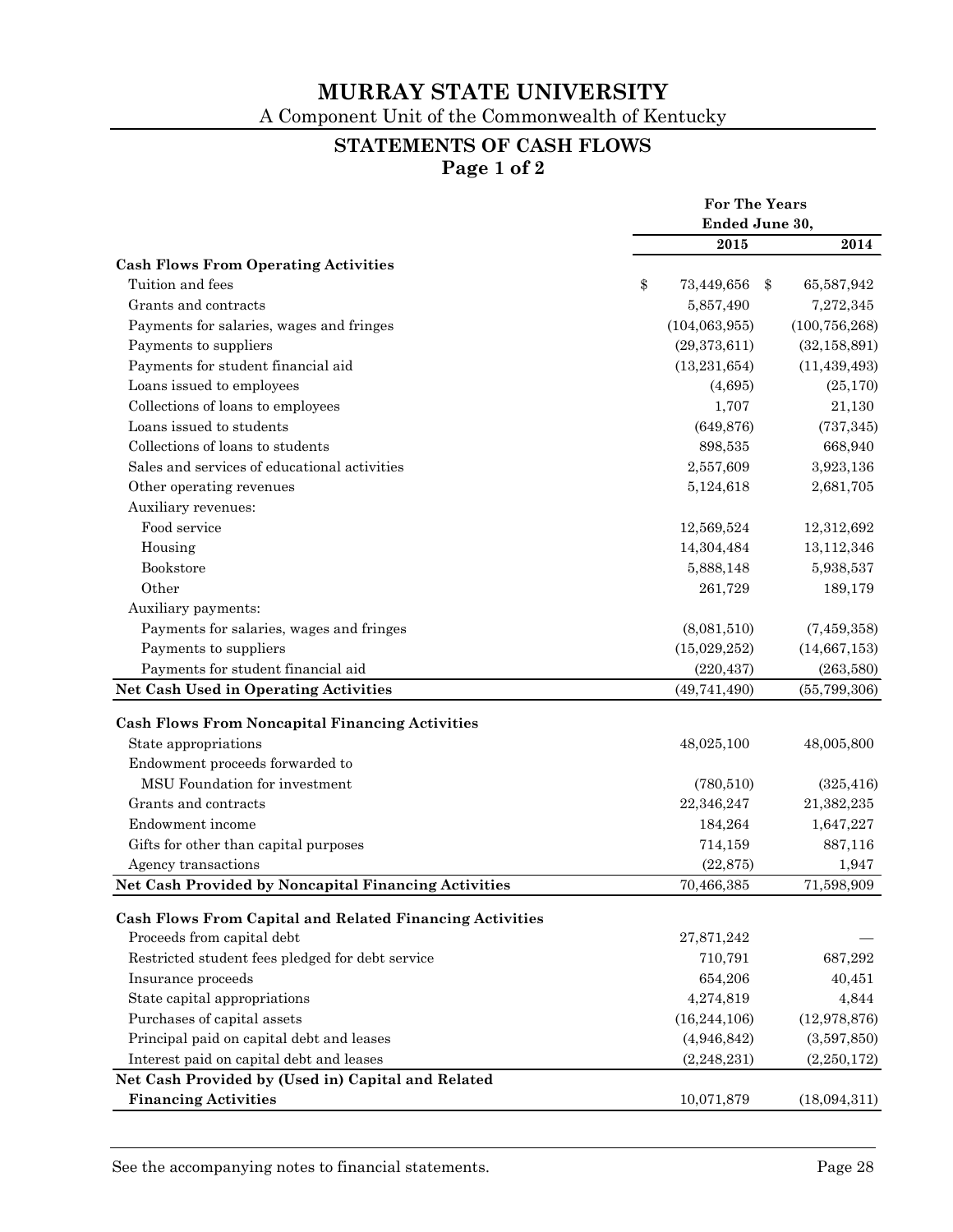A Component Unit of the Commonwealth of Kentucky

# **STATEMENTS OF CASH FLOWS**

**Page 2 of 2**

|                                                         | <b>For The Years</b>    |                   |    |                |  |
|---------------------------------------------------------|-------------------------|-------------------|----|----------------|--|
|                                                         | Ended June 30,          |                   |    |                |  |
|                                                         |                         | 2015              |    | 2014           |  |
| <b>Cash Flows From Investing Activities</b>             |                         |                   |    |                |  |
| Proceeds from sales and maturities of investments       | \$                      | 4,286             | \$ | 1,003          |  |
| Purchases of investments                                |                         | (918, 584)        |    | (4,389)        |  |
| Investment receipts                                     |                         | 2,214,994         |    | 507,687        |  |
| <b>Net Cash Provided by Investing Activities</b>        |                         | 1,300,696         |    | 504,301        |  |
|                                                         |                         |                   |    |                |  |
| Net Increase (Decrease) in Cash and Cash Equivalents    |                         | 32,097,470        |    | (1,790,407)    |  |
| Cash and Cash Equivalents - Beginning of Year           |                         | 111,840,942       |    | 113,631,349    |  |
| Cash and Cash Equivalents - End of Year                 | \$                      | 143,938,412       | \$ | 111,840,942    |  |
|                                                         |                         |                   |    |                |  |
| <b>Reconciliation of Cash and Cash Equivalents</b>      |                         |                   |    |                |  |
| to the Statement of Net Position                        |                         |                   |    |                |  |
| Cash and cash equivalents                               | \$                      | 74,197,070        | \$ | 73,091,123     |  |
| Restricted cash and cash equivalents                    |                         | 69,741,342        |    | 38,749,819     |  |
| <b>Total Cash and Cash Equivalents</b>                  |                         | 143,938,412       | \$ | 111,840,942    |  |
|                                                         |                         |                   |    |                |  |
|                                                         |                         |                   |    |                |  |
| <b>Reconciliation of Operating Loss to</b>              |                         |                   |    |                |  |
| <b>Net Cash Used in Operating Activities</b>            |                         |                   |    |                |  |
| Operating loss                                          | \$                      | $(63,086,171)$ \$ |    | (68, 364, 850) |  |
| Adjustments to reconcile operating loss to              |                         |                   |    |                |  |
| net cash used in operating activities:                  |                         |                   |    |                |  |
| Depreciation and amortization expense                   | 9,522,686<br>10,360,277 |                   |    |                |  |
| Bad debt                                                | 707,487<br>1,033,461    |                   |    |                |  |
| Pension expense, proportionate share                    |                         | 3,746,377         |    |                |  |
| Changes in assets and liabilities:                      |                         |                   |    |                |  |
| Accounts and loans receivable, net                      |                         | (1,735,434)       |    | 126,922        |  |
| Inventories                                             |                         | 20,577            |    | 78,673         |  |
| Prepaid expenses                                        |                         | 121,515           |    | 111,153        |  |
| Accounts payable                                        |                         | 157,527           |    | 517,648        |  |
| Self-insured health liability                           |                         | (43,000)          |    | 69,862         |  |
| Accrued payroll                                         |                         | 48,281            |    | 398,351        |  |
| Deposits                                                |                         | 2,623             |    | (18,516)       |  |
| Unearned revenue                                        |                         | (41,549)          |    | 725,304        |  |
| <b>Net Cash Used in Operating Activities</b>            | \$                      | (49,741,490)      | \$ | (55,799,306)   |  |
|                                                         |                         |                   |    |                |  |
| <b>Supplemental Disclosure of Cash Flow Information</b> |                         |                   |    |                |  |
| Gifts of capital assets                                 | \$                      | 587,920           | \$ | 36,483         |  |
| Accounts payable incurred for capital asset purchases   |                         | 4,048,895         |    | 879,296        |  |
| Changes in fair value of investments                    |                         | (1, 113, 672)     |    | 1,647,227      |  |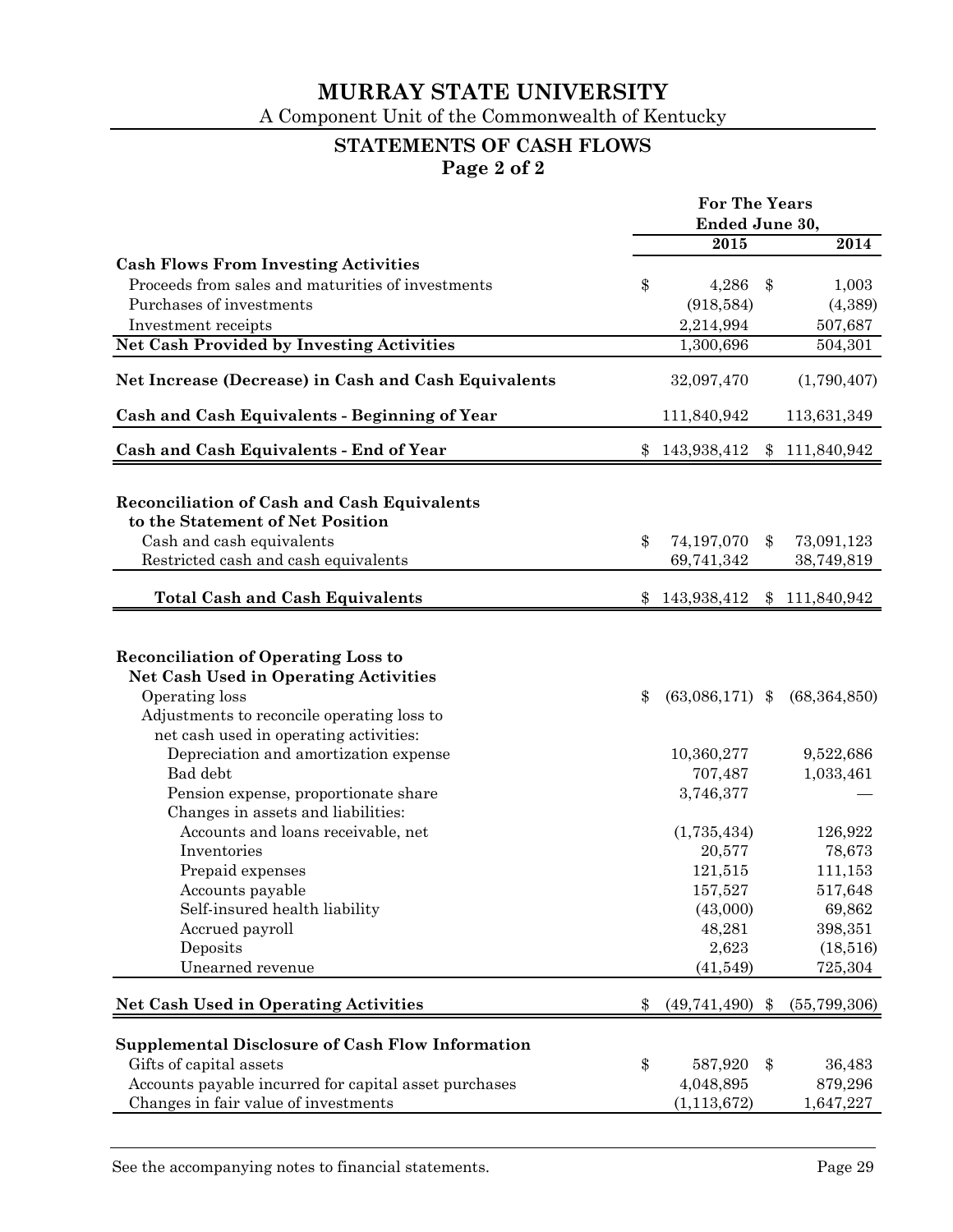# **NOTES TO FINANCIAL STATEMENTS June 30, 2015 and 2014**

# **1. Summary of Significant Accounting Policies**

### *Nature of Operations*

Murray State University (University) is a state-supported institution of higher education located in Murray, Kentucky, and is accredited by the Southern Association of Colleges and Schools. The University awards graduate and undergraduate degrees from five colleges and two schools and serves a student population of approximately 11,200. The University is a component unit of the Commonwealth of Kentucky and is included in the general purpose financial statements of the Commonwealth.

### *Reporting Entity*

In accordance with the provisions of Governmental Accounting Standards Board (GASB), certain organizations are to be reported as component units of a primary government based on the nature and significance of that organization's relationship to the primary government. Application of this statement results in including Murray State University Foundation, Inc. (the Foundation) as a discretely presented component unit of the University. The Foundation is a private nonprofit organization that reports under generally accepted accounting principles set forth by Financial Accounting Standards Board (FASB) standards. As such, certain revenue recognition criteria and presentation features are different from GASB revenue recognition criteria and presentation features. No modifications have been made to the Foundation's financial information in the University's financial report for these differences.

#### *Basis of Accounting and Financial Statement Presentation*

The University prepares its financial statements as a business type activity in conformity with applicable pronouncements of the GASB.

For financial reporting purposes, the University is considered a special purpose government engaged only in business type activities. Accordingly, the University's financial statements have been presented using the economic resources measurement focus and the accrual basis of accounting. Under the accrual basis, revenues are recognized when earned, and expenses are recorded when an obligation has been incurred. All significant intra-agency transactions have been eliminated.

#### *Cash and Cash Equivalents*

The University considers all highly liquid investments that are immediately available to the University to be cash equivalents. Funds held by the Commonwealth of Kentucky are considered cash equivalents.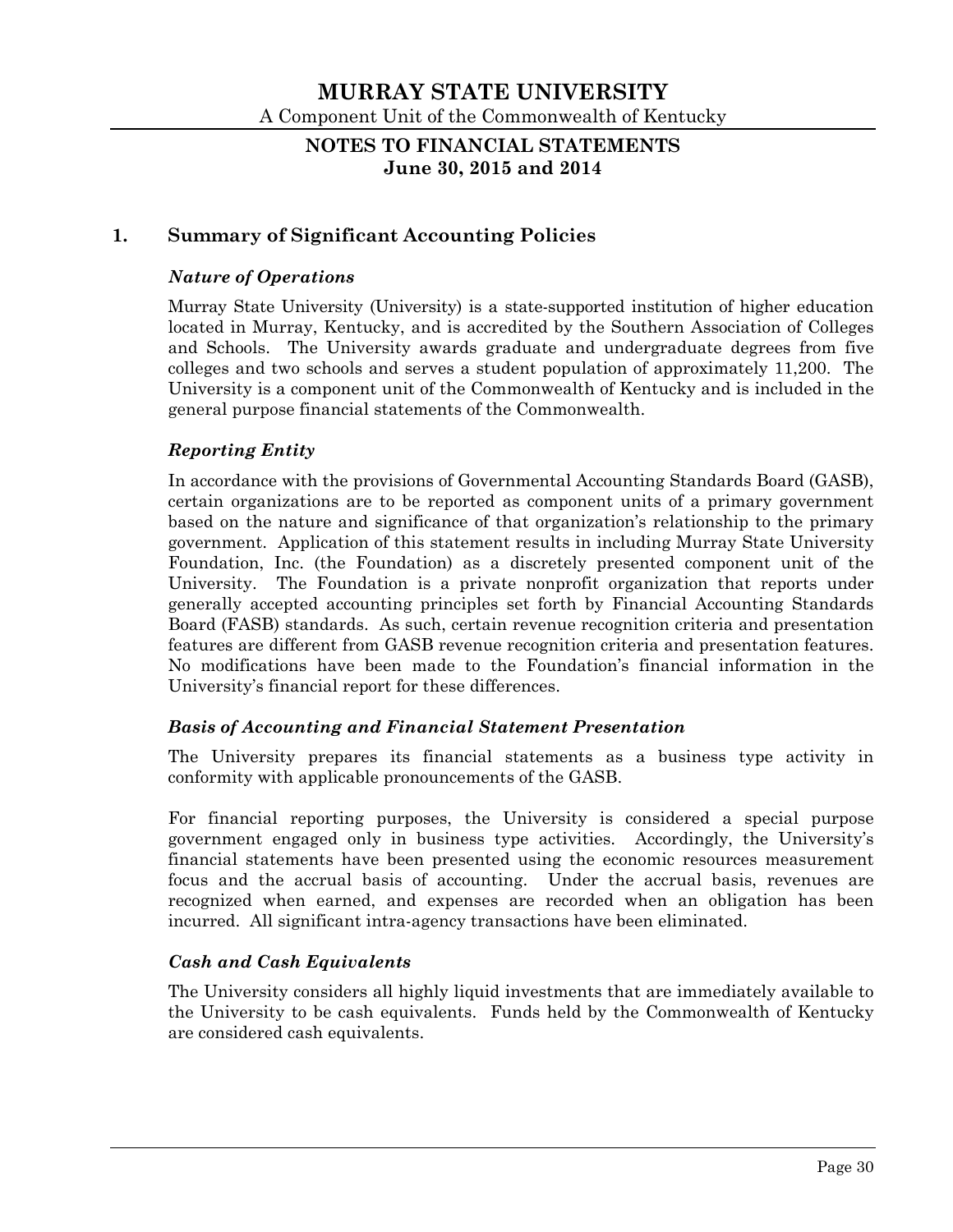Notes To Financial Statements *(Continued)*

### *Restricted Cash, Cash Equivalents and Investments*

Cash, cash equivalents and investments that are externally restricted are classified as restricted assets. These assets are used to make debt service payments, maintain sinking or reserve funds, purchase or construct capital or other noncurrent assets or for other restricted purposes.

#### *Investments*

The University accounts for its investments at fair value. Fair value is determined using quoted market prices. Changes in unrealized gain (loss) on the carrying value of investments are reported as a component of investment income in the statements of revenues, expenses and changes in net position.

Assets held by the Foundation represent those gifts and donations made directly to the University, which are held by the Foundation for investment purposes. The net appreciation and income of donor restricted endowments are available to the University for expenditure to the extent permitted by Kentucky law and the spending policy of the Foundation. The recognition of gifts, donations and endowment pledges are accounted for by the University in accordance with GASB Statement No. 33, *Accounting and Financial Reporting for Non-exchange Transactions* (GASB 33) and are recognized when all applicable eligibility requirements are met.

#### *Accounts Receivable*

Accounts receivable consists of tuition and fee charges, other operational activities and auxiliary enterprise services and amounts due from component units. Accounts receivable also include amounts due from the federal government, state and local governments or private sources, for nonexchange type agreements defined in accordance with GASB No. 33 or in connection with reimbursement of allowable expenditures made pursuant to the University's grants and contracts. Accounts receivable are recorded net of estimated uncollectible amounts.

#### *Inventories*

Inventories are stated at the lower of cost (first-in, first-out method) or market.

#### *Capital Assets*

All capital assets, as defined by University policy, are recorded at cost at the date of acquisition or, if donated, at fair value at the date of donation. Depreciation is computed using the straight-line method over the estimated useful life of the asset and is not allocated to functional expense categories. Assets under capital leases are amortized over the estimated useful life of the asset or the lease term, whichever is shorter. Routine repairs and maintenance are charged to operating expense in the year in which the expense was incurred.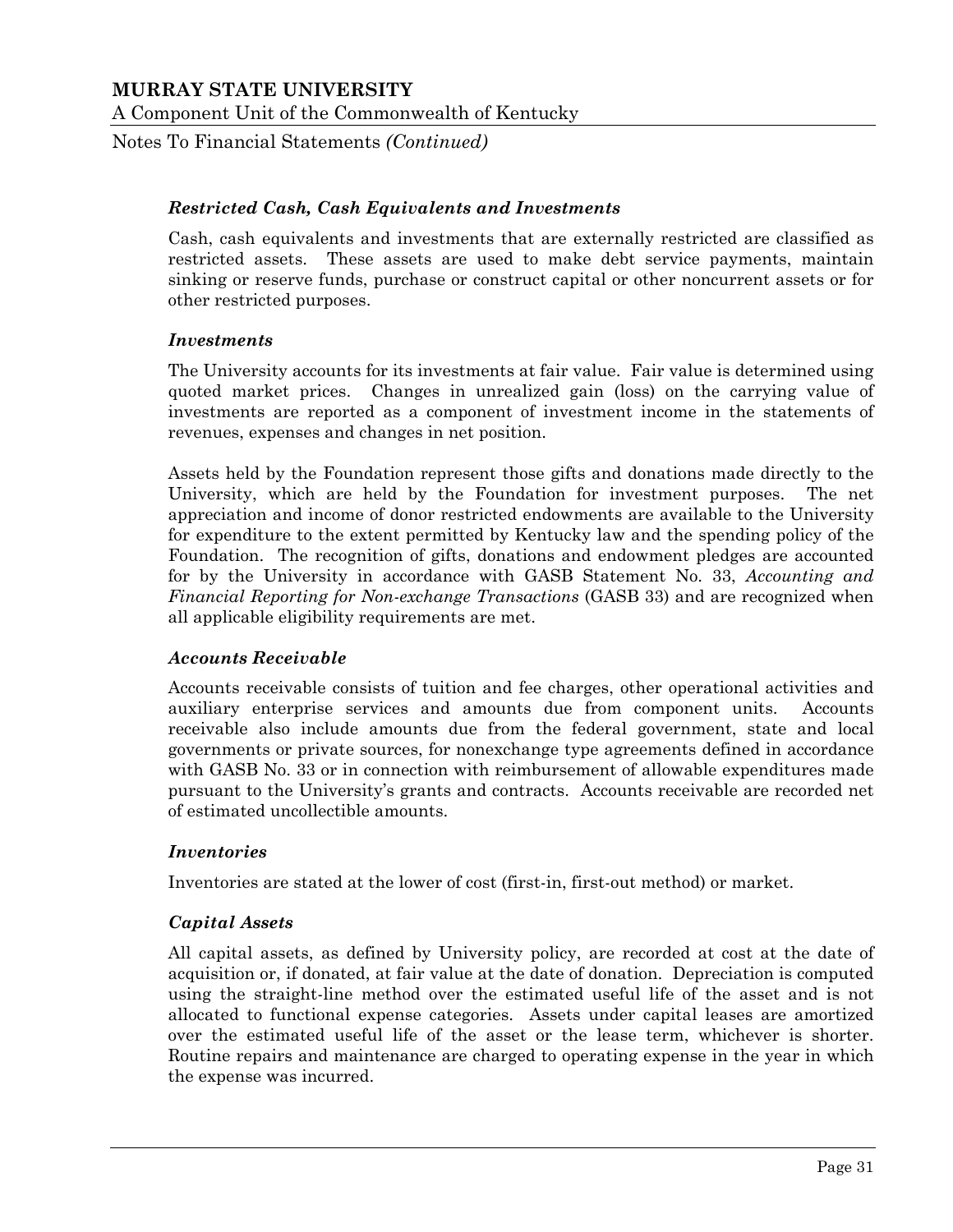A Component Unit of the Commonwealth of Kentucky

Notes To Financial Statements *(Continued)*

The following estimated useful lives are being used by the University:

|                          | <b>Estimated</b> |
|--------------------------|------------------|
| Asset                    | Life             |
| <b>Buildings</b>         | 40 years         |
| Nonbuilding improvements | 8-20 years       |
| Equipment                | $5-15$ years     |
| Library holdings         | 10 years         |
| Livestock                | 12 years         |
| Software                 | 8 years          |

The University capitalizes interest costs as a component of construction in progress, based on interest costs of borrowing specifically for the project, net of interest earned on investments acquired with the proceeds of borrowing. Total interest capitalized was \$825,167 and \$662,551 for the years ended June 30, 2015 and 2014, respectively.

The University owns historical collections housed throughout the campus that it does not capitalize, including artifacts in Wrather Museum. These collections adhere to the University's policy to (a) maintain them for public exhibition, education or research; (b) protect, keep unencumbered, care for and preserve them and (c) require proceeds from their sale to be used to acquire other collection items. Generally accepted accounting principles permit collections maintained in this manner to be charged to operations at time of acquisition rather than capitalized.

## *Compensated Absences*

For employees participating in the Kentucky Teachers Retirement System (KTRS), vacation pay is accrued at year end for financial statement purposes. The liability and expense incurred are included at year end with accrued payroll, and as a component of compensation and benefit expense. Sick leave benefits are expected to be realized as paid time off or used to purchase service credits upon retirement. These are recognized as expense when the time off occurs or when service credit payments are incurred. No liability is accrued for such benefits employees have earned while participating in the KTRS plan, but not yet realized. For employees participating in optional retirement plans (ORP), sick time is accrued as it is earned.

#### *Unearned Revenue*

Unearned revenue includes amounts for tuition and fees, international program fees and certain auxiliary activities received prior to the end of the fiscal year but related to the subsequent accounting period. Unearned revenues also include amounts received from state capital appropriations and grant and contract sponsors for which eligibility requirements have not been fully satisfied or that have not yet been earned. Such amounts are recognized in the period to which the service relates or the grant/contract requirements have been met.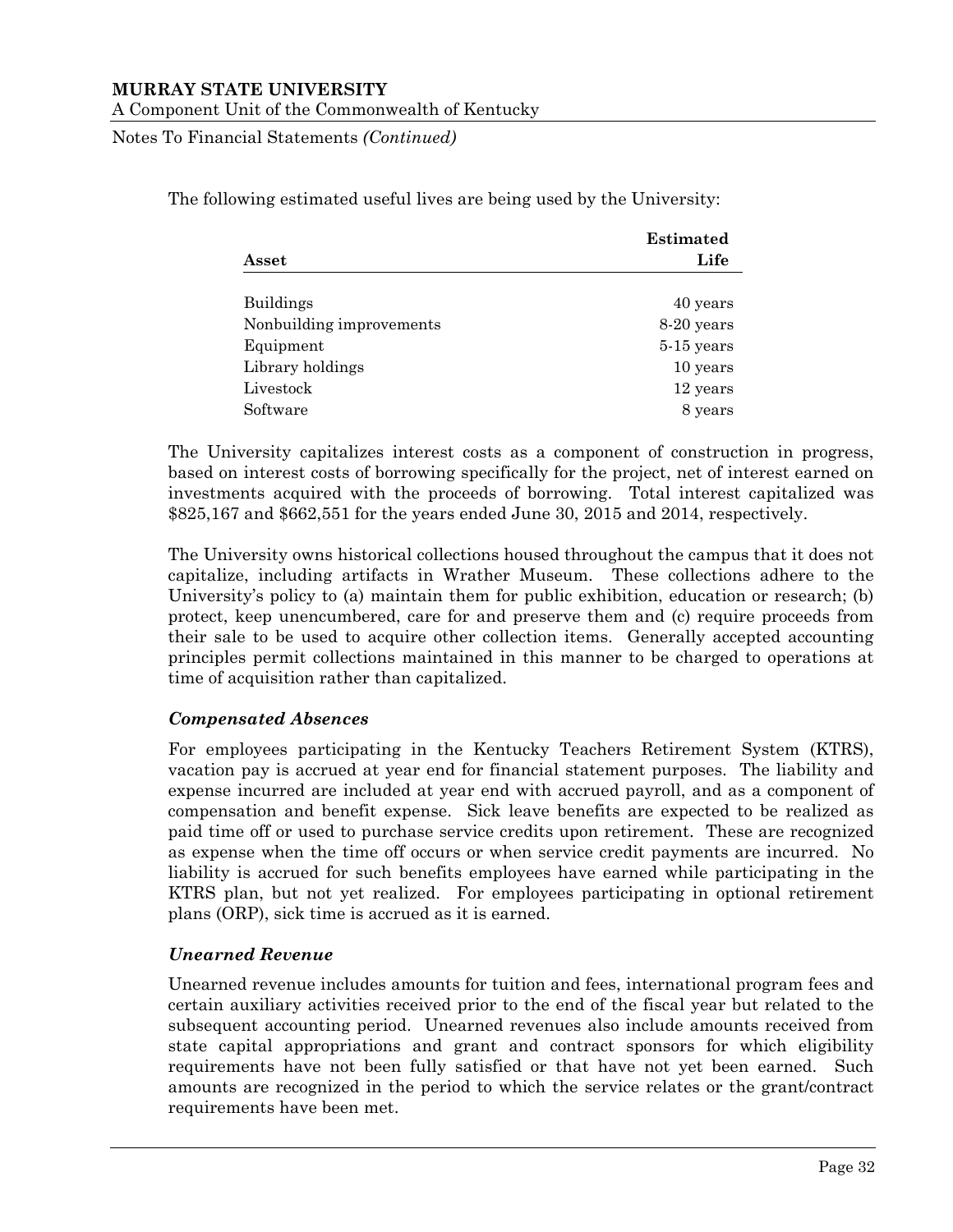Notes To Financial Statements *(Continued)*

### *Deferred Outflow of Resources and Deferred Inflow of Resources*

In addition to assets, financial statements may report a separate section for deferred outflows of resources. Deferred outflows of resources consist of the consumption of net position that is applicable to a future reporting period and so will not be recognized as an outflow of resources until then. Deferred outflows of resources related to refunding longterm debt and certain pension contributions are reported in the statement of net position. The deferred bond refunding amount results from the difference in the carrying value of refunded debt and its reacquisition price, and is amortized over the shorter of the life of the refunded or refunding debt. The pension contributions represent contributions made to the plan between the measurement date of the pension obligations and the end of the fiscal year.

In addition to liabilities, financial statements may report a separate section for deferred inflows of resources. Deferred inflows of resources consist of the acquisition of net position that is applicable to a future reporting period and so will not be recognized as inflow of resources until then. Deferred inflows of resources include state reimbursements as well as certain changes in pension obligations that are amortized over future periods.

### *Net Position*

The University's net position is classified as follows:

*Net investment in capital assets:* This represents the University's total investment in capital assets, net of outstanding debt obligations related to those capital assets. To the extent debt has been incurred but not yet expended for capital assets, such amounts are not included as a component of net investment in capital assets.

*Restricted net position - nonexpendable:* Nonexpendable restricted net position consist of endowment and similar type funds in which donors or other outside sources have stipulated, as a condition of the gift instrument, that the principal is to be maintained inviolate and in perpetuity and invested for the purpose of producing present and future income, which may either be expended or added to principal.

*Restricted net position - expendable:* Restricted expendable net position include resources in which the University is legally or contractually obligated to spend in accordance with time or purpose restrictions imposed by external third parties.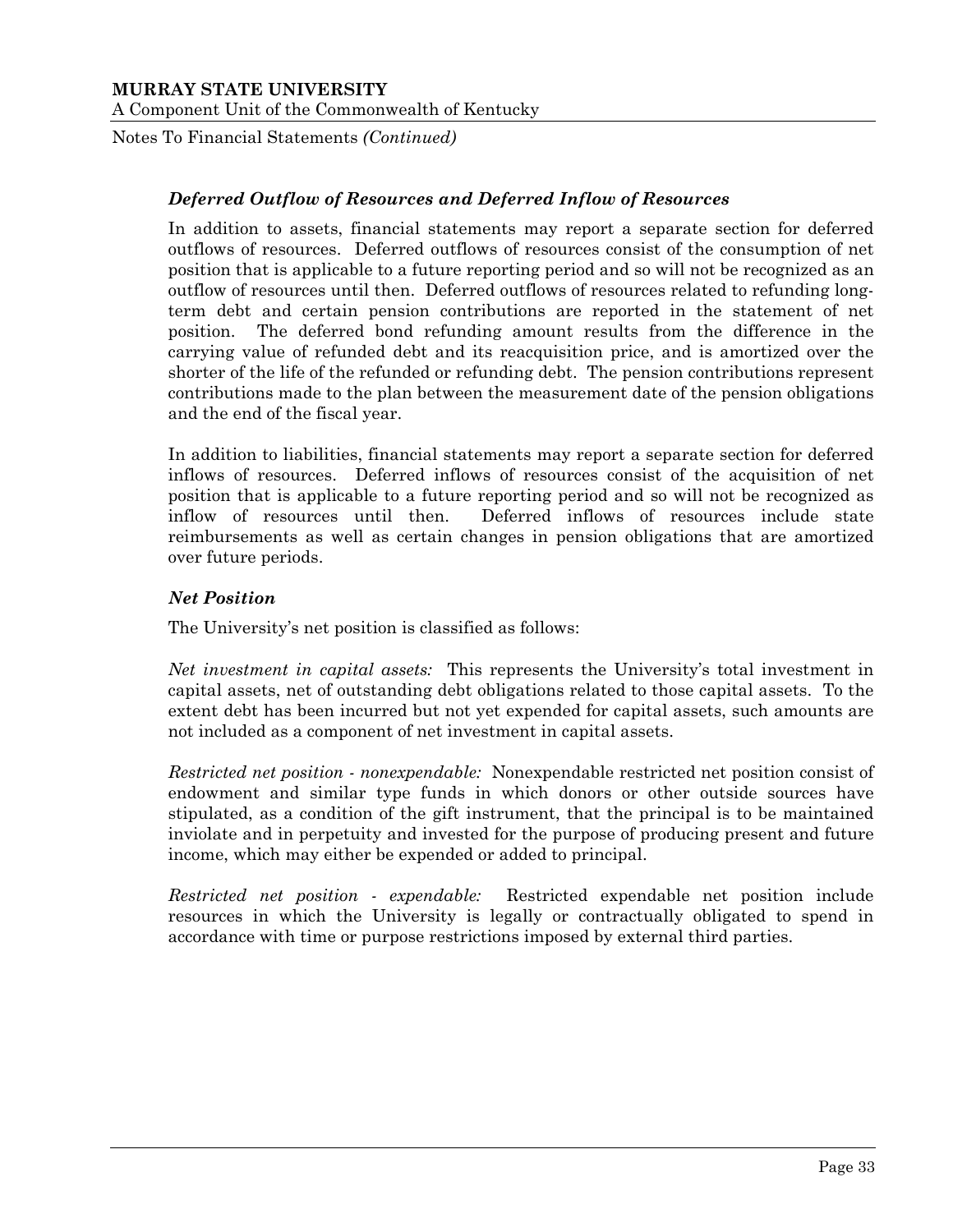Notes To Financial Statements *(Continued)*

*Unrestricted net position:* Unrestricted net position represent resources derived from student tuition and fees, state appropriations, sales and services of educational departments, auxiliary enterprises and other sources. These resources are used for transactions relating to the educational and general operations of the University, and may be used at the discretion of the Board of Regents to meet current expenses or for any purpose. These resources also include auxiliary enterprises, which are substantially self-supporting activities that provide services for students, faculty and staff.

#### *Release of Restricted Net Position*

When an expense is incurred for which both restricted and unrestricted net position are available, the University's policy is to allow each departmental unit the flexibility to determine whether to first apply restricted or unrestricted resources based on the most advantageous application of resources in the particular circumstances.

#### *Classification of Revenues*

The University has classified its revenues as either operating or nonoperating revenues according to the following criteria:

Operating revenues: Operating revenues include activities that have the characteristics of exchange transactions, such as (1) student tuition and fees, net of discounts and allowances, (2) federal, state and local grants and contracts (excluding Pell and similarly funded federal and state grants for student financial aid) and (3) sales and services of auxiliary enterprises, net of discounts and allowances.

Nonoperating revenues: Nonoperating revenues include activities that have the characteristics of nonexchange transactions. In a nonexchange transaction, the University receives value without directly giving equal value back, such as a gift or grant for which there is no return requirement. Additionally, certain significant revenues relied upon for operations, such as state appropriations, Pell and similarly funding federal and state grants for student financial aid, investment income and endowment income, are recorded as nonoperating revenues, in accordance with GASB No. 35, *Basic Financial Statements and Management's Discussion and Analysis for Public Colleges and Universities - an Amendment of GASB Statement 34*.

#### *Tuition Discounts and Allowances*

Student tuition and fee revenues, and certain other revenues from students, are reported net of discounts and allowances. Discounts and allowances are the difference between the stated charge for goods and services provided by the University and the amount that is payable by students. Certain grants, including federal, state or nongovernmental programs, are recorded as either operating or nonoperating revenues, while Pell grants are recorded as nonoperating revenues in the University's financial statements. To the extent that revenues from such programs are used to satisfy tuition and fees and other student charges, the University has recorded a discount and allowance. Financial aid expense represents payments made to students.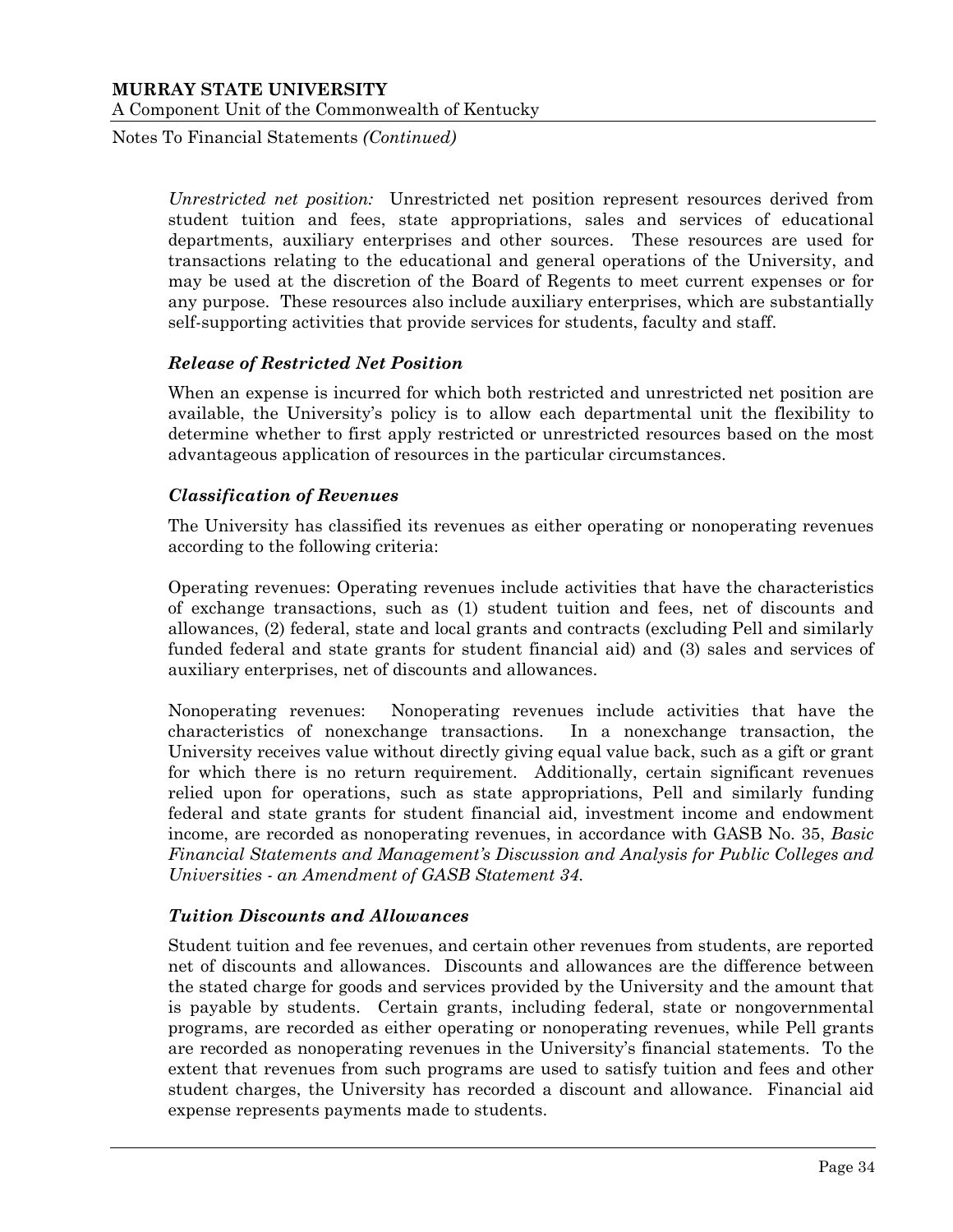Notes To Financial Statements *(Continued)*

#### *Income Taxes*

The University is a component of the Commonwealth of Kentucky and is not subject to federal income tax as described in section 115 of the Internal Revenue Code. However, the University is subject to federal income tax on any unrelated business taxable income.

#### *Pensions*

For purposes of measuring the net pension liability, deferred outflows of resources and deferred inflows of resources related to pensions, and pension expense, information about the fiduciary net position of the KERS and KTRS plans and additions to/deductions from the plans' fiduciary net position have been determined on the same basis as they are reported by KERS and KTRS. For this purpose, benefit payments (including refunds of employee contributions) are recognized when due and payable in accordance with the benefit terms. Investments are reported at fair value

#### *Use of Estimates*

The preparation of financial statements in conformity with accounting principles generally accepted in the United States of America requires management to use estimates and assumptions. The accompanying financial statements include estimates for items such as allowances for doubtful accounts and loans receivable, self-insurance liabilities and other accrued liabilities. Actual results could differ from those estimates.

#### *Reclassifications*

Certain amounts in the 2014 presentation have been reclassified to conform to the presentation used in 2015.

### **2. Accounts Receivable**

Accounts receivable as of June 30 consisted of:

|                                           | 2015 |             |    | 2014        |
|-------------------------------------------|------|-------------|----|-------------|
| Current accounts receivable:              |      |             |    |             |
| Student tuition and fees                  | \$   | 8,604,939   | \$ | 6,796,938   |
| Grants and contracts                      |      | 1,343,054   |    | 1,140,582   |
| Auxiliary fees                            |      | 2,414,144   |    | 1,969,833   |
| MSU and Racer Foundations                 |      | 295,699     |    | 324,381     |
| Employee computer and bicycle loans       |      | 11,376      |    | 14,464      |
| Outside sales                             |      | 850,938     |    | 573,902     |
| Capital construction receivable - vendors |      | 53,835      |    | 118,011     |
| Allowance for doubtful accounts           |      | (4,662,265) |    | (4,010,484) |
| Total current accounts receivable         | \$   | 8.911.720   | \$ | 6,927,627   |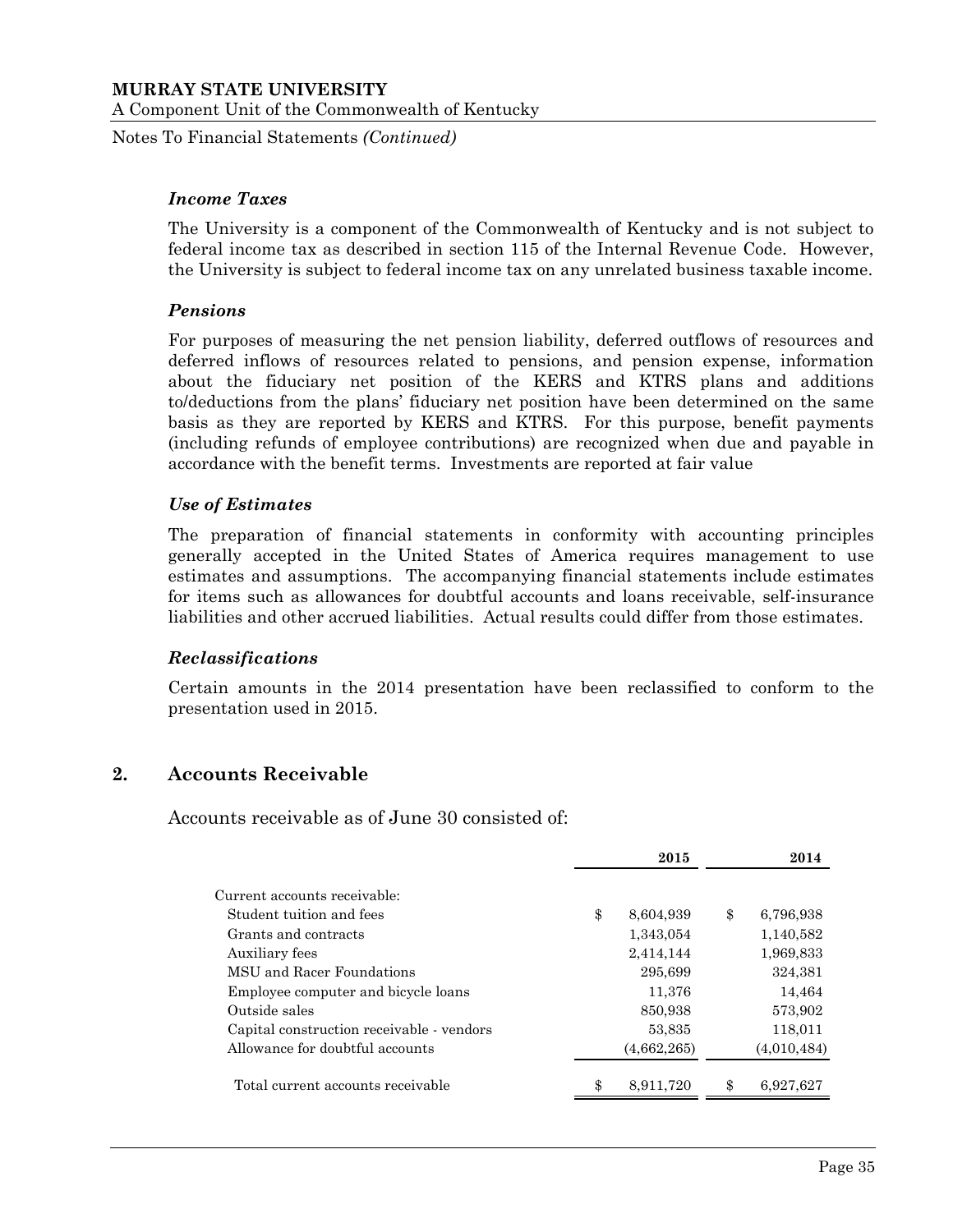A Component Unit of the Commonwealth of Kentucky

Notes To Financial Statements *(Continued)*

### **3. Inventories**

Inventories as of June 30 consisted of:

|                                     | 2015            | 2014            |
|-------------------------------------|-----------------|-----------------|
| University bookstore - resale       | 1,583,854<br>\$ | 1,567,270<br>\$ |
| Physical plant - supplies           | 324,575         | 351,489         |
| Food services - resale and supplies | 186,703         | 181,342         |
| Art supplies                        | 44,562          | 43,085          |
| CFSB concessions                    | 13,017          | 14,267          |
| Central stores - supplies           | 17,141          | 32,976          |
| Total inventories                   | 2,169,852<br>\$ | \$<br>2,190,429 |

### **4. Loans Receivable**

Student loans made through the Federal Perkins Loan Program (Program) comprise substantially all of the loans receivable at June 30, 2015 and 2014. The Program provides for service cancellation of a loan at rates of 12.5% to 30% per year up to a maximum of 100% if the participant complies with certain provisions. The federal government reimburses the University for amounts cancelled under these provisions.

As the University determines that loans are uncollectible and not eligible for reimbursement by the federal government, the loans are written off and assigned to the U.S. Department of Education. The University has provided an allowance for uncollectible loans which, in management's opinion, is sufficient to absorb loans that will ultimately be written off. The allowance for uncollectible loans at June 30, 2015 and 2014 was \$232,784 and \$234,016, respectively.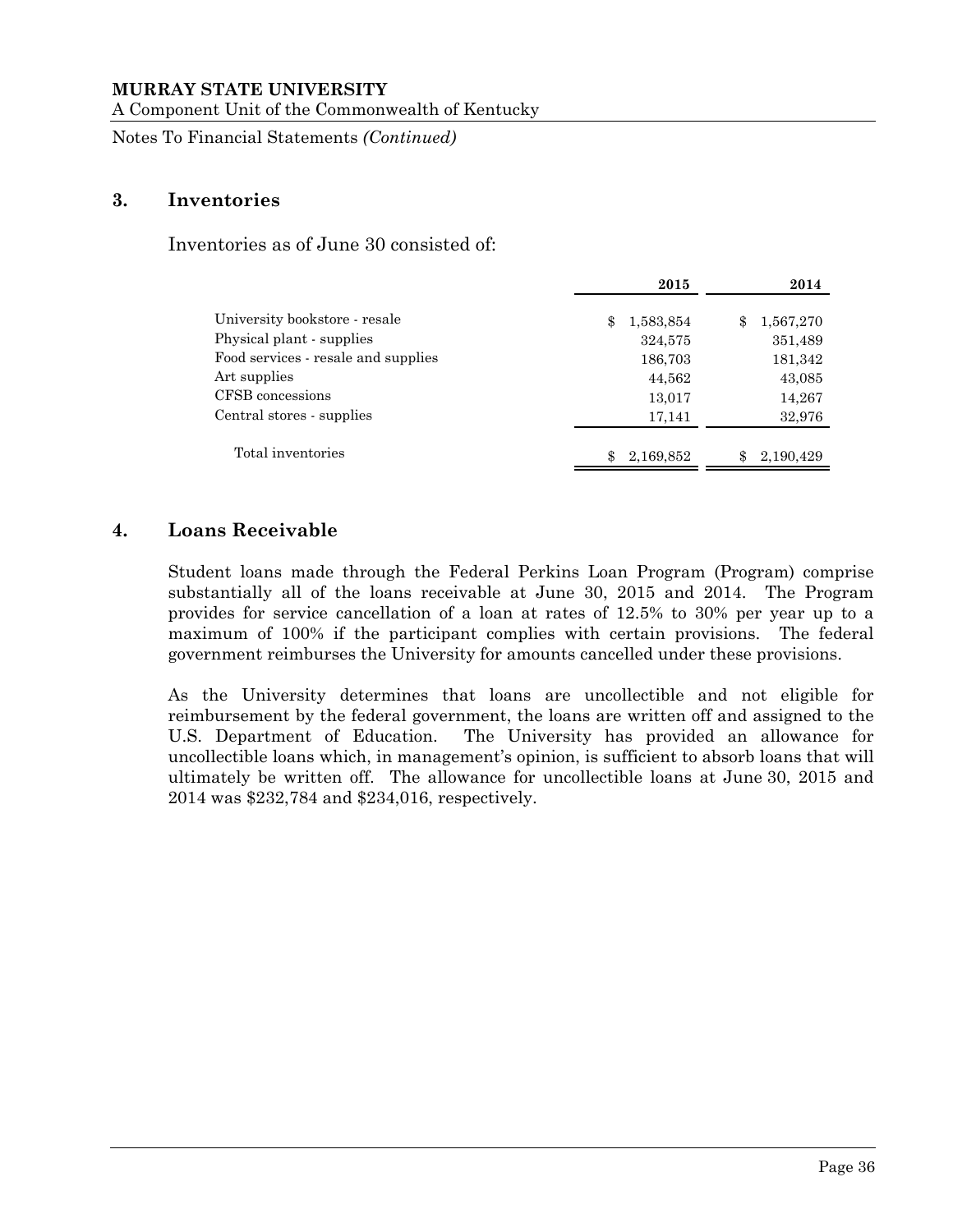#### A Component Unit of the Commonwealth of Kentucky

Notes To Financial Statements *(Continued)*

#### Loans receivable as of June 30 consisted of:

|                                        | 2015            | 2014            |
|----------------------------------------|-----------------|-----------------|
| Current loans receivable:              |                 |                 |
| University loan programs               | \$<br>52,069    | \$<br>66,682    |
| Federal nursing program                | 91,807          | 85,761          |
| Federal Perkins program                | 584,844         | 607,144         |
| Total current loans receivable, net    | 728,720         | 759,587         |
| Noncurrent loans receivable:           |                 |                 |
| University loan programs               | 15,158          |                 |
| Federal nursing program                | 391,872         | 369,864         |
| Federal Perkins program                | 2,919,616       | 3,174,574       |
| Total noncurrent loans receivable, net | 3,326,646       | 3,544,438       |
| Total loans receivable, net            | \$<br>4,055,366 | \$<br>4,304,025 |

### **5. Deposits, Investments and Investment Income**

#### *Deposits*

At June 30, 2015 and 2014, the carrying amounts of the University's bank balances and deposits were \$143,938,412 and \$111,840,942, respectively.

Currently the University maintains its deposits, outside of those held by the Commonwealth of Kentucky, in noninterest-bearing accounts at FDIC-insured institutions. All accounts are insured up to \$250,000.

The University also maintains cash deposits with the Commonwealth of Kentucky, as overseen by the State Investment Commission (Commission). The Commission is charged with the oversight of the Commonwealth's investment programs pursuant to KRS 42.500. The Commonwealth's investments are categorized into two distinct classifications or "pools." The Short-Term Pool consists primarily of General Fund cash balances and provides liquidity for the remaining pools. The Intermediate-Term Pool represents Agency fund investments, state held component unit and fiduciary fund accounts held for the benefit of others by the state. Shares of each pool represent a divisible interest in the underlying securities and are not federally insured or guaranteed by the U.S. Government, Federal Deposit Insurance Corporation or any federal agency. However, all such investments in excess of FDIC are required to be fully collateralized by the U.S. Treasury and/or U.S. agency securities or other similar investments as provided by KRS 41.240. The pools have not been approved by the Securities and Exchange Commission. The University's shares within the pools may indirectly expose it to risks associated with fixed income investments; however, specific information about any such transactions is not available to the University.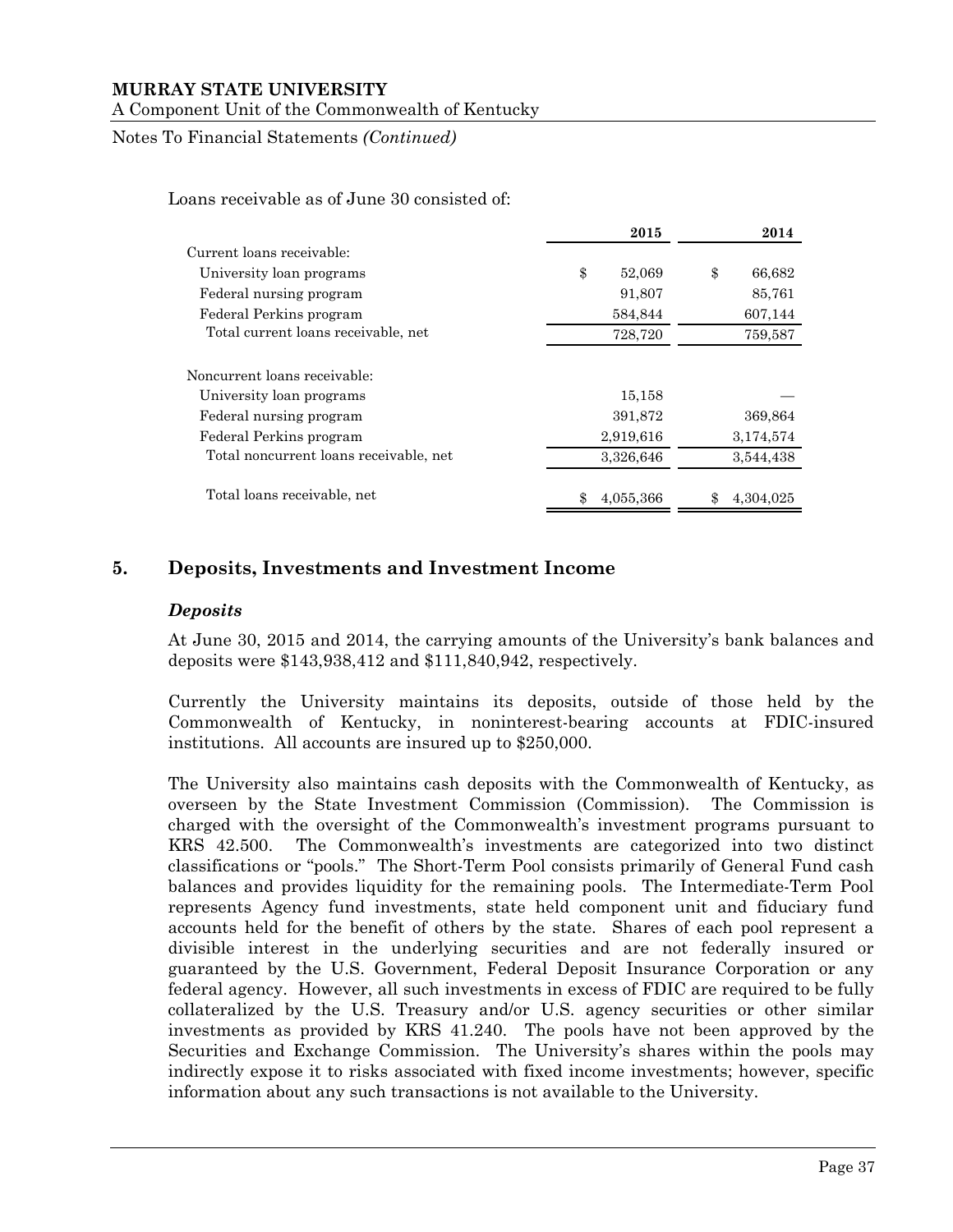Notes To Financial Statements *(Continued)*

Custodial credit risk for deposits is the risk that, in the event of a bank failure, the University's deposits may not be returned to the University. The University does not have a formal deposit policy for custodial credit risk other than compliance with the provisions of state law.

Cash and cash equivalents as of June 30 consisted of:

|                                             | 2015              | 2014              |
|---------------------------------------------|-------------------|-------------------|
| Depository accounts:                        |                   |                   |
| Local bank deposits, collateral held as a   |                   |                   |
| pledge in the University's name             | \$<br>7,482,275   | \$<br>5,533,185   |
| Cash on hand                                | 96,192            | 62,942            |
| Foreign currency deposits                   | 192,218           | 143,985           |
| State Investment Pool - collateral required |                   |                   |
| by KRS 41.240                               | 136, 167, 727     | 106,100,830       |
|                                             |                   |                   |
| Total deposits                              | \$<br>143,938,412 | \$<br>111,840,942 |

Cash and cash equivalents as presented in the statements of net position captions as of June 30 include:

|                                                                            | 2015                     |    | 2014                     |
|----------------------------------------------------------------------------|--------------------------|----|--------------------------|
| Cash and cash equivalents, current<br>Restricted cash and cash equivalents | 74,197,070<br>69,741,342 | \$ | 73,091,123<br>38,749,819 |
| Total deposits                                                             | 143,938,412              |    | 111,840,942              |

### *Investments*

Investments carried at fair value as of June 30 consisted of:

|                                          | 2015            |   | 2014       |
|------------------------------------------|-----------------|---|------------|
| Money market funds restricted for        |                 |   |            |
| debt service purposes                    | \$<br>2,376,993 | S | 1,462,696  |
| Restricted assets held by the Foundation | 24,302,998      |   | 24,600,892 |
|                                          |                 |   |            |
| Total investments                        | 26,679,991      |   | 26,063,588 |

Restricted investments for debt service purposes are comprised of amounts invested for sinking fund and debt service reserves. Investments in U.S. Government securities and the collateral for repurchase agreements are registered in the name of Murray State University or held in the University's name by its agents and trustees. The University may legally invest in direct obligations of and other obligations guaranteed as to principal by the U.S. Treasury and U.S. agencies and instrumentalities and in bank repurchase agreements. It may also invest to a limited extent in equity securities.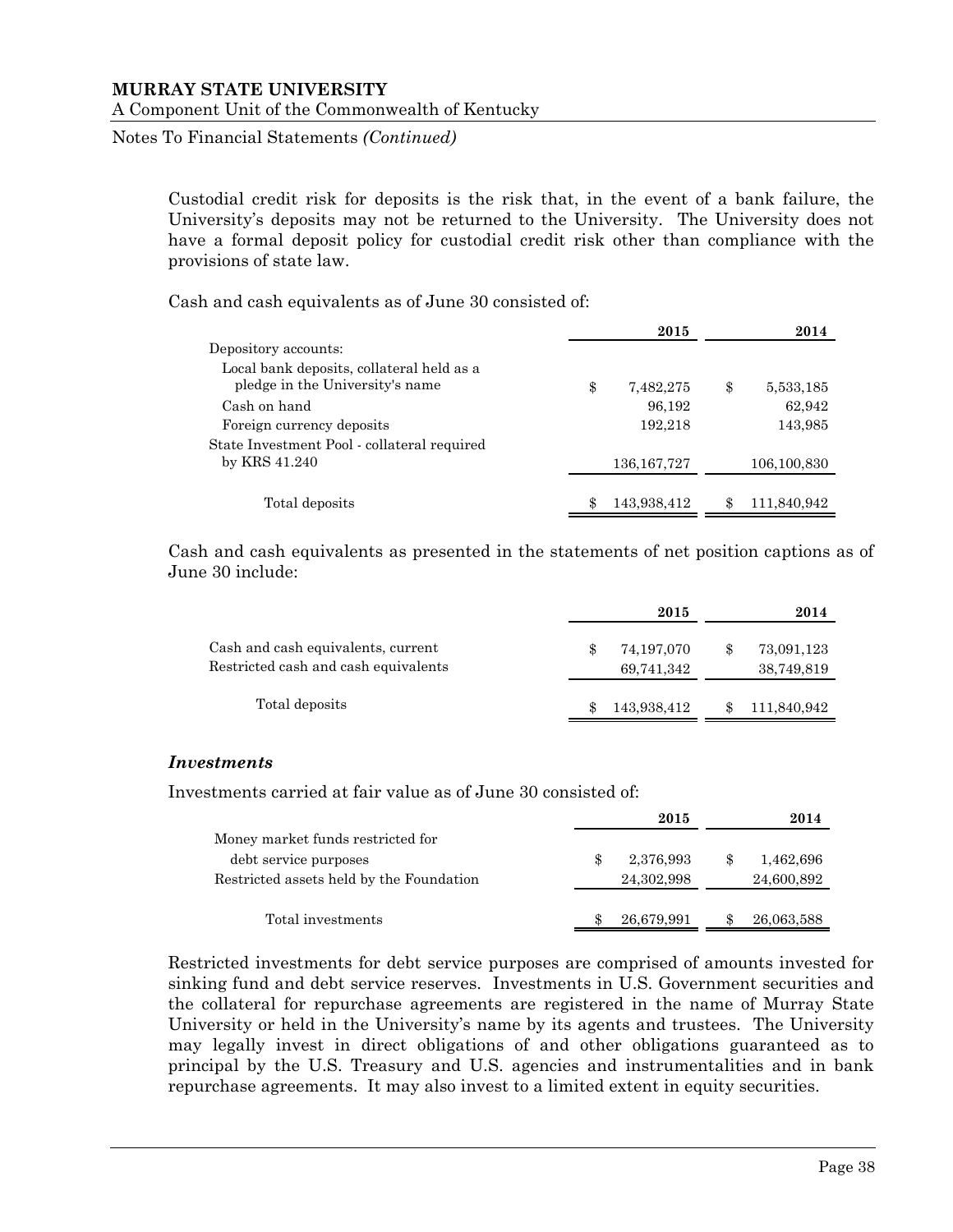Notes To Financial Statements *(Continued)*

University investments held by the Foundation are comprised of private donations received directly by the University and state endowment matching funds. These consist of endowment funds, as well as expendable restricted funds. Assets held by the Foundation are invested primarily in an investment pool managed by the Foundation and are carried at fair value.

The assets in the Foundation investment pool are invested as of June 30 as follows:

|                                 | 2015  | 2014  |
|---------------------------------|-------|-------|
| Percentage of pool invested in: |       |       |
| Certificates of deposit and     |       |       |
| money market mutual funds       | 7%    | 9%    |
| Mutual funds                    | 25%   | 21%   |
| Equity securities               | 39%   | 51%   |
| Fixed income securities         | 28%   | 18%   |
| Other                           | $1\%$ | $1\%$ |
| Total investments               | 100%  | 100%  |

*Interest Rate Risk*. Interest rate risk is the risk that changes in interest rates will adversely affect the fair value of an investment. The University does not, within its investment policy, formally limit investment maturities as a means of managing its exposure to fair value losses arising from increasing interest rates. The money market mutual funds are investments with a maturity of less than one year because they are redeemable in full immediately. In addition, the funds held in the State Investment Pool have a maturity of less than one year because they are redeemable in full immediately.

*Credit Risk*. Credit risk is the risk that the issuer or other counterparty to an investment will not fulfill its obligations. The University's investment policy requires investments to be in compliance with state statute. The University has no further policy that would limit its investment choices. Credit ratings for the money market mutual funds and State Investment Pool are not available and are therefore, considered unrated.

*Concentration of Credit Risk*. Concentration of credit risk is the risk of loss attributed to the magnitude of a government's investment in a single user. The University places no limit on the amount that may be invested in any one issuer. The University does not hold more than 5% of its investments with a single issuer.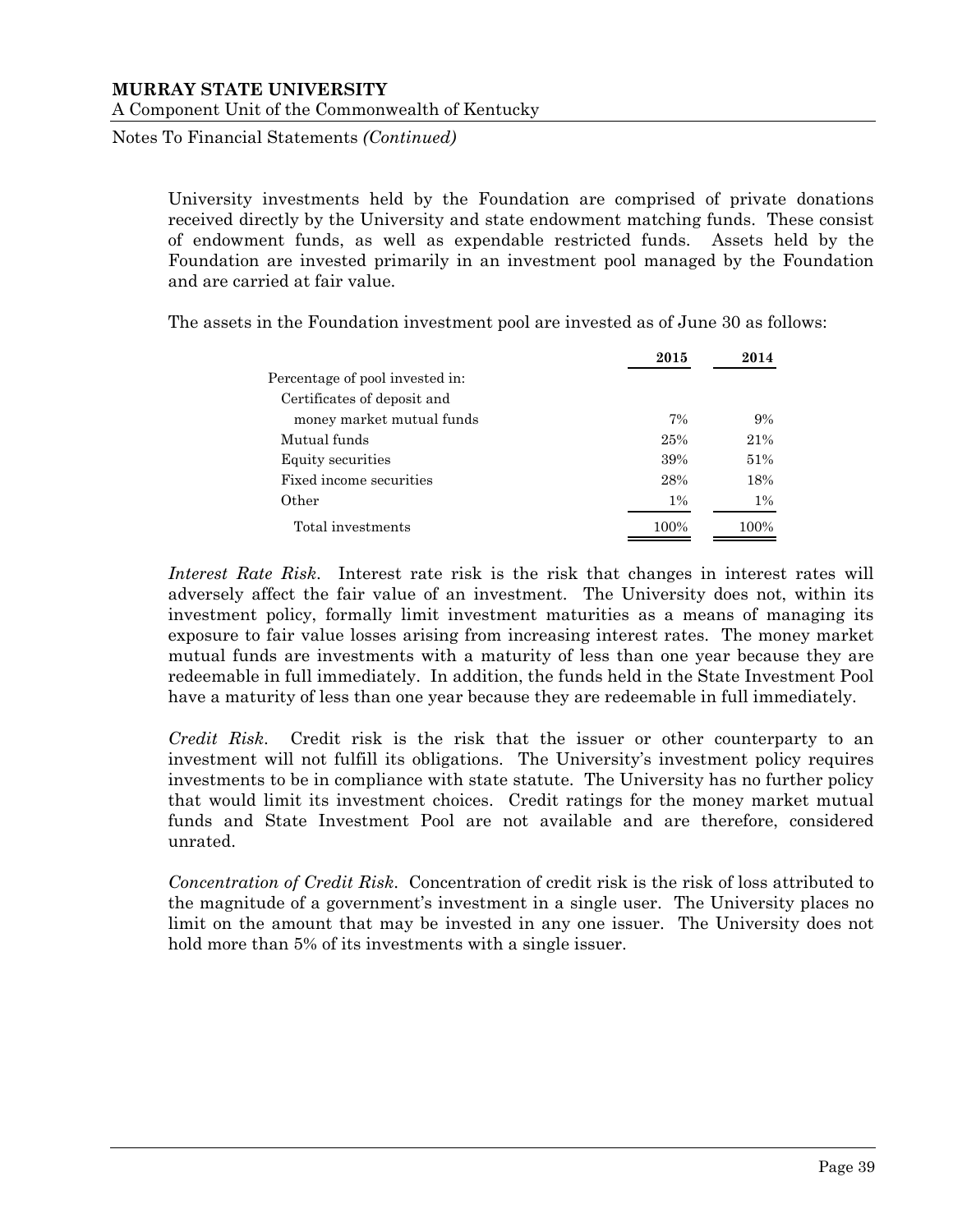A Component Unit of the Commonwealth of Kentucky

Notes To Financial Statements *(Continued)*

### *Investment Income*

Investment income for the years ended June 30 consisted of:

|                                       | 2015            | 2014            |
|---------------------------------------|-----------------|-----------------|
| Assets held by the University:        |                 |                 |
| Interest income                       | \$<br>993,420   | \$<br>1,240,085 |
| Assets held by MSU Foundation:        |                 |                 |
| Investment income endowment funds     | 1,407,238       | 914,829         |
| Net increase/(decrease) in fair value |                 |                 |
| of endowment investments              | (1, 115, 072)   | 1,647,227       |
| Total investment income               | \$<br>1,285,586 | \$<br>3,802,141 |

# **6. Endowments**

Changes in endowment assets for the years ended June 30 are as follows:

|                                                      | 2015 |             | 2014 |            |
|------------------------------------------------------|------|-------------|------|------------|
| Endowment assets, beginning of year                  | \$   | 21,452,081  | \$   | 19,793,944 |
| Investment return<br>Net appreciation (depreciation) |      | (1,113,672) |      | 1,651,842  |
| Contributions                                        |      | 115,268     |      | 6,295      |
| Endowment assets, end of year                        | \$   | 20,453,677  | \$   | 21,452,081 |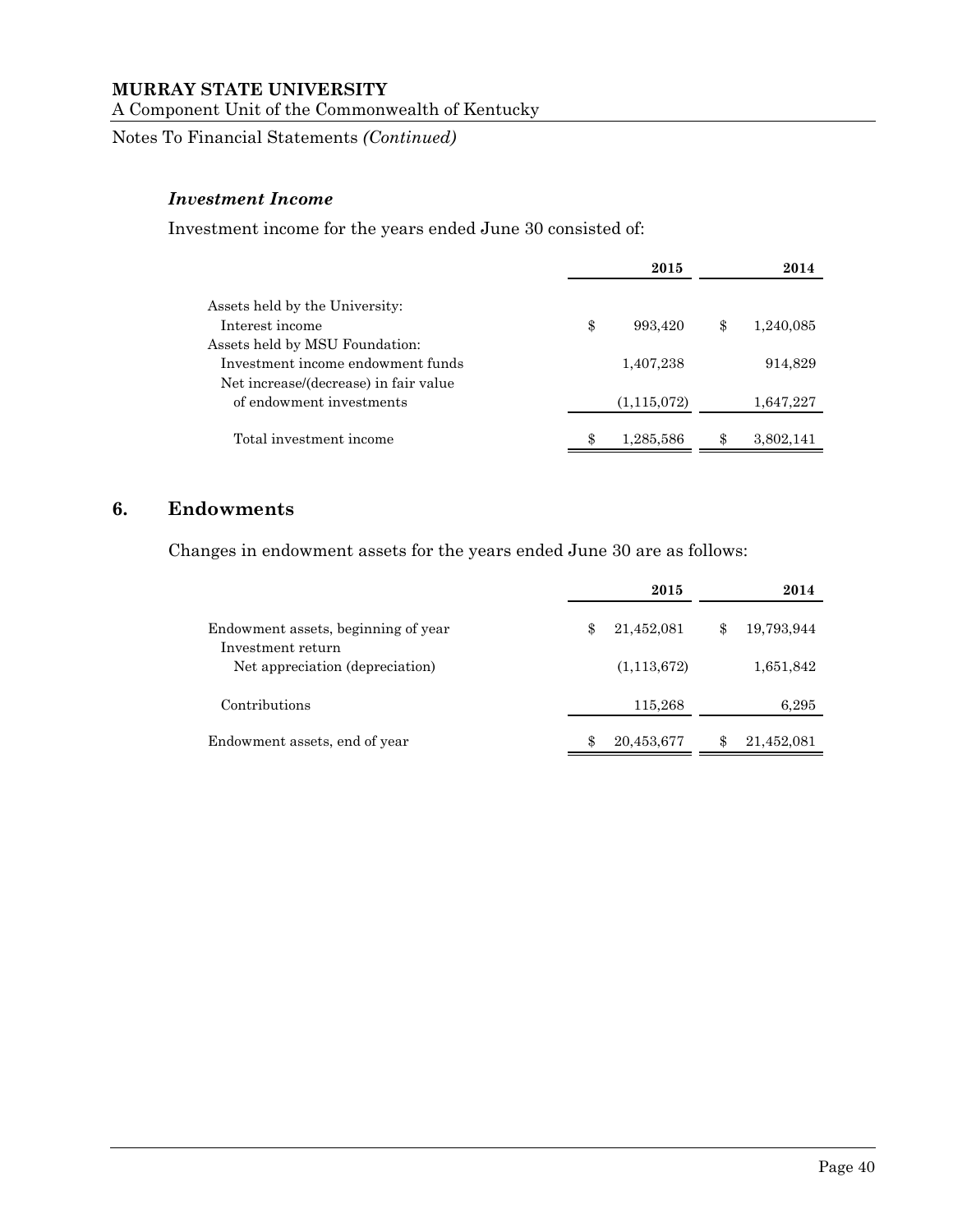A Component Unit of the Commonwealth of Kentucky

Notes To Financial Statements *(Continued)*

# **7. Capital Assets**

Capital asset activity for the year ended June 30, 2015 was as follows:

|                                                                                                        | <b>Balance</b><br>June 30, 2014                                               | <b>Additions</b>                                     | <b>Transfers</b>                | Deletions/<br><b>Retirements</b>        | <b>Balance</b><br>June 30, 2015                                               |
|--------------------------------------------------------------------------------------------------------|-------------------------------------------------------------------------------|------------------------------------------------------|---------------------------------|-----------------------------------------|-------------------------------------------------------------------------------|
| Land<br>Construction in progress<br>Museum and collectibles                                            | \$<br>9,966,615<br>14,635,575<br>657,485                                      | \$<br>18,145,159<br>18,600                           | \$<br>63,971<br>(13,953,434)    | $\mathbb{S}$<br>(302,000)<br>(982, 053) | \$<br>9,728,586<br>17,845,247<br>676,085                                      |
| Total capital assets not being<br>depreciated                                                          | 25,259,675                                                                    | 18, 163, 759                                         | (13,889,463)                    | (1, 284, 053)                           | 28,249,918                                                                    |
| <b>Buildings</b><br>Nonbuilding improvements<br>Equipment<br>Library holdings<br>Livestock<br>Software | 267,306,268<br>14,699,121<br>27,756,140<br>29,543,470<br>165,750<br>1,932,019 | 2,657,367<br>962,635                                 | 13,135,943<br>673,450<br>80,070 | (2,933,600)<br>(468, 709)<br>(167, 491) | 277,508,611<br>15,372,571<br>30,024,868<br>30,338,614<br>165,750<br>1,932,019 |
| Total other capital assets                                                                             | 341,402,768                                                                   | 3,620,002                                            | 13,889,463                      | (3,569,800)                             | 355, 342, 433                                                                 |
| Total capital assets before<br>depreciation                                                            | 366,662,443                                                                   | 21,783,761                                           |                                 | (4,853,853)                             | 383,592,351                                                                   |
| Less accumulated depreciation:<br><b>Buildings</b><br>Improvements other than                          | 134,597,096                                                                   | 6,998,155                                            |                                 | (1,945,596)                             | 139,649,655                                                                   |
| buildings<br>Equipment<br>Library holdings<br>Livestock<br>Software                                    | 9,244,873<br>21,055,434<br>25,740,743<br>64,916<br>1,432,927                  | 700,660<br>1,715,014<br>693,154<br>11,792<br>241,502 |                                 | (441, 484)<br>(159, 116)                | 9,945,533<br>22,328,964<br>26,274,781<br>76,708<br>1,674,429                  |
| Total accumulated depreciation                                                                         | 192,135,989                                                                   | 10,360,277                                           |                                 | (2,546,196)                             | 199,950,070                                                                   |
| Capital assets, net                                                                                    | 174,526,454<br>\$                                                             |                                                      |                                 |                                         | 183,642,281<br>\$                                                             |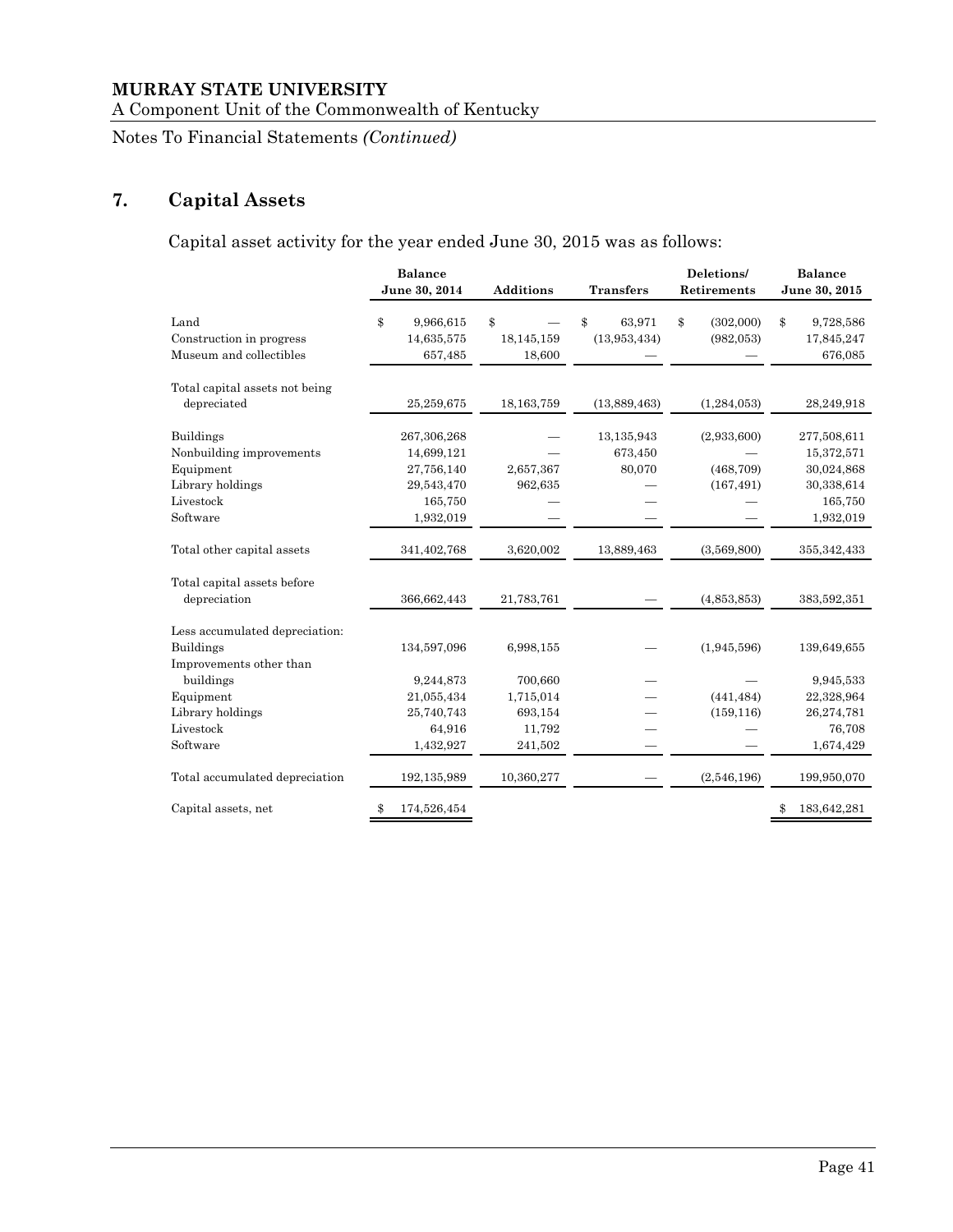# A Component Unit of the Commonwealth of Kentucky

### Notes To Financial Statements *(Continued)*

# Capital asset activity for the year ended June 30, 2014 was as follows:

|                                                             | <b>Balance</b><br>June 30, 2013         | <b>Additions</b>           | <b>Transfers</b>              | Deletions/<br>Retirements      | <b>Balance</b><br>June 30, 2014          |
|-------------------------------------------------------------|-----------------------------------------|----------------------------|-------------------------------|--------------------------------|------------------------------------------|
| Land<br>Construction in progress<br>Museum and collectibles | \$<br>9,913,707<br>9,198,858<br>657,485 | \$<br>21,465<br>13,971,977 | \$<br>35,000<br>(7, 288, 753) | \$<br>(3,557)<br>(1, 246, 507) | \$<br>9,966,615<br>14,635,575<br>657,485 |
| Total capital assets not being                              |                                         |                            |                               |                                |                                          |
| depreciated                                                 | 19,770,050                              | 13,993,442                 | (7, 253, 753)                 | (1,250,064)                    | 25,259,675                               |
| <b>Buildings</b>                                            | 260,468,360                             | 223,815                    | 7,006,115                     | (392, 022)                     | 267,306,268                              |
| Nonbuilding improvements                                    | 14,619,792                              |                            | 79,329                        |                                | 14,699,121                               |
| Equipment                                                   | 27,258,659                              | 1,278,475                  | 168,309                       | (949, 303)                     | 27,756,140                               |
| Library holdings                                            | 30,378,043                              | 202,476                    |                               | (1,037,049)                    | 29,543,470                               |
| Livestock                                                   | 165,750                                 |                            |                               |                                | 165,750                                  |
| Software                                                    | 1,932,019                               |                            |                               |                                | 1,932,019                                |
| Total other capital assets                                  | 334,822,623                             | 1,704,766                  | 7,253,753                     | (2,378,374)                    | 341,402,768                              |
| Total capital assets before                                 |                                         |                            |                               |                                |                                          |
| depreciation                                                | 354,592,673                             | 15,698,208                 |                               | (3,628,438)                    | 366,662,443                              |
| Less accumulated depreciation:                              |                                         |                            |                               |                                |                                          |
| <b>Buildings</b>                                            | 128,631,472                             | 6,318,377                  |                               | (352, 753)                     | 134,597,096                              |
| Improvements other than                                     |                                         |                            |                               |                                |                                          |
| buildings                                                   | 8,578,121                               | 666,752                    |                               |                                | 9,244,873                                |
| Equipment                                                   | 20,339,880                              | 1,588,355                  |                               | (872, 801)                     | 21,055,434                               |
| Library holdings                                            | 26,029,379                              | 696,550                    |                               | (985, 186)                     | 25,740,743                               |
| Livestock                                                   | 53,766                                  | 11,150                     |                               |                                | 64,916                                   |
| Software                                                    | 1,191,425                               | 241,502                    |                               |                                | 1,432,927                                |
| Total accumulated depreciation                              | 184,824,043                             | 9,522,686                  |                               | (2,210,740)                    | 192,135,989                              |
| Capital assets, net                                         | 169,768,630<br>\$                       |                            |                               |                                | 174,526,454<br>\$                        |

### **8. Accounts Payable**

Accounts payable at June 30 consisted of:

|                                   | 2015             | 2014            |
|-----------------------------------|------------------|-----------------|
| Current accounts payable:         |                  |                 |
| Vendors                           | \$<br>7,926,479  | \$<br>6,634,869 |
| Payroll benefits and withholdings | 2,170,457        | 2,027,901       |
| <b>MSU</b> Foundation             | 59,996           | 59,802          |
| Loans                             | 18.451           | 37,675          |
| Total accounts payable            | \$<br>10,175,383 | \$<br>8,760,247 |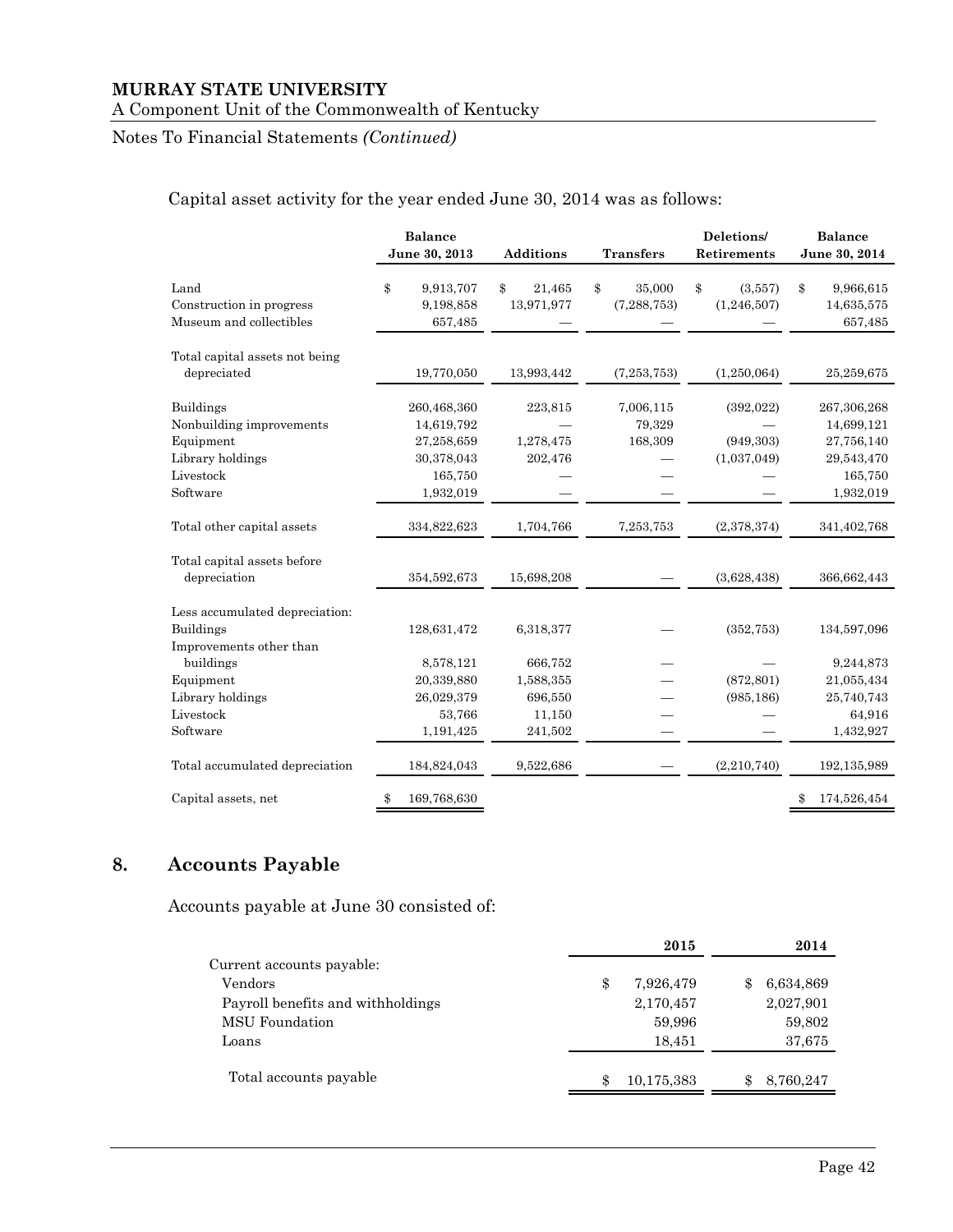Notes To Financial Statements *(Continued)*

# **9. University Health Self-Insurance Program**

The University maintains a self-insurance program for employees' health insurance. For the fiscal year ended June 30, 2015, the University paid approximately 85% of total plan expenses for permanent full-time employees and their families. The University's contribution to cover claims paid under the plan for years ended June 30, 2015 and 2014, totaled \$10,636,903 and \$9,473,960, respectively. Stop loss and administrative fees are disclosed in the chart below. The University's stop-loss insurance limits its exposure for claims to \$125,000 per individual.

Changes in the liability for self-insurance for the years ended June 30 are as follows:

|                                                                                                                    | 2015 |                           | 2014                      |  |
|--------------------------------------------------------------------------------------------------------------------|------|---------------------------|---------------------------|--|
| Liability, beginning of year<br>Accruals for current year claims and changes<br>in estimate (includes employee and | \$   | 660,000                   | \$<br>590,137             |  |
| employer contributions)<br>Administrative and stop-loss fees                                                       |      | 12,540,590<br>(1,449,503) | 11,313,184<br>(1,333,416) |  |
| Claims paid                                                                                                        |      | (11, 134, 087)            | (9,909,905)               |  |
| Liability, end of year                                                                                             | \$   | 617,000                   | \$<br>660,000             |  |

### **10. Unearned Revenue**

Unearned revenue as of June 30 consisted of:

|                                                                                                        | 2015                                 | 2014                                   |
|--------------------------------------------------------------------------------------------------------|--------------------------------------|----------------------------------------|
| Current unearned revenue:<br>Prepaid tuition and fees<br>Grants and contracts<br>Auxiliary enterprises | 2,425,959<br>\$<br>804,970<br>99,364 | 2,288,148<br>\$<br>1,030,397<br>52,838 |
| Total current unearned revenue                                                                         | 3,330,293                            | 3,371,383<br>\$                        |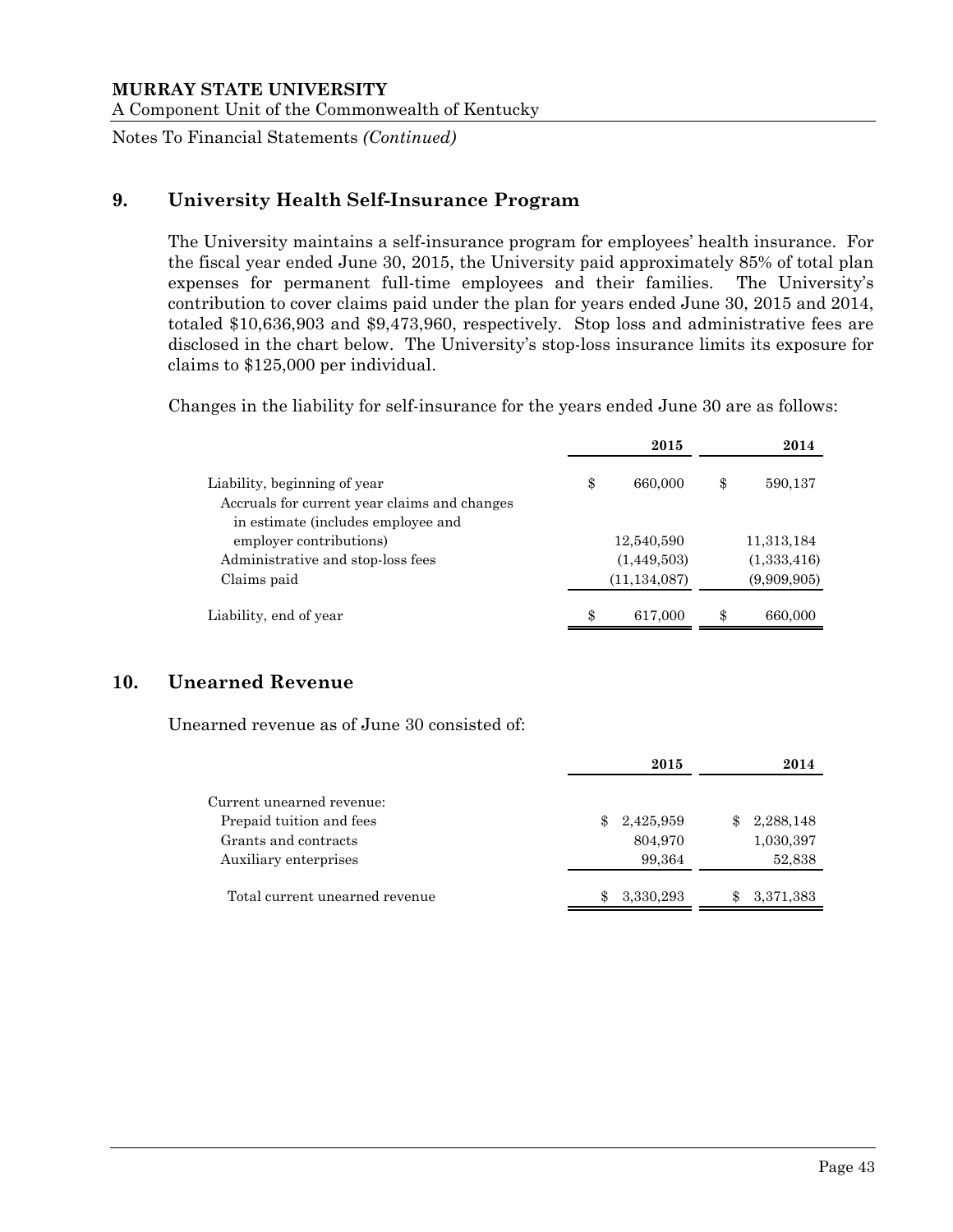Notes To Financial Statements *(Continued)*

# **11. Revenue Bonds, Notes Payable and Capital Leases**

The following is a summary of long-term obligation transactions for the University for the year ended June 30, 2015:

|                                                 |                                |                  |                             | Amounts                        |                              |                                |  |
|-------------------------------------------------|--------------------------------|------------------|-----------------------------|--------------------------------|------------------------------|--------------------------------|--|
|                                                 | Beginning                      |                  |                             | Ending                         | Due Within                   | Long-Term                      |  |
|                                                 | <b>Balance</b>                 | <b>Additions</b> | <b>Deductions</b>           | Balance                        | <b>One Year</b>              | Portion                        |  |
| Bonds payable<br>Less bond discounts            | \$<br>56,800,000<br>(230, 399) | 26,000,000<br>\$ | \$<br>(3,150,000)<br>17,012 | 79,650,000<br>\$<br>(213, 387) | \$<br>3,230,000<br>(17, 012) | 76,420,000<br>\$<br>(196, 375) |  |
| Plus bond premiums                              | 280,163                        | 1,944,208        | (111, 257)                  | 2,113,114                      | 111,256                      | 2,001,858                      |  |
| Bonds payable, net of discounts<br>and premiums | 56,849,764                     | 27,944,208       | (3,244,245)                 | 81,549,727                     | 3,324,244                    | 78,225,483                     |  |
| City of Murray<br>payable                       | 8,789,999                      |                  | (325,000)                   | 8,464,999                      | 340,000                      | 8,124,999                      |  |
| Master lease notes<br>payable                   | 2,969,670                      |                  | (842, 842)                  | 2,126,828                      | 873,960                      | 1,252,868                      |  |
| Capital leases                                  | 629,000                        |                  | (629,000)                   |                                |                              |                                |  |
| Total bonds, notes<br>and capital leases        | 69,238,433                     | 27,944,208<br>\$ | (5,041,087)<br>\$           | 92,141,554<br>\$.              | 4,538,204<br>\$              | 87,603,350<br>\$               |  |

The following is a summary of long-term obligation transactions for the University for the year ended June 30, 2014:

|                                                 | Beginning<br><b>Balance</b> | <b>Additions</b> |    | Deductions  | Ending<br><b>Balance</b> | Amounts<br>Due Within<br><b>One Year</b> | Long-Term<br>Portion |
|-------------------------------------------------|-----------------------------|------------------|----|-------------|--------------------------|------------------------------------------|----------------------|
| Bonds payable                                   | \$<br>59,280,000            | \$               | \$ | (2,480,000) | \$<br>56,800,000         | \$<br>3,150,000                          | \$<br>53,650,000     |
| Less bond discounts                             | (247, 411)                  |                  |    | 17,012      | (230, 399)               | (17, 012)                                | (213, 387)           |
| Plus bond premiums                              | 298,837                     |                  |    | (18, 674)   | 280,163                  | 18,674                                   | 261,489              |
| Bonds payable, net of discounts<br>and premiums | 59, 331, 426                |                  |    | (2,481,662) | 56,849,764               | 3,151,662                                | 53,698,102           |
| City of Murray<br>payable                       | 9,095,000                   |                  |    | (305,001)   | 8,789,999                | 325,000                                  | 8,464,999            |
| Master lease notes                              |                             |                  |    |             |                          |                                          |                      |
| payable                                         | 3,782,521                   |                  |    | (812, 851)  | 2,969,670                | 842,843                                  | 2,126,827            |
| Capital leases                                  | 629,000                     |                  |    |             | 629,000                  |                                          | 629,000              |
| Total bonds, notes<br>and capital leases        | \$<br>72,837,947            | \$               | \$ | (3,599,514) | \$<br>69,238,433         | \$<br>4,319,505                          | \$<br>64,918,928     |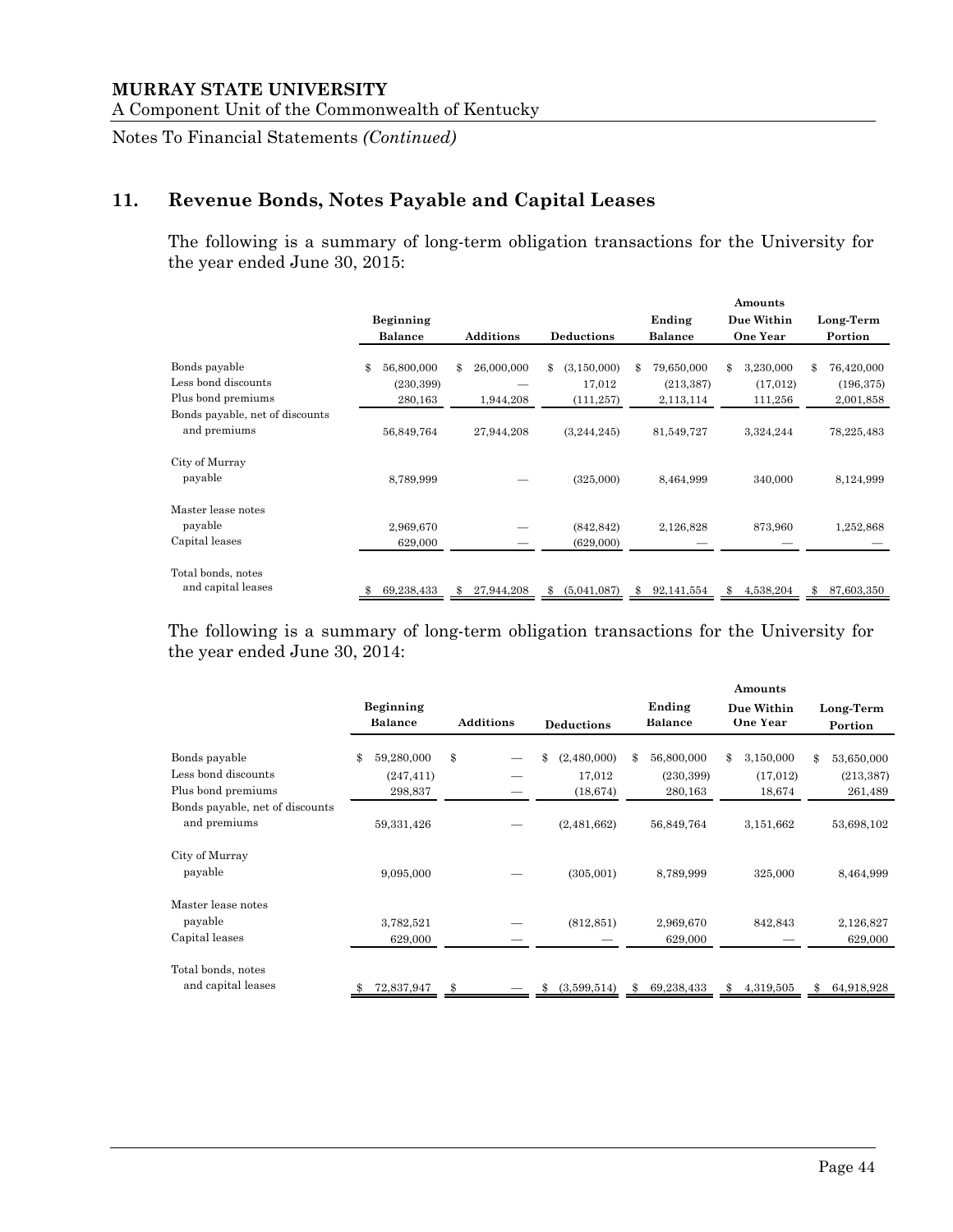A Component Unit of the Commonwealth of Kentucky

Notes To Financial Statements *(Continued)*

# **Maturity Information**

A schedule of the mandatory principal and interest payments (excluding bond discounts) is presented below:

| Years<br>Ending<br>June 30 | <b>Bonds</b>     | <b>Notes</b>     | Total<br>Principal | Interest         | Total<br>Payments |
|----------------------------|------------------|------------------|--------------------|------------------|-------------------|
|                            |                  |                  |                    |                  |                   |
| 2016                       | \$<br>3,230,000  | \$<br>1,213,960  | \$<br>4,443,960    | \$<br>3,035,883  | \$<br>7,479,843   |
| 2017                       | 3,650,000        | 1,266,247        | 4,916,247          | 3,058,870        | 7,975,117         |
| 2018                       | 3,765,000        | 721,620          | 4,486,620          | 2,918,756        | 7,405,376         |
| 2019                       | 3,925,000        | 395,000          | 4,320,000          | 2,789,722        | 7,109,722         |
| 2020                       | 4,120,000        | 415,000          | 4,535,000          | 2,651,244        | 7,186,244         |
| 2021-2025                  | 21.395.000       | 2,265,000        | 23,660,000         | 10,918,332       | 34,578,332        |
| 2026-2030                  | 22,330,000       | 2,580,000        | 24,910,000         | 5,999,224        | 30,909,224        |
| 2031-2035                  | 17,235,000       | 1,735,000        | 18,970,000         | 1,978,902        | 20,948,902        |
| Total                      | \$<br>79,650,000 | \$<br>10,591,827 | \$<br>90,241,827   | \$<br>33,350,933 | \$<br>123,592,760 |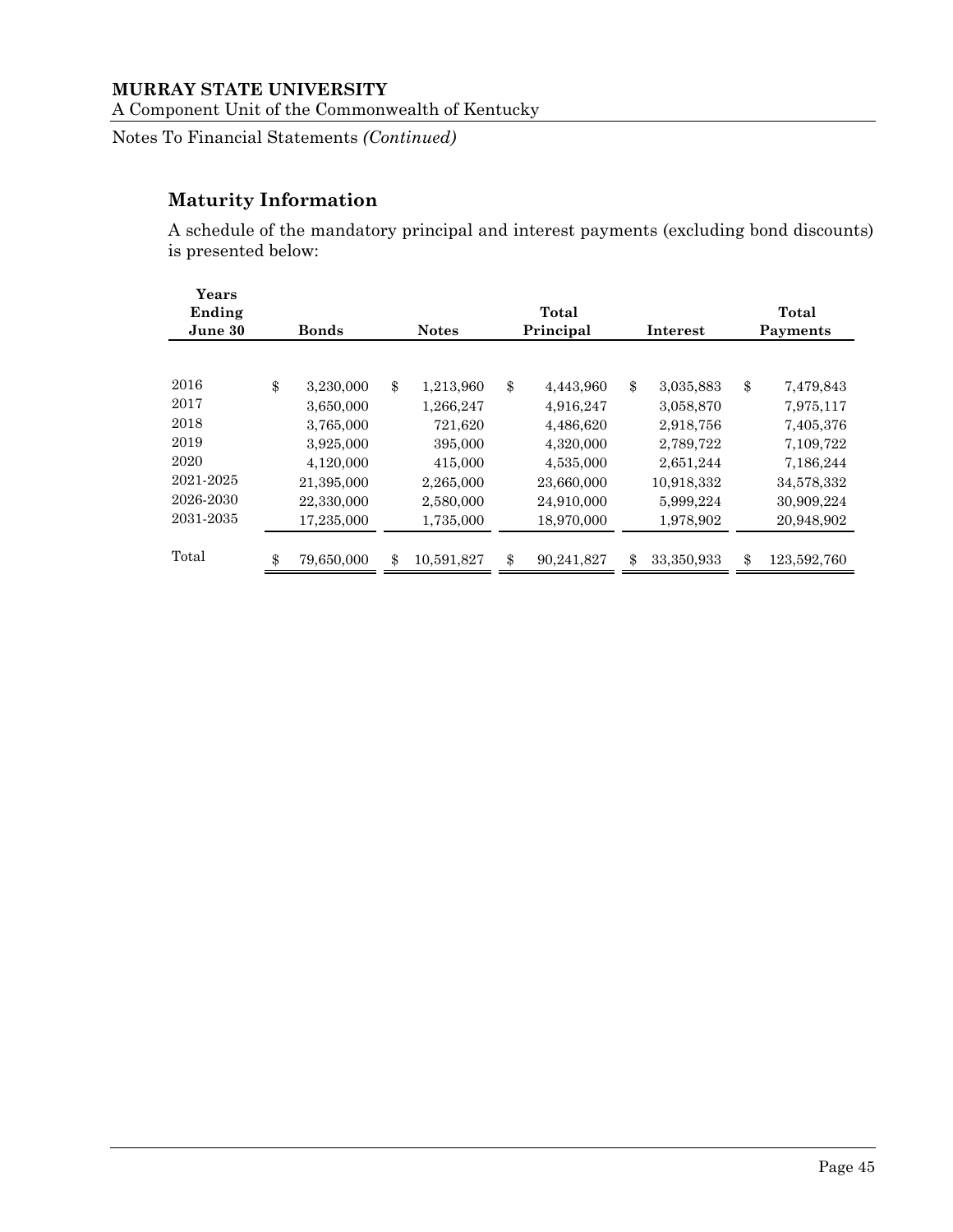### A Component Unit of the Commonwealth of Kentucky

### Notes To Financial Statements *(Continued)*

| ong-term hability activity for the year ented buile bo, 2010 was as follows.                                                                                                                                                                  | Original<br>Issue | <b>Balance Due</b><br>June 30, 2015   | Interest<br>Expense,<br><b>Current Year</b> | <b>Bonds/Notes/</b><br><b>Leases Maturing</b><br>2015-2016 |
|-----------------------------------------------------------------------------------------------------------------------------------------------------------------------------------------------------------------------------------------------|-------------------|---------------------------------------|---------------------------------------------|------------------------------------------------------------|
| <b>General Receipts Bonds Payable</b><br>Series A 2007 bonds dated July 31,<br>2007, with an interest rate of<br>$4.00\%$ to $4.50\%$ ; final principal<br>payment date September 1, 2027;<br>Richmond Hall                                   | \$<br>14,550,000  | 10,785,000<br>\$                      | \$<br>480,041                               | \$<br>630,000                                              |
| Series A 2009 bonds dated April 22,<br>2009, with an interest rate of<br>$2.50\%$ to $4.20\%$ ; final principal<br>payment date September 1, 2028;<br>completion of Richmond Hall and<br>various projects under \$600,000                     | 7,665,000         | 6,105,000                             | 235,085                                     | 340,000                                                    |
| Series A 2011 bonds dated July 12,<br>2011, with an interest rate of<br>$2.00\%$ to $4.50\%$ ; final principal<br>payment date September 1, 2031;<br>renovation of Elizabeth Hall                                                             | 7,645,000         | 6,775,000                             | 249,550                                     | 300,000                                                    |
| Series B 2011 refunding bonds dated<br>July 26, 2011, with an interest rate<br>of $2.00\%$ to $3.75\%$ ; final principal<br>payment date September 1, 2021;<br>refunding of Housing and Dining<br>bonds series M, N and O                     | 4,670,000         | 2,700,000                             | 72,570                                      | 505,000                                                    |
| Series C 2011 refunding bonds dated<br>July 12, 2011, with an interest rate<br>of $2.00\%$ to $4.00\%$ ; final principal<br>payment date September 1, 2027;<br>refunding of Housing and Dining<br>bonds series P and Q                        | 15,620,000        | 12,265,000                            | 423,394                                     | 825,000                                                    |
| Series A 2013 bonds dated<br>May 29, 2013, with an interest rate<br>of 2.00% to 4.00%; final principal<br>payment date September 1, 2033;<br>renovation of Hester Hall, College<br>Courts sprinklers, and various<br>projects under \$600,000 | 15,635,000        | 15,020,000                            | 429,190                                     | 630,000                                                    |
| Series A 2015 bonds dated<br>March 31, 2015, with an interest rate<br>of $3.00\%$ to $5.00\%$ ; final principal<br>payment date March 31, 2035;                                                                                               |                   |                                       |                                             |                                                            |
| Franklin Hall construction                                                                                                                                                                                                                    | 26,000,000        | 26,000,000                            | 200,692                                     |                                                            |
| Total general receipts bonds payable                                                                                                                                                                                                          | 91,785,000        | 79,650,000                            | 2,090,522                                   | 3,230,000                                                  |
| Bonds payable before discount<br>Less bond discount<br>Plus bond premium                                                                                                                                                                      | 91,785,000        | 79,650,000<br>(213, 387)<br>2,113,114 | 2,090,522                                   | 3,230,000<br>(17, 012)<br>111,256                          |
| Total bonds payable                                                                                                                                                                                                                           | 91,785,000<br>\$  | \$<br>81,549,727                      | 2,090,522<br>\$                             | \$<br>3,324,244                                            |

Long-term liability activity for the year ended June 30, 2015 was as follows: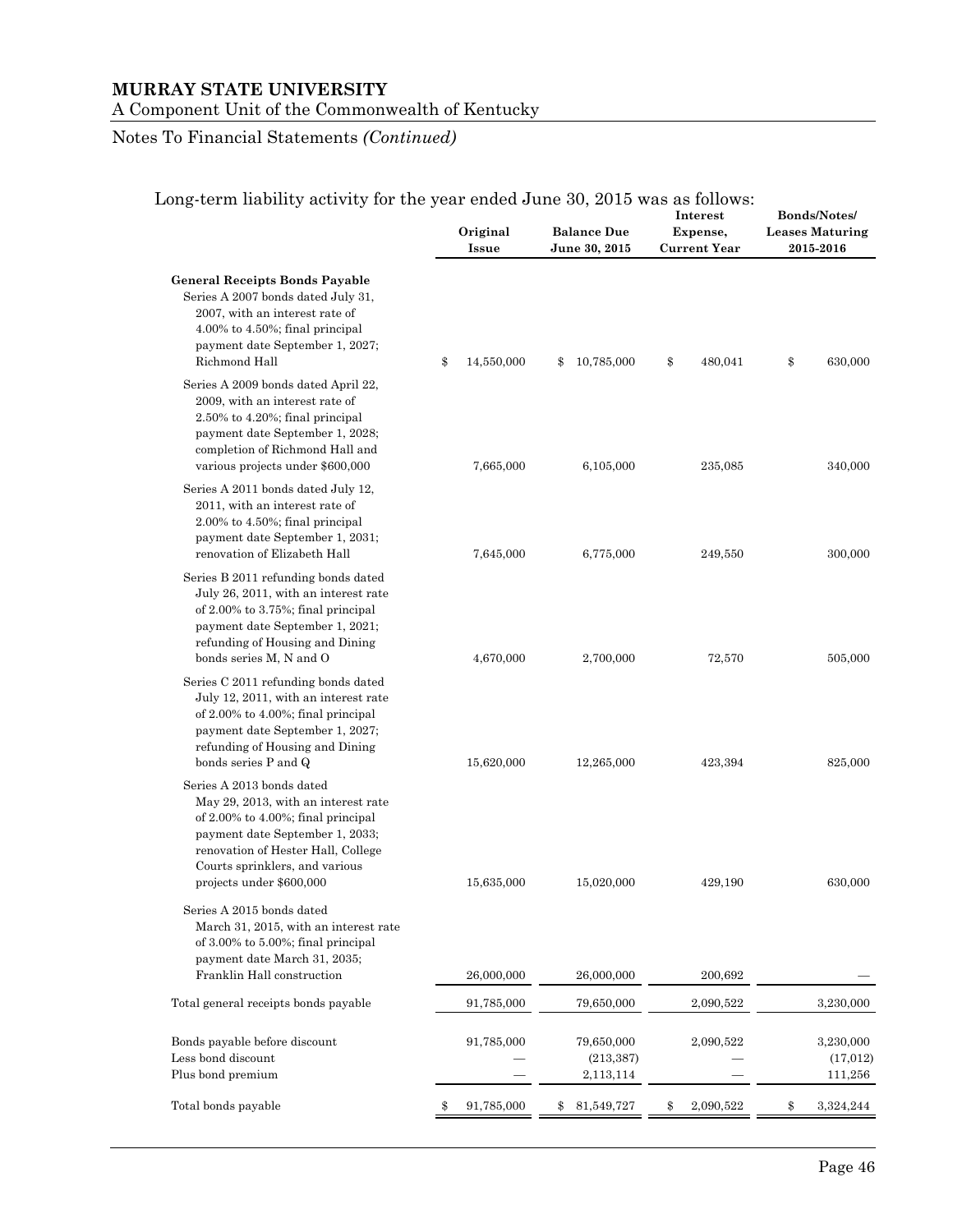A Component Unit of the Commonwealth of Kentucky

### Notes To Financial Statements *(Continued)*

|                                                                                                                                                                                                                   | Original<br>Issue | <b>Balance Due</b><br>June 30, 2015 | Interest<br>Expense,<br><b>Current Year</b> | <b>Bonds/Notes/</b><br><b>Leases Maturing</b><br>2015-2016 |
|-------------------------------------------------------------------------------------------------------------------------------------------------------------------------------------------------------------------|-------------------|-------------------------------------|---------------------------------------------|------------------------------------------------------------|
| <b>City of Murray Payable</b><br>Agreement dated April 17, 2012,<br>with interest of 1.00% to 3.50%; final<br>principal payment due June 1, 2033;<br>Wellness Center refunding of the<br>December 30, 2002 issue. | \$<br>9,250,000   | \$<br>8,464,999                     | \$<br>230,672                               | \$<br>340,000                                              |
| <b>Master Lease Payable</b><br>Campus energy performance<br>upgrade - Master lease dated<br>February 10, 2005, with interest of<br>3.94%; final principal payment<br>due August 10, 2017                          | 6,707,876         | 1,667,417                           | 74,669                                      | 647,517                                                    |
| Energy savings projects - Master<br>lease dated June 29, 2010, with<br>interest of 2.85%; final principal<br>payment due June 29, 2017                                                                            | 1,500,000         | 459,410                             | 17.011                                      | 226,443                                                    |
| Total master lease payable                                                                                                                                                                                        | 8,207,876         | 2,126,827                           | \$<br>91.680                                | \$<br>873,960                                              |
| <b>Capital Leases</b><br>University of Kentucky dated<br>June 25, 1998, with interest rate<br>at 5.14%; final principal payment<br>due January 1, 2017; Crisp Center                                              | \$<br>2,200,000   | \$                                  | \$                                          | \$                                                         |
| Less: Capitalized Interest                                                                                                                                                                                        |                   |                                     | (825, 167)                                  |                                                            |
| <b>Total All Bond Issues, Notes Payable</b><br>and Capital Leases                                                                                                                                                 | \$<br>111,442,876 | \$<br>92,141,553                    | \$<br>1,587,707                             | \$<br>4,538,204                                            |

The revenue bond indentures require the University to make deposits to sinking and reserve funds in annual amounts to meet the principal and interest payments due within the next 12 months, as well as maintain a reserve balance as a percentage of outstanding balances. As of June 30, 2015 and 2014, the sinking fund and reserve fund requirements have been funded as required.

#### *Capital Leases*

The University leases certain equipment and facilities, under capital lease agreements. The recorded cost of these assets and accumulated depreciation thereon were as follows:

|                                                                | 2015 |     | 2014                     |
|----------------------------------------------------------------|------|-----|--------------------------|
| Capital lease assets, at cost<br>Less accumulated depreciation | \$   | \$. | 2,200,000<br>(1,870,000) |
| Net book value                                                 | \$   | S   | 330,000                  |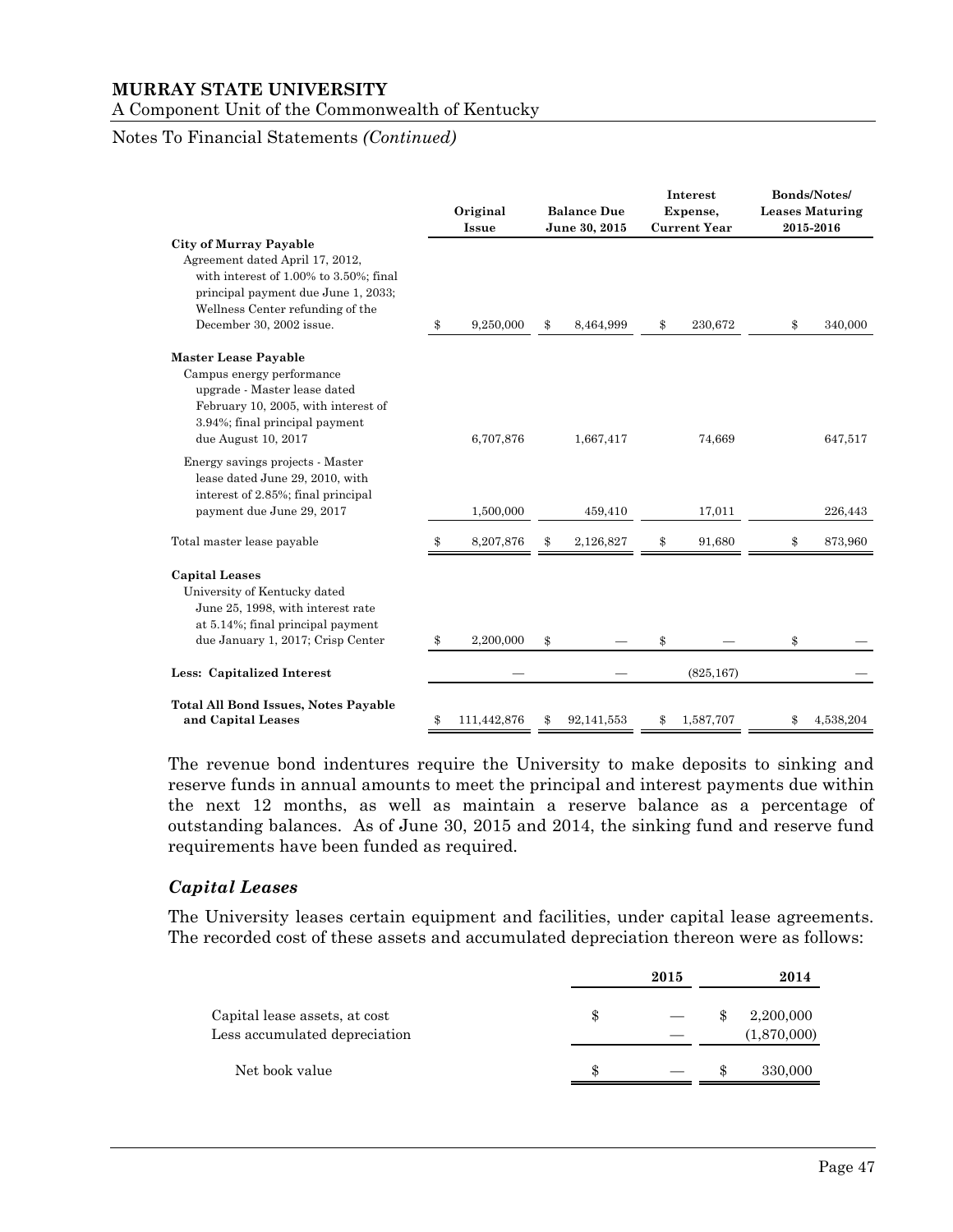A Component Unit of the Commonwealth of Kentucky

Notes To Financial Statements *(Continued)*

The above represented a single capital lease for the University. The lessor was notified in April 2014 that the University wished to no longer lease this property. Per the lease agreement the leased assets remained in possession of the University through June 30, 2014 with the lessor taking possession on July 1, 2014. No payments were made in the current fiscal year and no future payments will be made on this lease by the University.

### **12. Deposits**

The deposits held as of June 30 consisted of:

|                               | 2015          | 2014         |
|-------------------------------|---------------|--------------|
| Current:                      |               |              |
| Horse stall rentals           | \$<br>18,060  | 16,850<br>\$ |
| Racer card declining balances | 37,558        | 38,166       |
| Housing deposits              | 171,269       | 149,273      |
| Agency account balances       | 91,515        | 114,390      |
| Total current deposits        | 318,402       | 318,679      |
| Noncurrent:                   |               |              |
| Housing deposits              | 348,300       | 368,275      |
| Total deposits                | 666,702<br>\$ | 686,954      |

Noncurrent housing deposit additions were \$162,350 and \$154,950 for the years ended June 30, 2015 and 2014, respectively. Noncurrent housing deposit deductions were \$182,325 and \$169,350 for the years ended June 30, 2015 and 2014, respectively.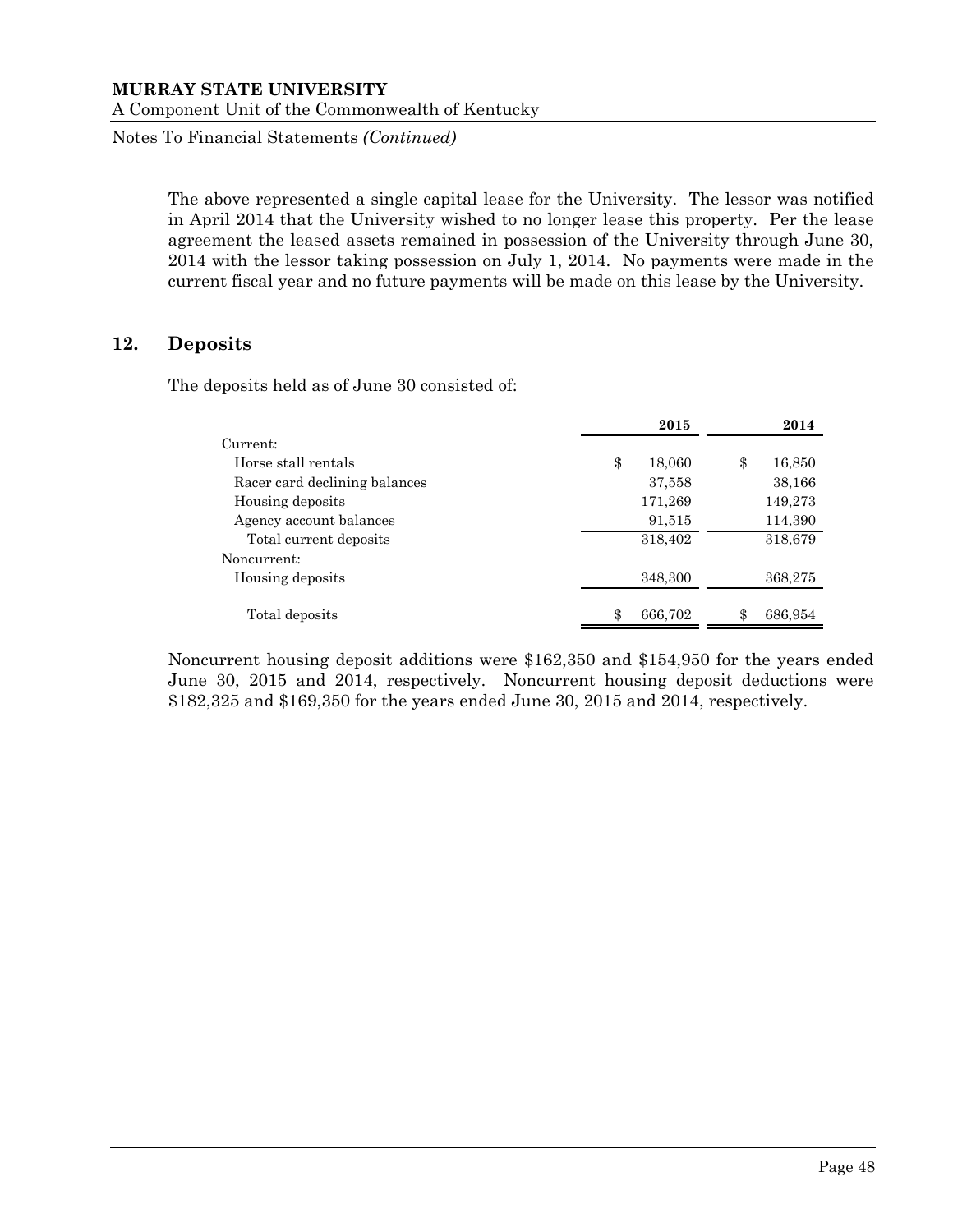A Component Unit of the Commonwealth of Kentucky

Notes To Financial Statements *(Continued)*

### **13. Unrestricted Net Position**

The University's designations of unrestricted net position at June 30 consisted of:

|                                                            | 2015             | 2014            |
|------------------------------------------------------------|------------------|-----------------|
| Unrestricted net position                                  |                  |                 |
| Allocated for:                                             |                  |                 |
| Prior year carryovers for:                                 |                  |                 |
| Plant reserves                                             | \$<br>10,020,977 | \$<br>7,626,286 |
| Board designated projects                                  | 7,135,818        | 6,350,688       |
| Capital projects                                           | 4,318,618        | 1,861,841       |
| Renovation and maintenance                                 | 7,500,557        | 5,487,999       |
| Departmental operations                                    | 28,002,889       | 24,484,337      |
| Encumbrances                                               | 1,223,102        | 1,451,867       |
| Working capital                                            | 9,683,372        | 7,535,083       |
| Revenue contingency                                        | 2,401,255        | 2,400,290       |
| General contingency                                        | 29,511,382       | 31,974,161      |
| Self insurance                                             | 617,000          | 660,000         |
| Total unrestricted net position before pensions adjustment | 100,414,970      | 89,832,552      |
| Pension adjustments, KERS non-hazardous                    | (75,652,054)     |                 |
| Pension adjustments, KERS hazardous                        | (1,004,929)      |                 |
| Pension adjustments, KTRS                                  | (156, 911, 574)  |                 |
| Total unrestricted net position                            | (133, 153, 587)  | 89,832,552      |

### **14. Pension Plans**

### *a) General Information about the Pension Plans*

### **Plan Descriptions**

*Kentucky Retirement Systems.* Under the provisions of Kentucky Revised Statute Section 61.645, the Board of Trustees (the Board) of Kentucky Retirement Systems (KRS) (Systems) administers the Kentucky Employees Retirement System (KERS, listed herein as KERS-nh for "non-hazardous and KERS-h for "hazardous"), County Employees Retirement System (CERS), and State Police Retirement System (SPRS). Although the assets of the systems are invested as a whole, each system's assets are used only for the payment of benefits to the members of that plan, and a pro rata share of administrative costs, in accordance with the provisions of Kentucky Revised Statute Sections 16.555, 61.570, and 78.630. KERS-nh and KERS-h are cost‐sharing multiple‐employer defined benefit pension plans that cover all regular full-time members employed in non-hazardous and hazardous duty positions of any state department, board, agency, county, city, school board, and any additional eligible local agencies electing to participate. KRS issues a publicly available financial report that can be obtained at https://kyret.ky.gov/about/Publications/Pages/default.aspx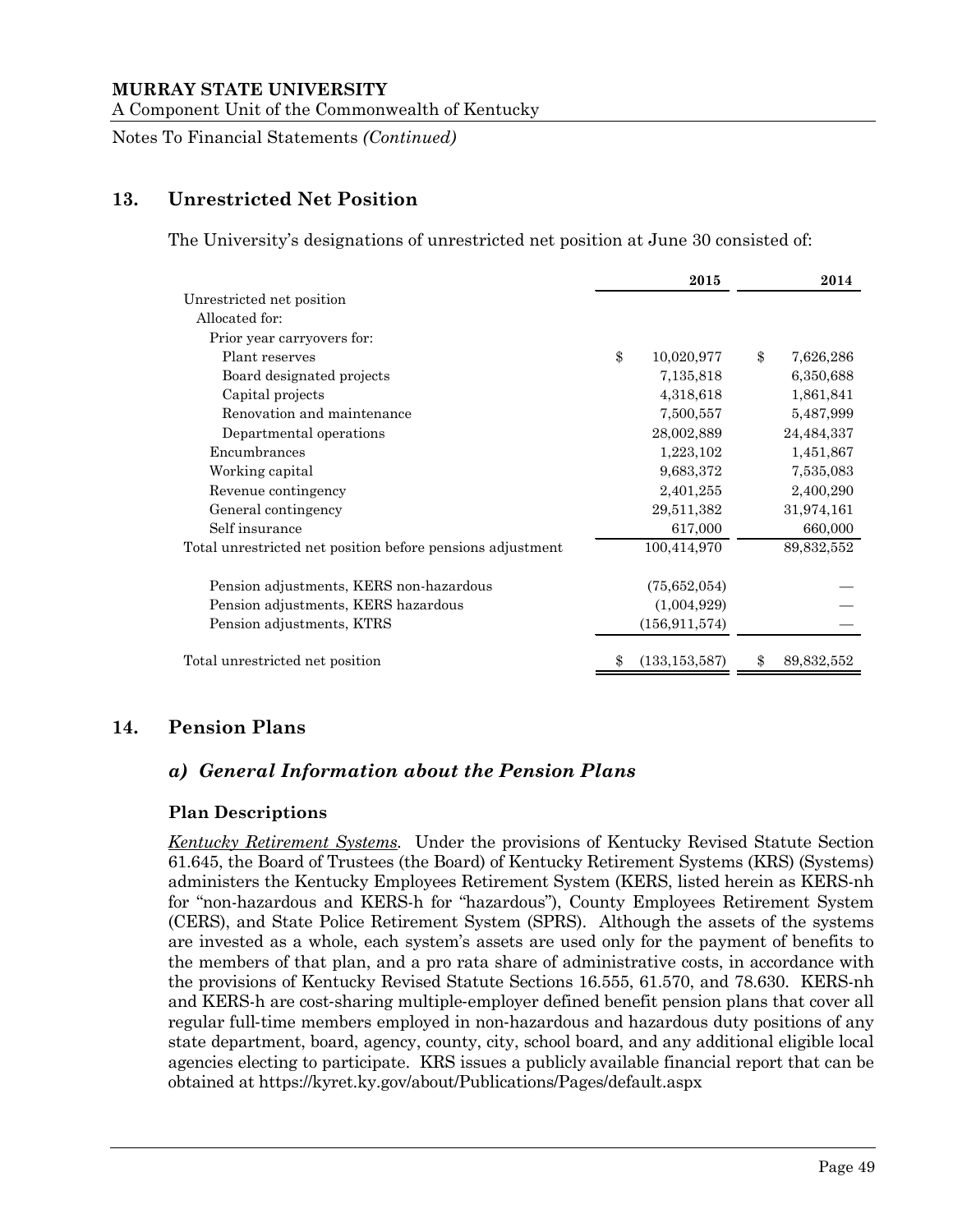Notes To Financial Statements *(Continued)*

*Kentucky Teachers Retirement System.* Under the provisions of Kentucky Revised Statute Section 161.250, the Board of Trustees (the Board) of Kentucky Teachers' Retirement Systems (KTRS) administers the Kentucky Teachers' Retirement System (KTRS). All employees required to hold a degree and occupying full-time positions, defined as seventenths (7/10) of normal full-time service on a daily or weekly basis, are required by state law to participate in the Kentucky Teachers Retirement System (KTRS) or an optional retirement plan, as allowed by KRS 161.567. KTRS, is a cost sharing, multiple-employer, public employee retirement system. KTRS issues a publicly available financial report that can be obtained at http://ktrs.ky.gov/05\_publications/index.htm

### **Benefits Provided**

*KERS-nh, members before 9/1/2008.* Benefits are available with completion of 27 years of service or attainment of age 65 and 4 years of service. Reduced benefits are available at 6.5% per year for the first five years, and 4.5% for the next five years before age 65 or 27 years of service with the attainment of age 55 and 5 years of service or any age with 25 years of service.

The annual retirement allowance is equal to 1.97% of the average of the five highest years of compensation multiplied by service for members that do not have 13 months credit for 1/1/1998-1/1/1999. The allowance is equal to 2.00% of final compensation multiplied by service for members that have 13 months credit from 1/1/1998-1/1/1999. The allowance is equal to 2.20% of final compensation multiplied by service for members that have 20 or more years of service, including 13 months from 1/1/1998-1/1/1999 and retired by 1/1/2009.

*KERS-nh, members on and after 9/1/2008.* Benefits are available with attainment of age 65 and five years of service, or attainment of age 57 and age plus years of service are greater than or equal to 87. Reduced benefits are available at 6.5% per year for the first five years, and 4.5% for the next five years before age 65 or age plus years of service are greater than or equal to 87 with the attainment of age 60 and 10 years of service.

The annual retirement allowance is equal to the average of the last complete five years of service multiplied by an increasing percent based on service at retirement plus 2.00% for each year of service over 30. The increasing percent based on service at retirement is 1.10% for 10 years of service or less, 1.30% for 10 to 20 years of service, 1.50% for 20 to 26 years of service, and 1.75% for 26 to 30 years of service.

*KERS-nh, Other benefits.* If the member is receiving a monthly benefit based on at least four (4) years of creditable service, the retirement system will pay a \$5,000 death benefit payment to the beneficiary named by the member specifically for this benefit. Disability benefits are also provided at various levels depending on participation dates and circumstances.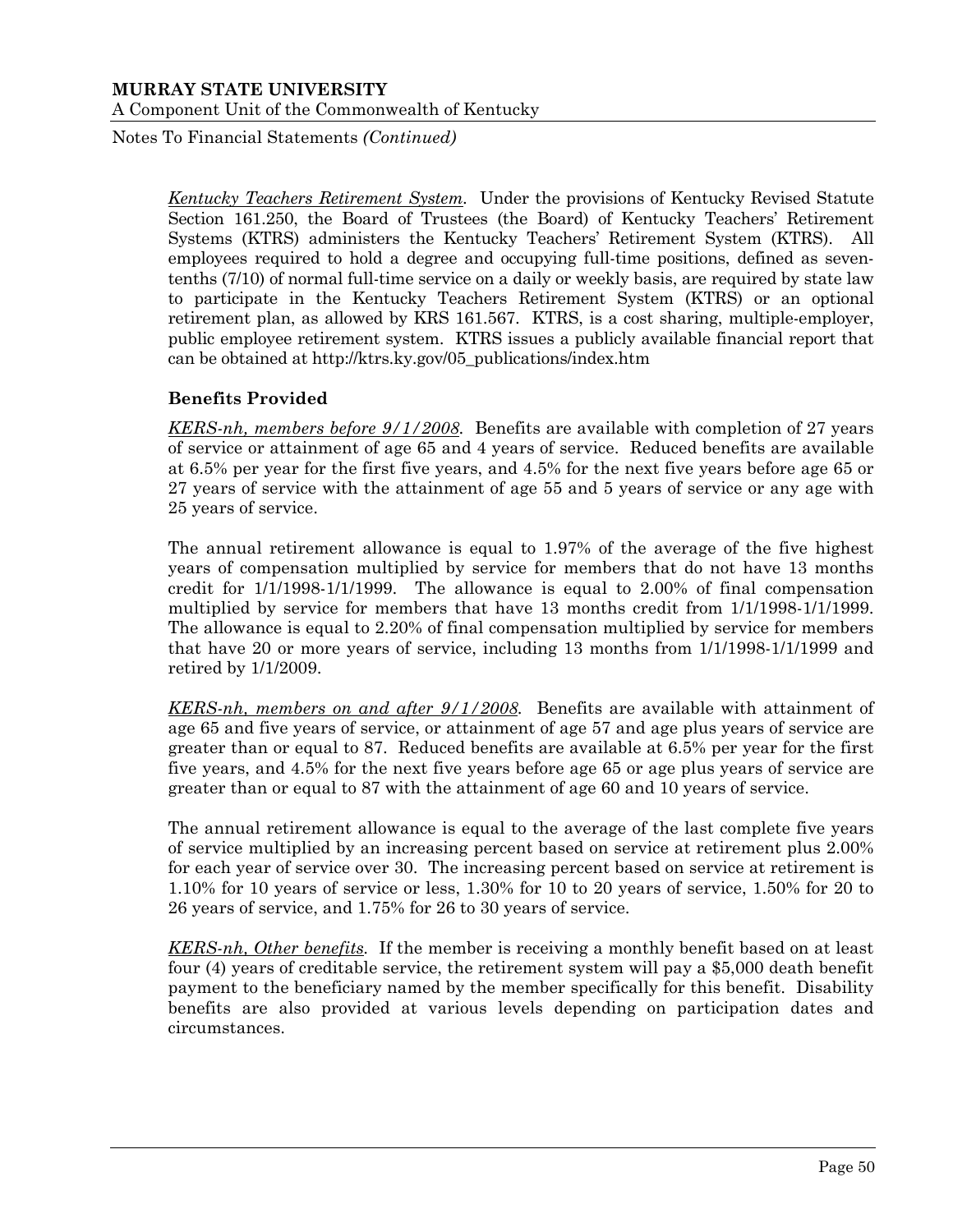Notes To Financial Statements *(Continued)*

 Insurance benefits are available for members participating prior to July 1, 2003, KRS pays a percentage of the monthly premium for single coverage based upon the service credit accrued at retirement. Members participating on or after July 1, 2003 and before September 1, 2008 are required to earn at least 10 years of service credit in order to be eligible for insurance benefits at retirement. Members participating on or after September 1, 2008 are required to earn at least 15 years of service credit in order to be eligible for insurance benefits at retirement. The monthly health insurance contribution will be \$10 for each year of earned service increased by the CPI prior to July 1, 2009, and by 1.5% annually from July 1, 2009.

 Upon termination of employment, a refund of member contributions and accumulated interest is available to the member.

 Active member accounts have been credited with interest on July 1 of each year at 3% compounded annually through June 30, 1981; 6% thereafter through June 30, 1986; 4% thereafter through June 30, 2003, and 2.5% thereafter. For employees participating prior to September 1, 2008, the interest paid is set by the Board of Trustees and will not be less than 2.0%, for employees participating on or after September 1, 2008 but before January 1, 2014, interest will be credited at a rate of 2.5%. For employees participating on or after January 1, 2014, interest will be credited at a minimum rate of 4.0%.

*KERS-h, members before 9/1/2008.* Benefits are available with completion of 20 years of service or attainment of age 55 and five years of service. Reduced benefits are available at 6.5% per year for the first five years, and 4.5% for the next five years before age 55 or 20 years of service with the attainment of age 50 and 15 years of service.

The annual retirement allowance is equal to 2.49% of the average of the three highest years of compensation multiplied by years of service.

*KERS-h, members on and after 9/1/2008.* Benefits are available with completion of 25 years of service or attainment of age 60 and 5 years of service. Reduced benefits are available at 6.5% per year for the first five years, and 4.5% for the next five years before age 60 or 25 years of service with the attainment of age 50 and 15 years of service.

The annual retirement allowance is equal to an increasing percent, based on service at retirement, of the average of the three highest years of compensation multiplied by years of service for members participating prior to 1/1/2014. The increasing percent is as follows: 1.30% for 10 years or less, 1.50% for 10 to 20 years, 2.25% for 20 to 25 years, and 2.50% for 25 years or more.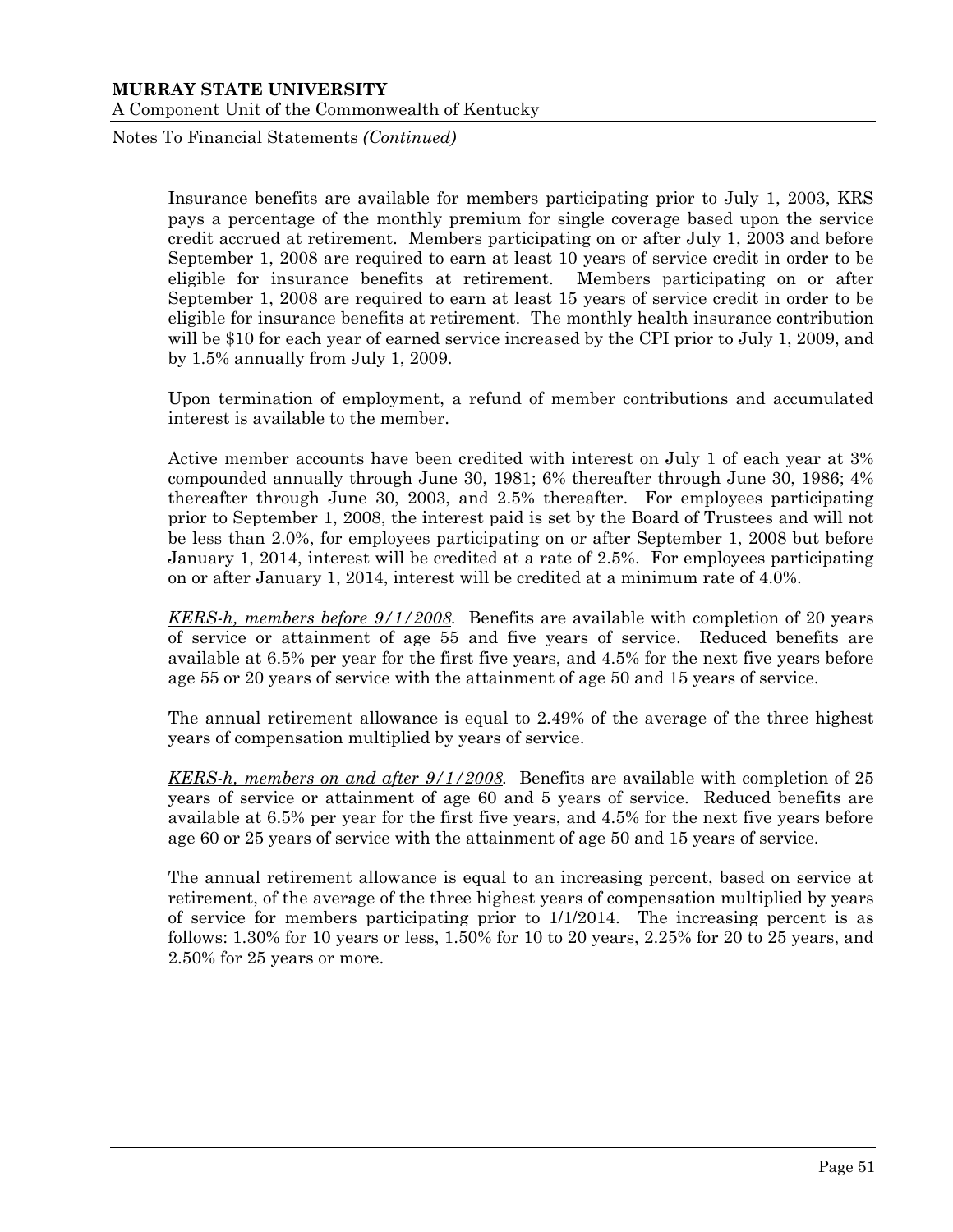Notes To Financial Statements *(Continued)*

For members participating on or after 1/1/2014: Each year that a member is an active contributing member to the System, the member and the member's employer will contribute 8.00% and 7.50% of creditable compensation respectively into an account. This account will earn interest annually on both the member's and employer's contribution at a minimum rate of 4%. If the System's geometric average net investment return for the previous five years exceeds 4%, then the account will be credited with an additional amount of interest equal to 75% of the amount of the return which exceeds 4%. All interest credits will be applied to the account balance on June 30 based on the account balance as of June 30 of the previous year. Upon retirement the hypothetical account which includes member contributions, employer contributions and interest credits can be withdrawn from the System as a lump sum or annuitized into a single life annuity option.

*KERS-h, Other benefits.* If the member is receiving a monthly benefit based on at least four (4) years of creditable service, the retirement system will pay a \$5,000 death benefit payment to the beneficiary named by the member specifically for this benefit. Disability benefits are also provided at various levels depending on participation dates and circumstances.

For both KERS-nh and KERS-h, monthly retirement allowances are increased July 1 each year by one and one-half percent (1.5%). The Kentucky General Assembly has the authority to increase, suspend or reduce Cost of Living Adjustments (COLA). HB 265 of 2012 eliminated the July 1, 2012 and July 1, 2013 COLAs for all retirees. SIB of 2013 eliminated all future COLAs unless the State Legislature so authorizes on a biennial basis and either (i) the system is over 100% funded or (ii) the Legislature appropriates sufficient funds to pay the increased liability for the COLA.

For members participating prior to July 1, 2003, KRS pays a percentage of the monthly premium for single coverage based upon the service credit accrued at retirement. Hazardous duty members are also eligible for an additional contribution for dependents based upon hazardous service only. Members participating on or after July 1, 2003 and before September 1, 2008 are required to earn at least 10 years of service credit in order to be eligible for insurance benefits at retirement. Members participating on or after September 1, 2008 are required to earn at least 15 years of service credit in order to be eligible for insurance benefits at retirement. The monthly health insurance contribution will be \$15 for each year of earned service increased by the CPI prior to July 1, 2009, and by 1.5% annually from July 1, 2009.

Upon termination of employment, a refund of member contributions and accumulated interest is available to the member.

Active member accounts have been credited with interest on July 1 of each year at 3% compounded annually through June 30, 1981; 6% thereafter through June 30, 1986; 4% thereafter through June 30, 2003, and 2.5% thereafter. For employees hired prior to September 1, 2008, the interest paid is set by the Board of Trustees and will not be less than 2.0%, for employees hired on or after September 1, 2008, interest will be credited at a rate of 2.5%.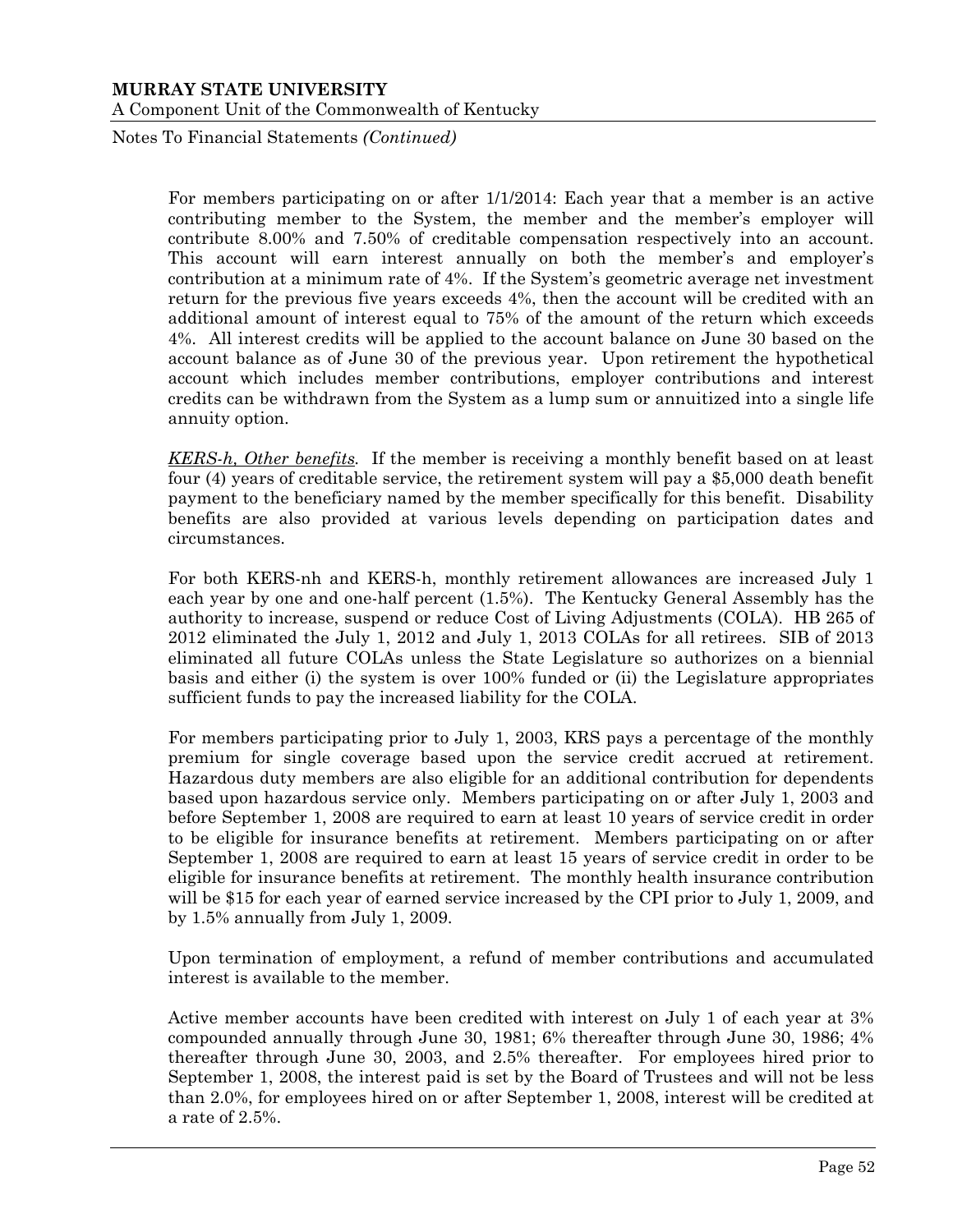Notes To Financial Statements *(Continued)*

*KTRS, members before 7/1/2008.* Benefits are available with completion of 27 years of service or attainment of age 55 and five years of service. The annual retirement allowance for non-university members is equal to 2.0% of final average salary multiplied by service before July 1, 1983, plus 2.5% of final average salary multiplied by service after July 1, 1983. For individuals who become members of the Retirement System on or after July 1, 2002 and have less than 10 years of service at retirement, the retirement allowance is 2.0% of final average salary multiplied by service. If, however, they have 10 or more years, they receive a benefit percentage of 2.5% for all years of service up to 30 years. For members retiring on or after July 1, 2004, the retirement allowance formula is 3.0% of final average salary for each year of service credit earned in excess of 30 years.

The annual retirement allowance for university members is equal to 2.0% of final average salary multiplied by all years of service. For all members, the annual allowance is reduced by 5% per year from the earlier of age 60 or the date the member would have completed 27 years of service. The minimum annual service allowance for all members is \$440 multiplied by credited service.

*KTRS, members on and after 7/1/2008.* Benefits are available with completion of 27 years of service, attainment of age 60 and five years of service or attainment of age 55 and 10 years of service. The annual retirement allowance for non-university members is equal to 1.7% of final average salary if service is 10 years or less. 2.0% of final average salary if service is greater than 10 years and no more than 20 years. 2.3% of final average salary if service is greater than 20 years but no more than 26 years. 2.5% of final average salary if service is greater than 26 years but no more than 30 years. 3.0% of final average salary for years of service greater than 30 years.

The annual retirement allowance for university members is equal to 1.5% of final average salary if service is 10 years or less. 1.7% of final average salary if service is greater than 10 years and no more than 20 years. 1.85% of final average salary if service is greater than 20 years but less than 27 years. 2.0% of final average salary if service is greater than or equal to 27 years.

For all members, the annual allowance is reduced by 6% per year from the earlier of age 60 or the date the member would have completed 27 years of service.

*KTRS, Other benefits.* Disability benefits are provided for employees totally and permanently incapable of being employed as a teacher and under age 60 but after completing 5 years of service. The disability allowance is equal to the greater of the service retirement allowance or 60% of the member's final average salary. The disability allowance is payable over an entitlement period equal to 25% of the service credited to the member at the date of disability or five years, whichever is longer. After the disability entitlement period has expired and if the member remains disabled, he will be retired under service retirement. The service retirement allowance will be computed with service credit given for the period of disability retirement. The allowance will not be less than \$6,000 per year. The service retirement allowance will not be reduced for commencement of the allowance before age 60 or the completion of 27 years of service.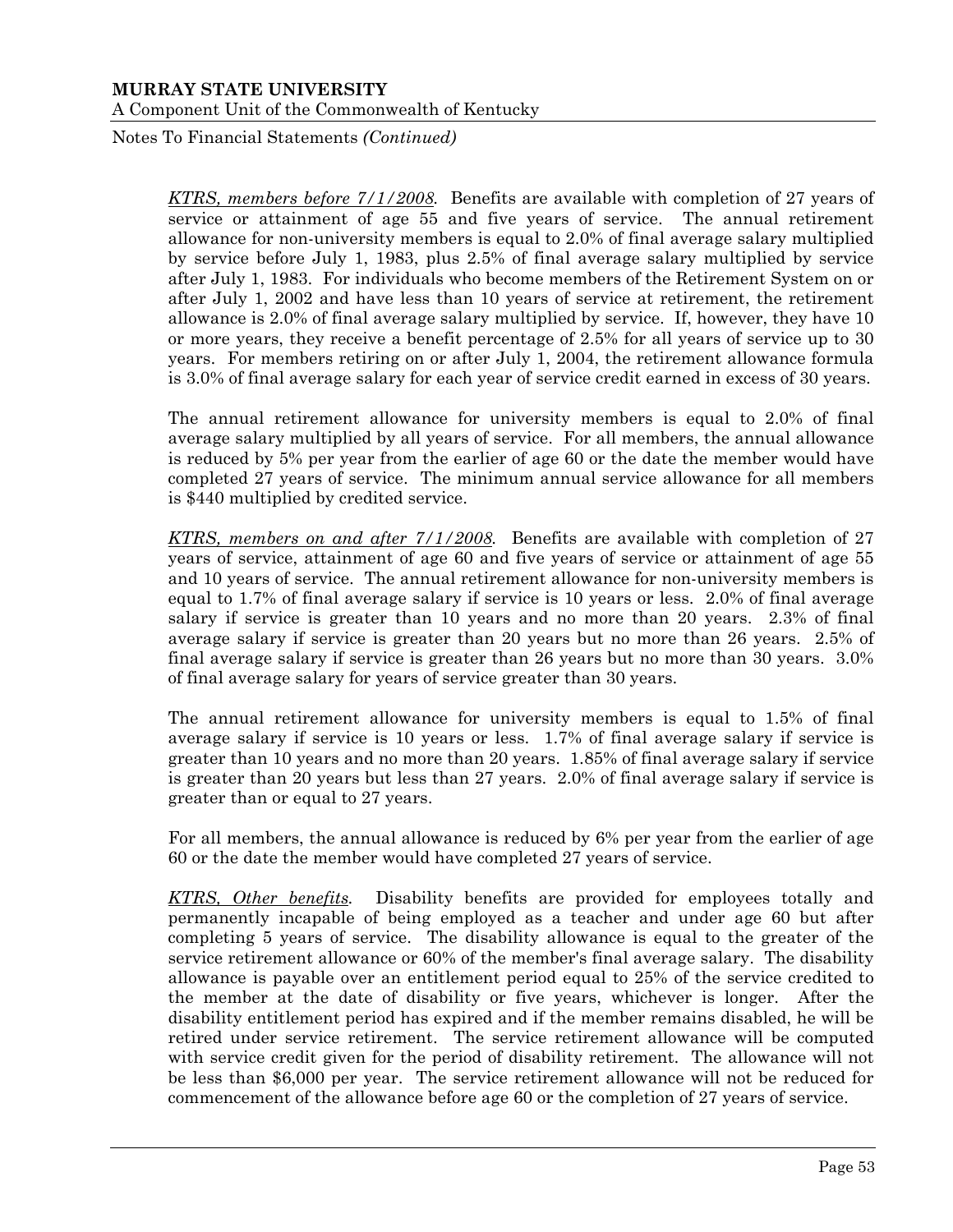Notes To Financial Statements *(Continued)*

 Any member who ceases to be in service is entitled to receive his contributions with allowable interest. A member who has completed five years of creditable service and leaves his contributions with the System may be continued in the membership of the System after separation from service, and file application for service retirement after the attainment of age 60.

 A separate Life Insurance fund has been created as of June 30, 2000 to pay benefits on behalf of deceased KTRS active and retired members.

 A surviving spouse of an active member with less than 10 years of service may elect to receive an annual allowance of \$2,880 except that if income from other sources exceeds \$6,600 per year the annual allowance will be \$2,160. A surviving spouse of an active member with 10 or more years of service may elect to receive an allowance which is the actuarial equivalent of the allowance the deceased member would have received upon retirement. The allowance will commence on the date the deceased member would have been eligible for service retirement and will be payable during the life of the spouse. If the deceased member is survived by unmarried children under age 18 the following schedule of annual allowances applies:

| Number of Children | <b>Annual Allowance</b> |
|--------------------|-------------------------|
|                    | \$2,400                 |
| 9                  | 4,080                   |
| З                  | 4,800                   |
|                    | 5,280                   |

The allowances are payable until a child attains age 18, or age 23 if a full-time student. If the member has no eligible survivor, a refund of his accumulated contributions is payable to his estate.

The retirement allowance of each retired member and of each beneficiary shall be increased by 1.50% each July 1.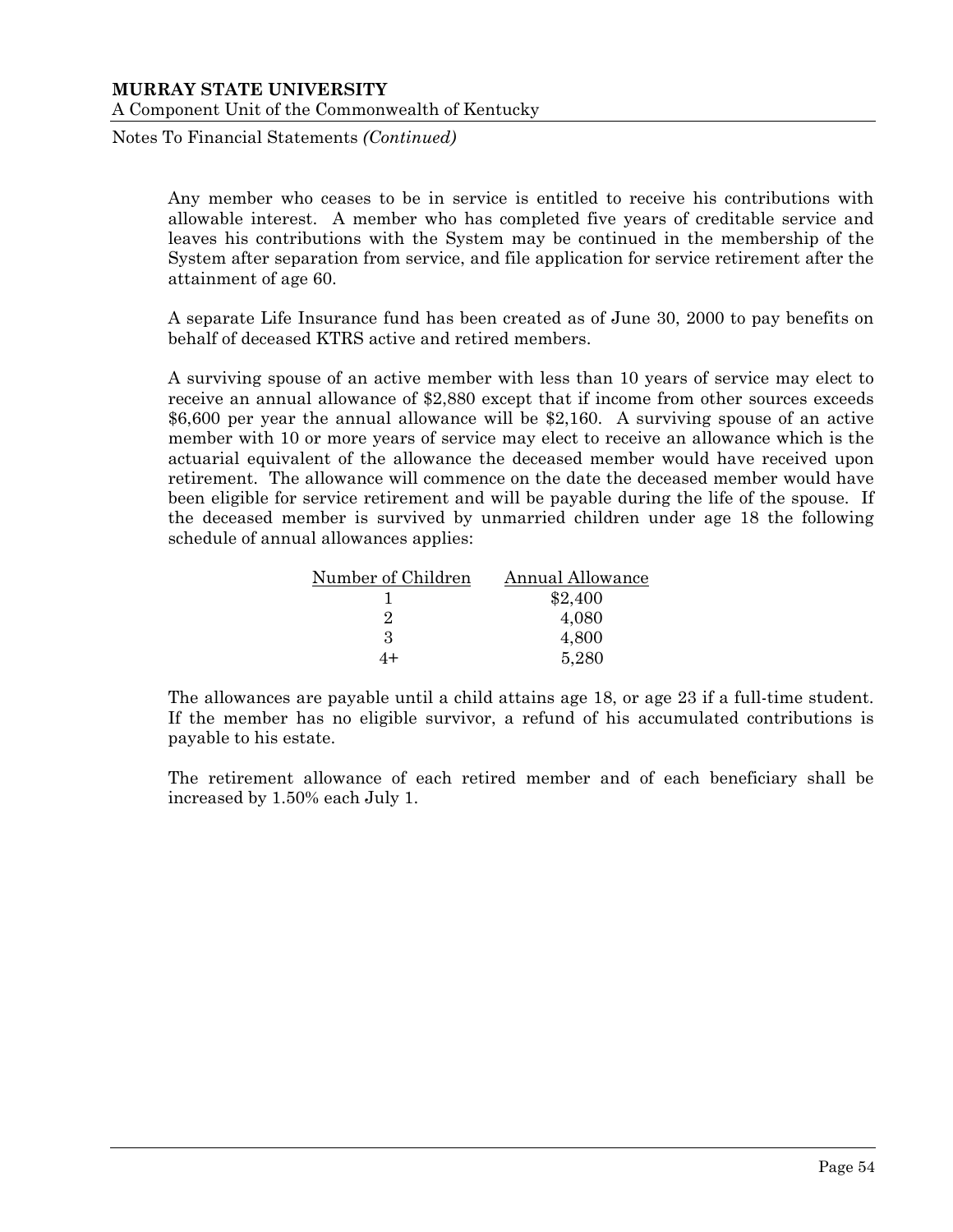Notes To Financial Statements *(Continued)*

### **Contributions**

*KERS-nh.* Per KRS 61.565 and KRS 61.752, contribution requirements of the active employees and the participating employers are established and may be amended by the KRS Board. Employees are required to contribute five percent of their annual pay. The participating employers' contractually required contribution rate for the year ended June 30, 2015, was 38.77 percent of annual payroll, actuarially determined as an amount that, when combined with employee contributions, is expected to finance the costs of benefits earned by employees during the year, with an additional amount to finance any unfunded accrued liability. Contributions to the pension plan from the University were \$4,316,235 and \$3,912,372 for the years ended June 30, 2015 and 2014, respectively.

*KERS-h.* Per KRS 61.565 and KRS 61.752, contribution requirements of the active employees and the participating employers are established and may be amended by the KRS Board. Employees are required to contribute 8% of their annual pay. The participating employers' contractually required contribution rate for the year ended June 30, 2015, was 26.34% of annual payroll, actuarially determined as an amount that, when combined with employee contributions, is expected to finance the costs of benefits earned by employees during the year, with an additional amount to finance any unfunded accrued liability. Contributions to the pension plan from the University were \$139,672 and \$183,317 for the years ended June 30, 2015 and 2014, respectively.

The University's overall contributions, which include pension, medical, and life insurance contributions, to KERS for the years ended June 30, 2015 and 2014 were \$5,601,392 and \$4,250,881, respectively, and were equal to the required contributions.

*KTRS.* Per KRS 161.250, contribution requirements of the active employees and the participating employers are established and may be amended by the KTRS Board. Employees are required to contribute 7.68% of their annual pay. The participating employers' contractually required contribution rate for the year ended June 30, 2015, was 15.36% of annual payroll, actuarially determined as an amount that, when combined with employee contributions, is expected to finance the costs of benefits earned by employees during the year, with an additional amount to finance any unfunded accrued liability. Contributions to the pension plan from the University were \$5,607,399 and \$5,519,075 for the years ended June 30, 2015 and 2014, respectively.

 The University's overall contributions, which include pension, medical, and life insurance contributions, to KTRS for the fiscal years ended June 30, 2015 and 2014 were \$6,399,154 and \$6,176,040, respectively.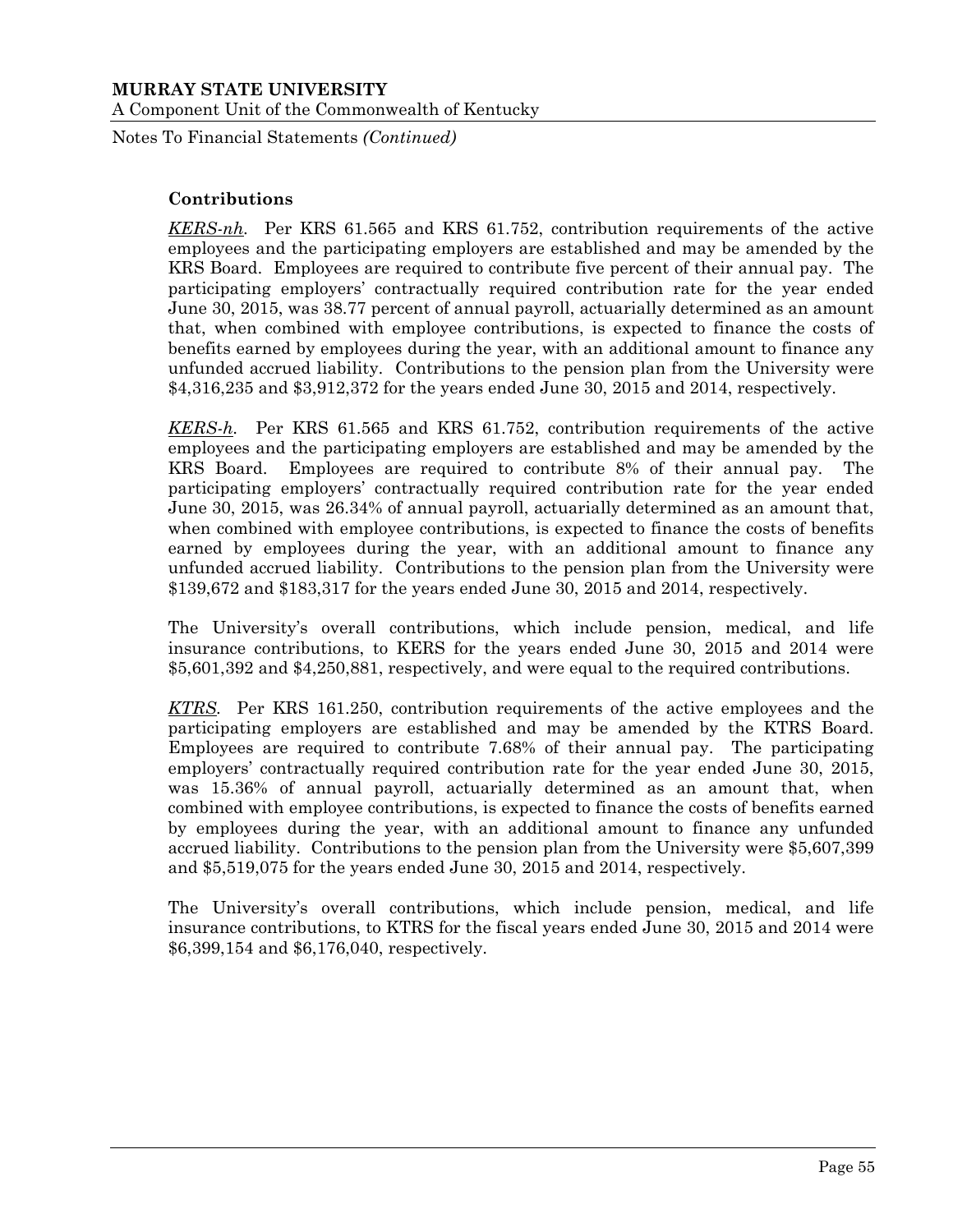Notes To Financial Statements *(Continued)*

### *b) Pension Liabilities, Pension Expense, and Deferred Outflows of Resources and Deferred Inflows of Resources Related to Pensions*

 At June 30, 2015 the University reported a liability of \$233,580,719 for its proportionate shares of the net pension liability in the plans. The net pension liability for KTRS and KERS plans were measured as of June 30, 2014 and the total pension liability used to calculate the net pension liability was determined by an actuarial valuation as of that date for all plans. The University's proportions of the net pension liabilities were based on projections of the University's long-term share of contributions to the pension plan relative to the projected contributions of all participating school districts, actuarially determined. At June 30, 2014, the University's proportion was 0.710400 percent for KTRS, 0.882259% for KERS-nh, and 0.405301% for KERS-h.

 For the year ended June 30, 2015, the University recognized pension expense of \$3,746,377. At June 30, 2015, the University reported deferred outflows of resources and deferred inflows of resources related to pensions from the following sources:

|    | Deferred Inflows<br>of Resources                                     |            |  |
|----|----------------------------------------------------------------------|------------|--|
| \$ | \$                                                                   | 1,729,639  |  |
|    |                                                                      | 8,321,506  |  |
|    |                                                                      |            |  |
|    |                                                                      | 10,051,145 |  |
| \$ | <b>Deferred Outflows</b><br>of Resources<br>10,063,307<br>10,063,307 | \$         |  |

In the year ending June 30, 2016, \$10,063,307, reported as deferred outflows of resources related to pensions resulting from University contributions subsequent to the measurement date, will be recognized as a reduction of the net pension liability. Other amounts reported as deferred outflows of resources and deferred inflows of resources related to pensions will be recognized in pension expense as follows:

| Year Ended June 30: | Amount           |
|---------------------|------------------|
|                     |                  |
| 2016                | \$<br>2,426,304  |
| 2017                | 2,426,304        |
| 2018                | 2,426,304        |
| 2019                | 2,426,304        |
| 2020                | 345,929          |
|                     |                  |
|                     | \$<br>10,051,145 |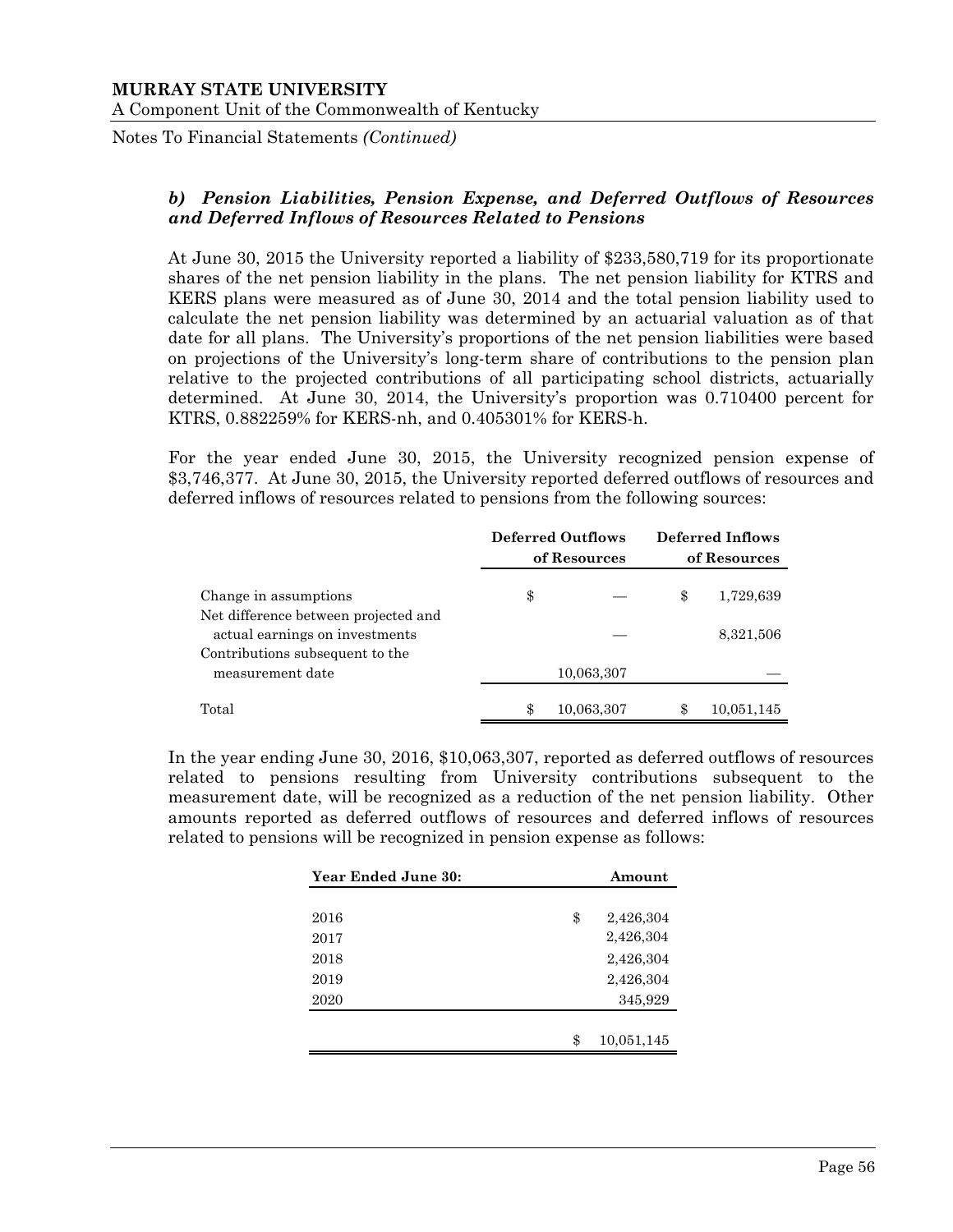A Component Unit of the Commonwealth of Kentucky

Notes To Financial Statements *(Continued)*

*Actuarial assumptions.* The total pension liability in the June 30, 2014 actuarial valuation was determined using the following actuarial assumptions, applied to all periods included in the measurement:

|                           | <b>KERS</b>                  | <b>KTRS</b>                          |
|---------------------------|------------------------------|--------------------------------------|
| Inflation                 | 3.5%                         | 4.0%                                 |
| Salary increases          | 4.5%, including<br>inflation | 4.0% to 8.2%,<br>including inflation |
| Investment rate of return | 7.75%                        | 7.50%                                |

Mortality rates for KERS were based on the 1983 Group Annuity Mortality Table for all retired members and beneficiaries as of June 30, 2006 and the 1994 Group Annuity Mortality Table for all other members. The Group Annuity Mortality Table set forward five years is used for the period after disability retirement.

Mortality rates for KTRS were based on the RP-2000 Combined Mortality Table for Males or Females, as appropriate, with adjustments for mortality improvements based on a projection of Scale AA to 2020 with a setback of one year for females.

The actuarial assumptions used in the June 30, 2014 valuations were based on the results of actuarial experience study for the period July 1, 2005 – June 30, 2008 for KERS and July 1, 2005 – June 30, 2010 for KTRS. As a result of the actuarial experience studies, the expectation of life after disability was adjusted in the July 30, 2014 actuarial valuations to more closely reflect actual experience.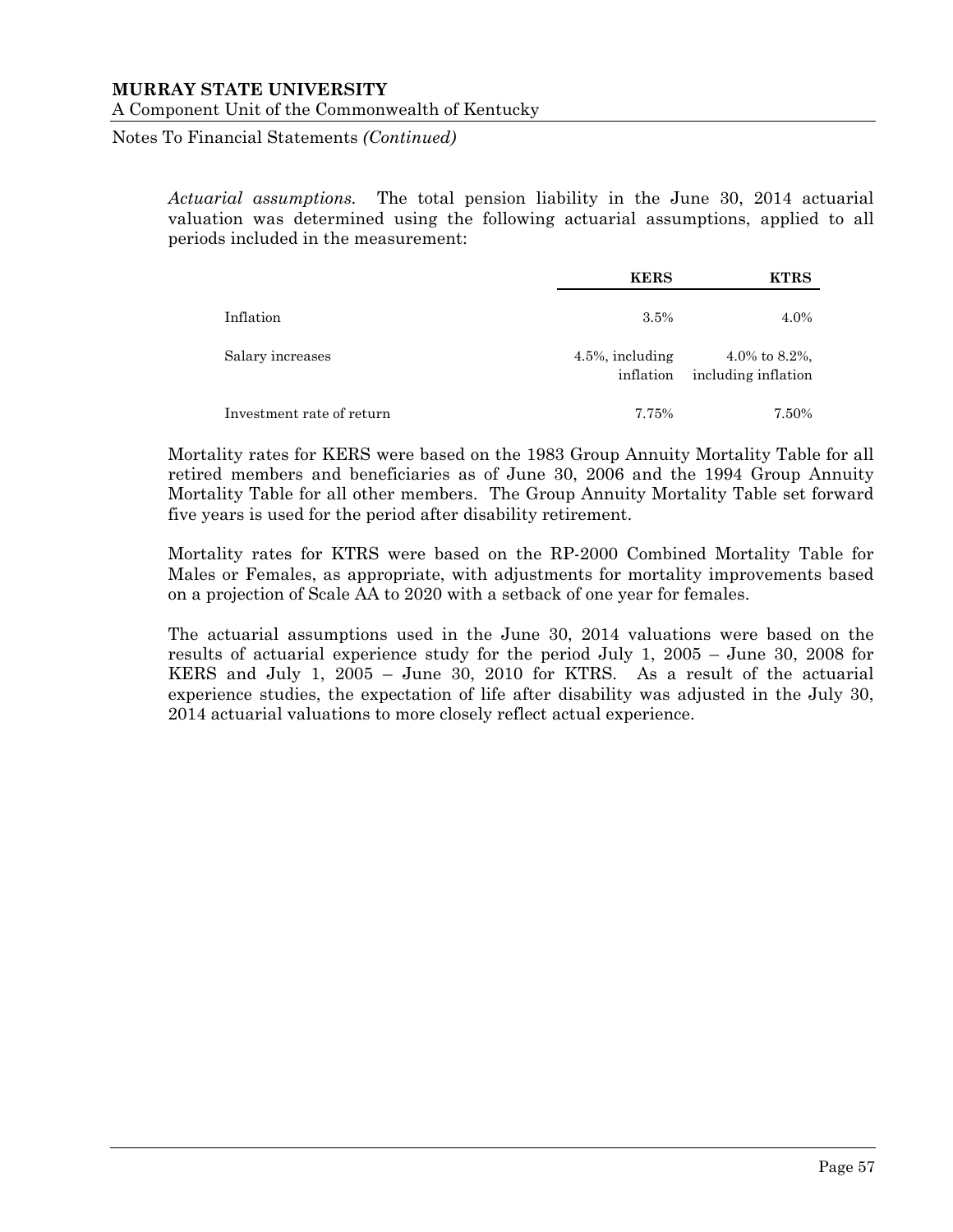Notes To Financial Statements *(Continued)*

For KERS the long-term expected return on plan assets is reviewed as part of the regular experience studies prepared every five years for KRS. The most recent analysis, performed for the period covering fiscal years 2005 through 2008, is outlined in a report dated August 25, 2009. Several factors are considered in evaluating the long-term rate of return assumption including long term historical data, estimates inherent in current market data, and a log-normal distribution analysis in which best-estimate ranges of expected future real rates of return (expected return, net of investment expense, and inflation) were developed by the investment consultant for each major asset class. These ranges were combined to produce the long-term expected rate of return by weighting the expected future real rates of return by the target asset allocation percentage and then adding expected inflation. The capital market assumptions developed by the investment consultant are intended for use over a 10-year horizon and may not be useful in setting the long-term rate of return for funding pension plans which covers a longer timeframe. The assumption is intended to be a long term assumption and is not expected to change absent a significant change in the asset allocation, a change in the inflation assumption, or a fundamental change in the market that alters expected returns in future years. The target asset allocation and best estimates of arithmetic real rates of return for each major asset class, as provided by KERS's investment consultant, are summarized in the following table:

| Asset Class                   | Target Allocation | Real Rate of Return |
|-------------------------------|-------------------|---------------------|
| Domestic Equity               | 30%               | 8.45%               |
| International Equity          | 22%               | 8.85%               |
| <b>Emerging Market Equity</b> | 5%                | 10.50%              |
| Private Equity                | 7%                | 11.25%              |
| Real Estate                   | 5%                | 7.00%               |
| Core US Fixed Income          | 10%               | 5.25%               |
| High Yield US Fixed Income    | 5%                | 7.25%               |
| Non-U.S. Fixed Income         | 5%                | 5.50%               |
| Commodities                   | 5%                | 7.75%               |
| <b>TIPS</b>                   | 5%                | 5.00%               |
| Cash                          | $1\%$             | 3.25%               |
|                               |                   |                     |
| Total                         | 100%              |                     |

Long-Term Expected

#### **KERS:**

For KTRS the long-term expected rate of return on pension plan investments was determined using a log-normal distribution analysis in which best-estimate ranges of expected future real rates of return (expected returns, net of pension plan investment expense and inflation) are developed for each major asset class. These ranges are combined to produce the long-term expected rate of return by weighting the expected future real rates of return by the target asset allocation percentage and by adding expected inflation.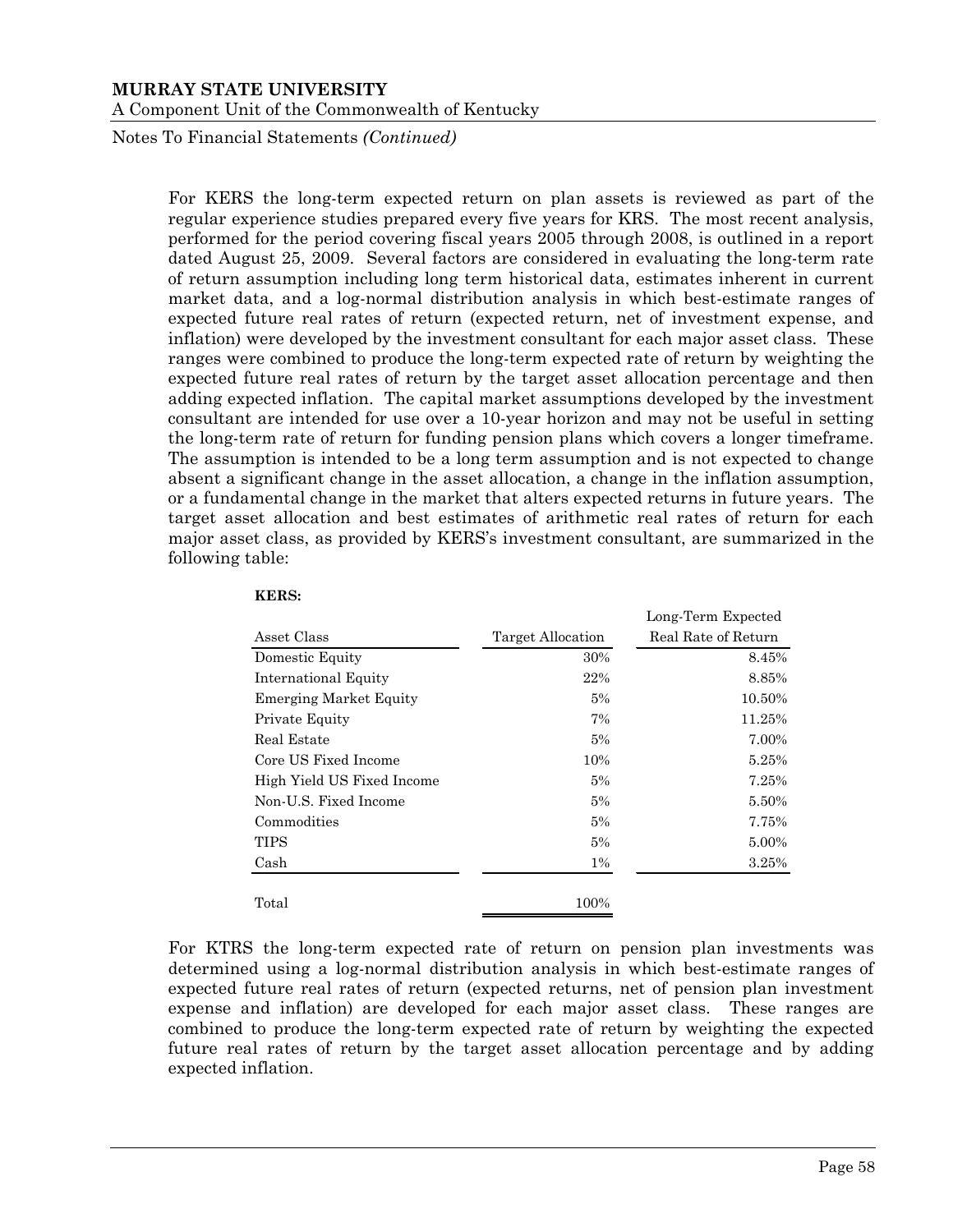A Component Unit of the Commonwealth of Kentucky

Notes To Financial Statements *(Continued)*

#### **KTRS:**

|                     |                   | Long-Term Expected  |
|---------------------|-------------------|---------------------|
| Asset Class         | Target Allocation | Real Rate of Return |
| U.S. Equity         | 45%               | 6.40%               |
| Non-U.S. Equity     | 17%               | 6.50%               |
| <b>Fixed Income</b> | 24%               | 1.60%               |
| High Yield Bonds    | 4%                | 3.10%               |
| Real Estate         | 4%                | 5.80%               |
| Alternatives        | $4\%$             | 6.80%               |
| Cash                | 2%                | 1.50%               |
| Total               | 100%              |                     |

*Discount rate.* For KERS the discount rate used to measure the total pension liability was 7.75% for both nonhazardous and hazardous. The projection of cash flows used to determine the discount rate assumed that contributions from plan members and employers will be made at statutory contribution rates. Projected inflows from investment earnings were calculated using the long-term assumed investment return of 7.75%. The long-term assumed investment rate of return was applied to all periods of projected benefit payments to determine the total pension liability.

For KTRS The discount rate used to measure the TPL as of the Measurement Date was 5.23%. The projection of cash flows used to determine the discount rate was performed in accordance with GASB 67. It was assumed that Plan member contributions will be made at the current contribution rates and that Employer contributions will be made at statutorily required rates. Based on those assumptions, the pension plan's fiduciary net position was projected to be available to make all projected future benefit payments of current plan members until the 2036 plan year and, as a result, the Municipal Bond Index Rate was used in the determination of the SEIR. On the Prior Measurement Date, the long-term expected rate of return of 7.50% on Plan investments was applied to periods before 2036 and the Municipal Bond Index Rate of 4.27% was applied to periods on or after 2036, resulting in an SEIR of 5.16%. There was a change in the Municipal Bond Index Rate from the Prior Measurement Date to the Measurement Date, so as required under GASB 68, the SEIR at the Measurement Date of 5.23% was calculated using the Municipal Bond Index Rate as of the Measurement Date (4.35%). This change in the discount rate is considered a change in actuarial assumptions under GASB 68.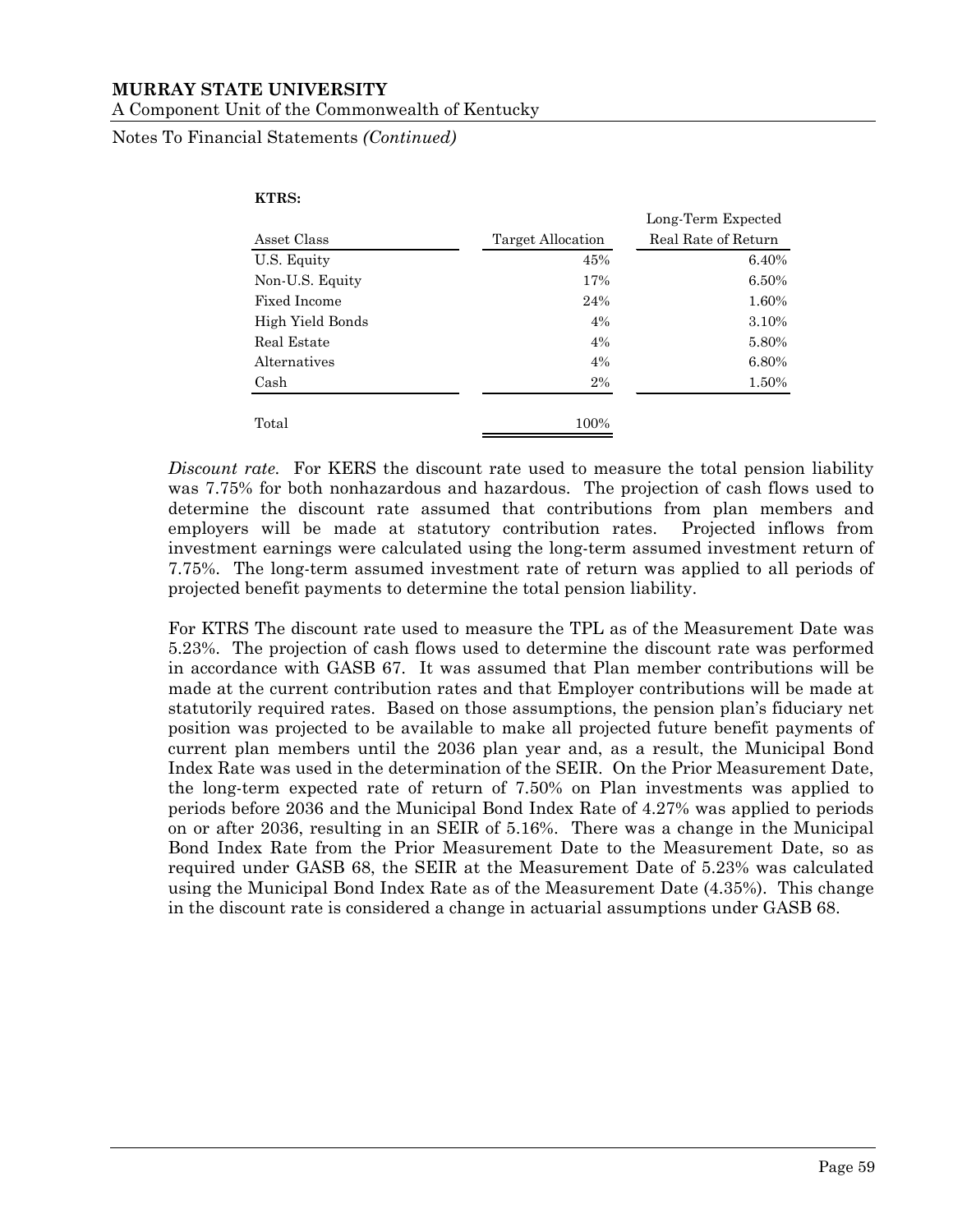Notes To Financial Statements *(Continued)*

*Sensitivity of Murray State University's proportionate share of the net pension liability to changes in the discount rate.* The following presents the University's proportionate share of the net pension liability calculated using the discount rates of 7.75% for KERS and 5.23% for KTRS, as well as what the University's proportionate share of the net pension liability would be if it were calculated using a discount rate that is 1-percentage-point lower (6.75% for KERS, 4.23% for KTRS) or 1-percentage-point higher (8.75% for KERS, 6.23% for KTRS) than the current rate:

|                                            | 1% Decrease      | Discount Rate    | 1% Increase      |
|--------------------------------------------|------------------|------------------|------------------|
| University's proportionate share - KERS-nh | \$<br>89,049,025 | \$<br>79,154,689 | \$<br>70,233,956 |
|                                            | 6.75%            | 7.75%            | 8.75%            |
| University's proportionate share - KERS-h  | 1,388,868        | 1,035,001        | 731,849          |
|                                            | 6.75%            | 7.75%            | 8.75%            |
| University's proportionate share - KTRS    | 192,674,472      | 153,391,029      | 120,964,165      |
|                                            | 4.23%            | 5.23%            | 6.23%            |

*Pension plan fiduciary net position.* Detailed information about the pension plans' fiduciary net position is available in the separately issued KERS and KTRS financial reports.

*KTRS Changes of assumptions.* In the 2011 valuation and later, the expectation of retired life mortality was changed to the RP-2000 Mortality Tables rather than the 1994 Group Annuity Mortality Table, which was used prior to 2011. In the 2011 valuation, rates of withdrawal, retirement, disability and mortality were adjusted to more closely reflect actual experience. In the 2011 valuation, the Board adopted an interest smoothing methodology to calculate liabilities for purposes of determining the actuarially determined contributions.

### **15. Component Units**

### *Murray State University Foundation, Inc.*

Murray State University Foundation, Inc. (Foundation) is a Kentucky nonprofit corporation formed to receive, invest and expend funds for the enhancement and improvement of the University. It is a legally separate, tax-exempt component unit of the University that manages certain endowments and investments on behalf of the University. The Foundation has a Board of Trustees separate from that of the University; however, the President and certain other officers of the University are also officers of the Foundation. Although the University does not control the timing or amount of receipts from the Foundation, the majority of resources or income thereon that the Foundation holds and invests is restricted to the activities of the University by the donors. Because these restricted resources held by the Foundation can only be used by, or for the benefit of, the University, the Foundation is considered a component unit of the University and is discretely presented in the University's financial statement package.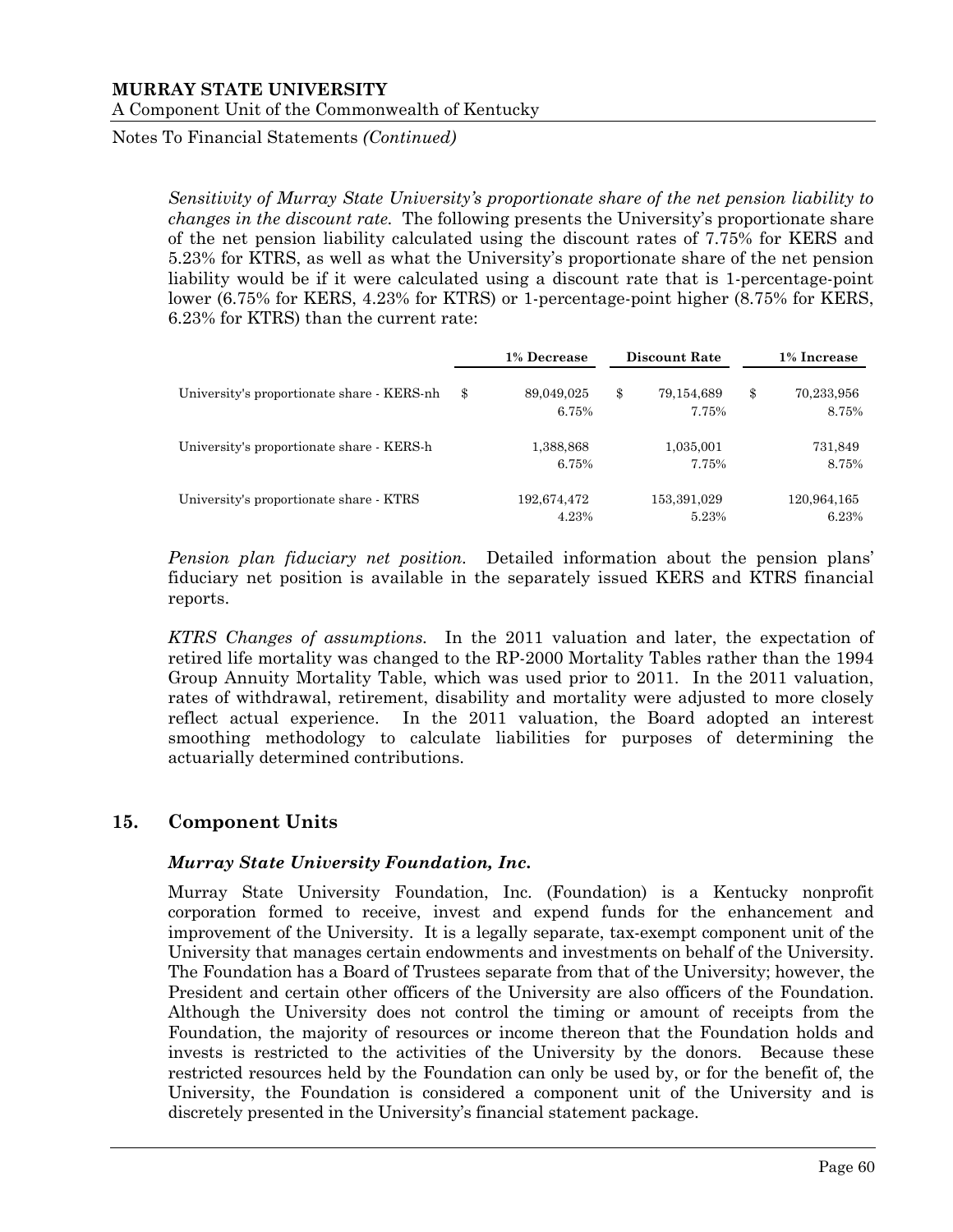Notes To Financial Statements *(Continued)*

During the years ended June 30, 2015 and 2014, the Foundation made payments of \$3,108,767 and \$2,651,227, respectively, on behalf of the University from restricted sources. Accounts receivable at June 30, 2015 and 2014, from the Foundation were \$295,699 and \$324,380, respectively. Accounts payable to the Foundation as of June 30, 2015 and 2014 were not significant. Complete financial statements for the Foundation can be obtained from the MSU Foundation Office, 100 Nash House, Murray, Kentucky 42071.

Significant notes to the Foundation's financial statements are as follows:

### *a) Investments and Investment Return*

Investments at June 30 consisted of:

|                                       | 2015            | 2014                       |
|---------------------------------------|-----------------|----------------------------|
|                                       |                 |                            |
| Money market mutual funds             | \$<br>2,576,243 | 4,597,389<br>\$            |
| Certificates of deposit               | 4,533,909       | 4,028,672                  |
| Equity securities                     | 38.044.665      | 48,238,839                 |
| Cash value of life insurance policies | 220,895         | 207.071                    |
| Mutual funds                          | 24,426,858      | 20,047,816                 |
| Asset-backed bonds                    | 2.389.241       | 200.250                    |
| Mortgage-backed bonds                 | 3,193,967       | 1,371,708                  |
| Government bonds                      | 16,158,901      | 10,021,623                 |
| Municipal bonds                       | 430,987         | 434,790                    |
| Corporate bonds                       | 6,121,057       | 5,470,351                  |
| Annuities                             | 447,208         | 517,916                    |
|                                       |                 |                            |
|                                       | \$98,543,931    | 95.136.425<br>$\mathbb{S}$ |

Total investment return is comprised of the following:

|                                                           | 2015            | 2014 |           |
|-----------------------------------------------------------|-----------------|------|-----------|
| Interest and dividend income                              | \$<br>1,620,888 | \$.  | 1,386,047 |
| Realized gains on investments<br>reported at fair value   | 4,218,361       |      | 2,605,991 |
| Unrealized gains on investments<br>reported at fair value | (2,960,525)     |      | 5,938,785 |
|                                                           | 2,878,724       |      | 9,930,823 |

The Foundation's temporarily and permanently restricted net assets include various endowment funds established by donors.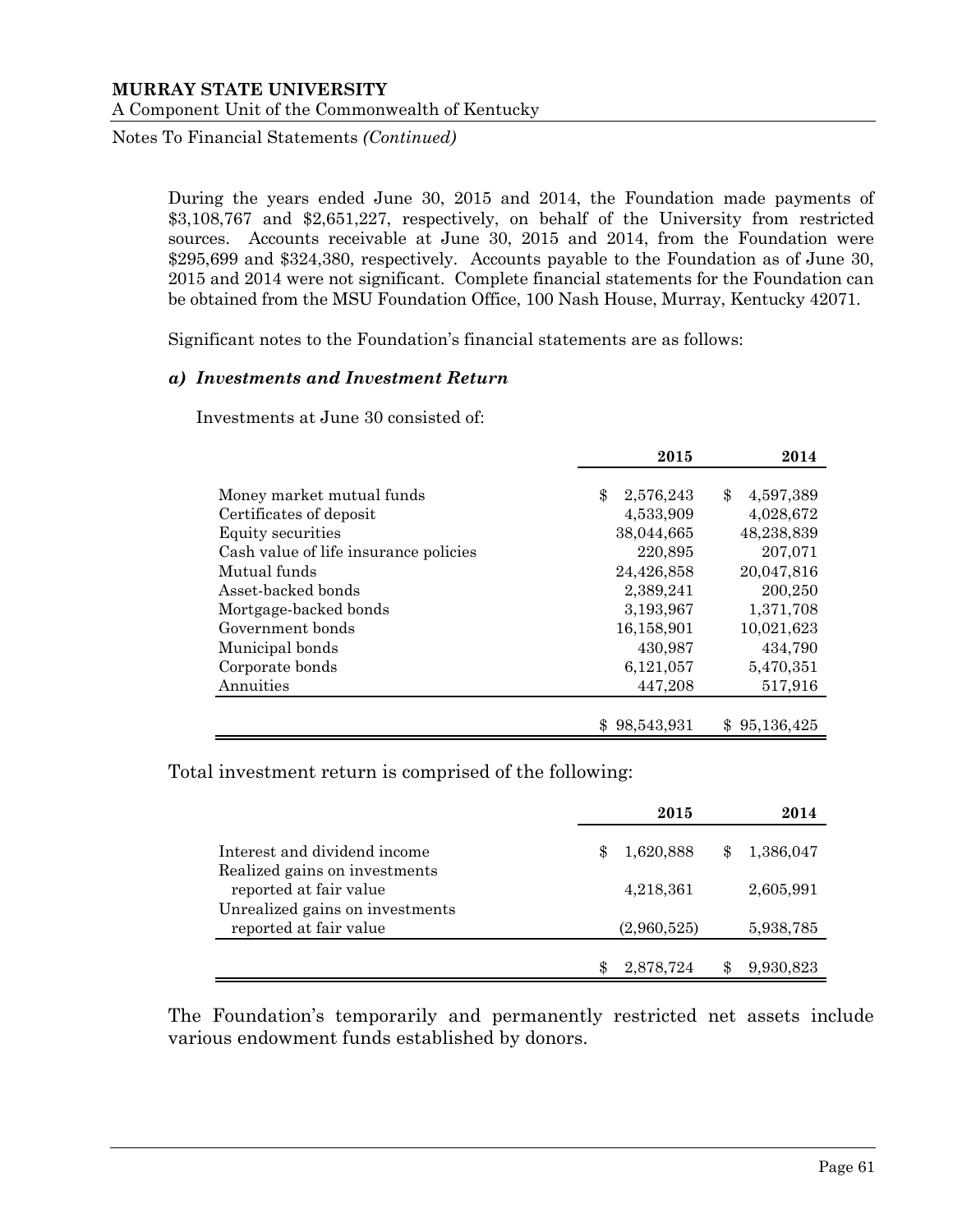A Component Unit of the Commonwealth of Kentucky

Notes To Financial Statements *(Continued)*

### *b) Assets Held for Others*

Assets held for others represent resources in the possession of, but not under the control of, the Foundation. Assets held for others as of June 30 were as follows:

|                                                                                    | 2015                                | 2014                                |
|------------------------------------------------------------------------------------|-------------------------------------|-------------------------------------|
| Murray State University<br>Murray State University Alumni Association<br>$0$ thers | \$24,294,607<br>1,215,400<br>45.392 | \$24,592,501<br>1,297,960<br>45,884 |
|                                                                                    | \$25,555,399                        | 25,936,345                          |

### *c) Annuities and Trusts Payable*

The Foundation has been the recipient of several gift annuities which require future payments to the donor or their named beneficiaries. The assets received from donors are recorded at fair value on the date of the gift. The Foundation has recorded a liability at June 30, 2015 and 2014 of \$1,282,093 and \$1,040,876, respectively, which represents the present value of the future gift annuity obligations. The liability has been determined using discount rates ranging from 1.2% to 7.0%.

The Foundation administers several charitable remainder unitrusts and annuity trusts. A charitable remainder trust provides for the payment of distributions to the grantor or other designated beneficiaries over the trust's term (usually the designated beneficiary's lifetime), either in the form of a percentage of the fair value of the trust's assets (unitrust) or in the form of a specified dollar amount (annuity trust). At the end of the trust's term, the remaining assets are available for the Foundation's use. The portion of the trust attributable to the future interest of the Foundation is recorded in the statement of activities as temporarily restricted contributions in the period the trust is established. Assets (investments) held in the charitable remainder trusts are recorded at fair value in the Foundation's statement of financial position. The present value of the estimated future payments were \$4,558,492 and \$3,651,000 at June 30, 2015 and 2014, respectively, which was calculated using discount rates ranging from 1.8% to 8%, and applicable mortality tables.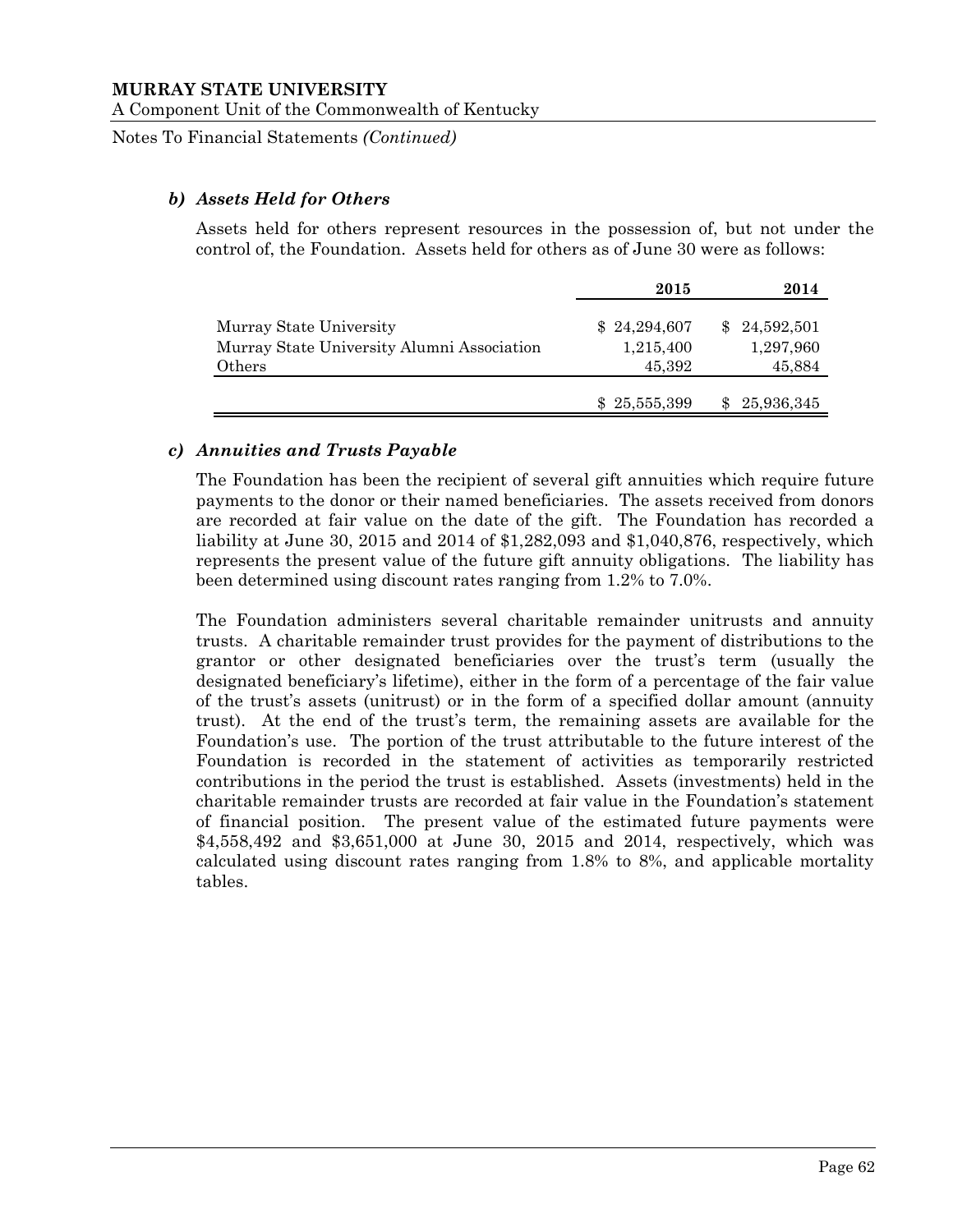A Component Unit of the Commonwealth of Kentucky

Notes To Financial Statements *(Continued)*

### *d) Net Assets*

### **Temporarily Restricted Net Assets**

Temporarily restricted net position at June 30 is available for the following purposes:

|                                       | 2015         | 2014         |
|---------------------------------------|--------------|--------------|
|                                       |              |              |
| Scholarships                          | \$12,612,123 | \$14,560,634 |
| Instruction and institutional support | 11, 131, 793 | 9,732,155    |
| Chairs and professorships             | 667,163      | 531,151      |
|                                       |              |              |
|                                       | \$24,411,079 | \$24,823,940 |

Permanently restricted net assets at June 30 are restricted to:

|                                         | 2015         | 2014         |
|-----------------------------------------|--------------|--------------|
| Investment in perpetuity, the income of |              |              |
| which is expendable to support:         |              |              |
| Scholarships                            | \$28,873,018 | \$27,694,545 |
| Instruction and institutional support   | 7,610,187    | 7,372,831    |
| Chairs and professorships               | 2,263,095    | 2,137,703    |
| Operations of the Golf Course           | 191,890      | 191,733      |
| Operating activities of the Foundation  | 391,624      | 385,987      |
|                                         |              |              |
|                                         | \$39,329,814 | \$37,782,799 |

Net assets were released from donor restrictions by incurring expenses satisfying the restricted purposes or by occurrence of other events specified by donors.

|                                                       | 2015 |                        |     | 2014                   |  |
|-------------------------------------------------------|------|------------------------|-----|------------------------|--|
| Scholarships<br>Instruction and institutional support |      | 1,438,093<br>1,670,674 |     | 1,446,813<br>1,204,414 |  |
|                                                       |      | 3,108,767              | \$. | 2,651,227              |  |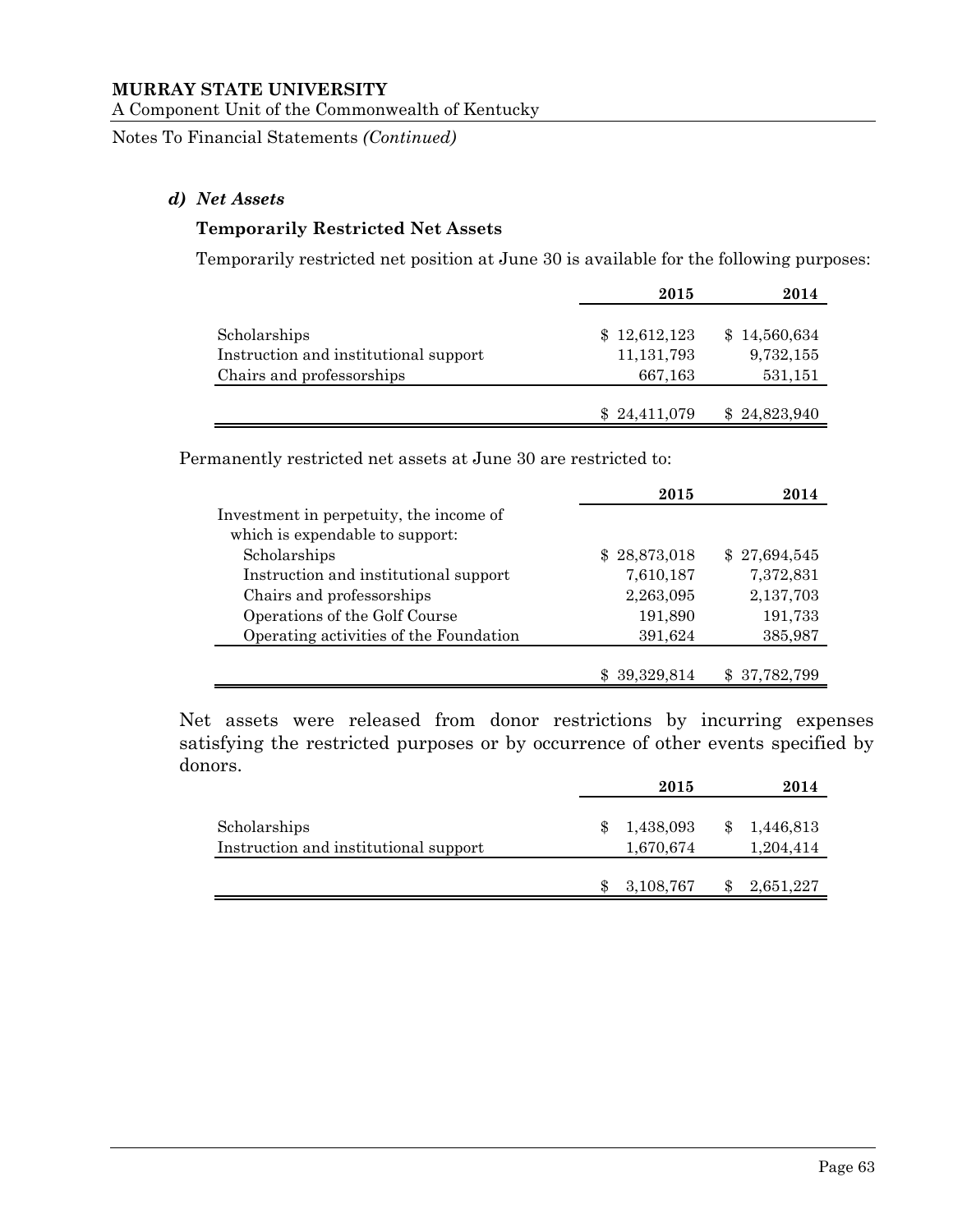Notes To Financial Statements *(Continued)*

### *Murray State University Athletic Foundation, Inc.*

Murray State University Athletic Foundation, Inc. (Racer Foundation) was a Kentucky nonprofit corporation formed to enhance the academic and athletic experience of the University student-athlete. The Racer Foundation had a Board of Directors separate from that of the University. The University did not control the timing or amount of receipts from the Racer Foundation, the majority of resources or income thereon that the Racer Foundation held and invested. The resources held by the Racer Foundation can only be used by, or for the benefit of, the University. The Racer Foundation was considered a component unit of the University. The Racer Foundation financial statements are not presented in the University's financial statements since they were not material to the University's financial statements.

In June 2014, the Murray State University Athletic Foundation, Inc. was dissolved. Assets, consisting of cash and real estate held for sale, were gifted to the Murray State University Foundation. Liabilities, consisting of payables to Murray State University, were written off as bad debt expense.

### **16. Risk Management**

The University is exposed to various risks of loss related to torts; theft of, damage to and destruction of assets; error and omission; employee injuries and illnesses; natural disasters and employee health and accident benefits. Commercial insurance coverage is purchased for claims arising from such matters other than those related to workers' compensation, natural disasters and employee health benefits. Settled claims have not exceeded this commercial coverage in any of the three preceding years. The Commonwealth of Kentucky self insures workers' compensation benefits for all state employees, including University employees. Claims are administered by the Risk Management Services Corporation.

### *Claims and Litigation*

The University is a defendant in various lawsuits. It is the opinion of management and its legal counsel, based in part on the doctrine of sovereign immunity and other statutory provisions, that the ultimate outcome of litigation will not have a material effect on the future operations or financial position of the University.

### *Commitments*

The University has outstanding commitments under construction contracts of approximately \$75,349,102 and \$3,007,797 as of June 30, 2015 and 2014, respectively.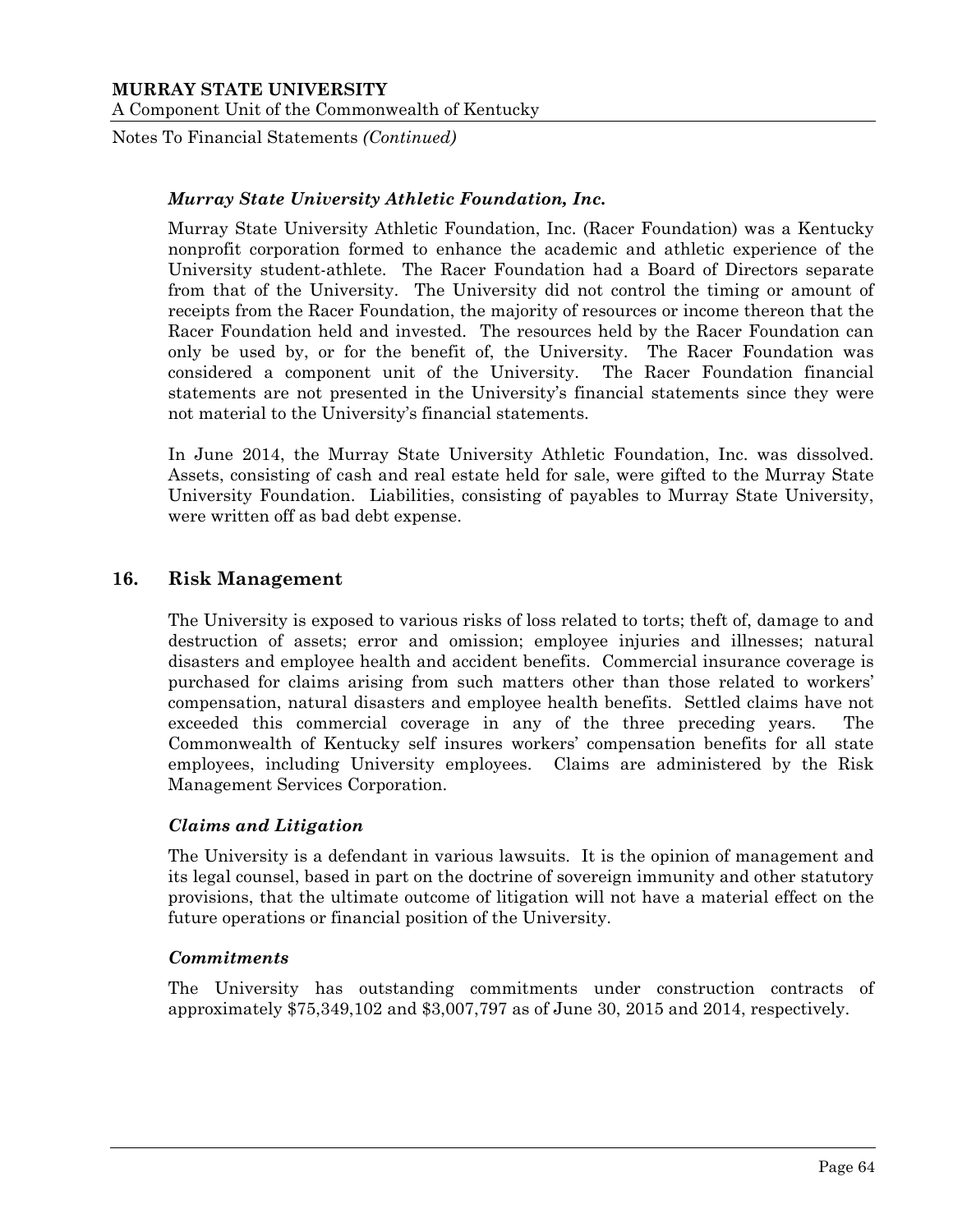Notes To Financial Statements *(Continued)*

#### *Government Grants*

The University is currently participating in numerous grants from various departments and agencies of the federal and state governments. The expenditures of grant proceeds must be for allowable and eligible purposes. Single Audits and audits by the granting department or agency may result in requests for reimbursement of unused grant proceeds or disallowed expenditures. Upon notification of final approval by the granting department or agency, the grants are considered closed.

### *Perkins Loan Program*

The University participates in the Federal Perkins Loan Program, under which loans are provided to eligible students and repayments are made directly to the University to provide funding for future eligible participants in the program. Effective October 1, 2015, the Department of Education has stipulated that new loans may not be disbursed under the program (some limited exceptions to continue to award new loans have been made, but are not expected to be applicable for the University). Pursuant to GASB accounting standards, the University has recorded previous contributions from the Federal Government for this program as revenue (and related restricted net position) in the period that the funds were received. The closure of this program, while not certain or determinable at this point, could result in the University recording an obligation to refund previous Federal contributions received under this program to the Department of Education.

# **17. Natural Expense Classifications with Functional Classifications**

The University's operating expenses by functional classification for the years ended June 30 were as follows: **YEAR ENDED 30, 2015** 

|                  |                                                         |                                      |                                      |                                                                                                                | Total                      |
|------------------|---------------------------------------------------------|--------------------------------------|--------------------------------------|----------------------------------------------------------------------------------------------------------------|----------------------------|
| \$<br>57,581,464 | \$<br>6,146,296                                         | \$<br>180,559                        | 1,190,403<br>\$                      | \$                                                                                                             | $\mathbf{s}$<br>65,098,722 |
| 1,466,925        | 455,398                                                 | 270                                  | 55,234                               |                                                                                                                | 1,977,827                  |
| 5,895,890        | 1,735,418                                               | 190,241                              | 52,338                               |                                                                                                                | 7,873,887                  |
| 2,026,397        | 788,895                                                 | 93                                   | 61,883                               |                                                                                                                | 2,877,268                  |
|                  |                                                         |                                      |                                      |                                                                                                                |                            |
|                  |                                                         |                                      |                                      |                                                                                                                | 7,252,704                  |
|                  |                                                         |                                      |                                      |                                                                                                                |                            |
|                  |                                                         |                                      |                                      |                                                                                                                | 16,085,691                 |
|                  |                                                         |                                      |                                      |                                                                                                                |                            |
| 18,997,644       | 1,765,466                                               | 69,346                               | 179,495                              |                                                                                                                | 21,011,951                 |
|                  |                                                         |                                      |                                      |                                                                                                                |                            |
| 7,347,851        | 3,043,843                                               | 5,700,808                            | 30,318                               |                                                                                                                | 16,122,820                 |
|                  |                                                         |                                      |                                      | 13,231,654                                                                                                     | 13,231,654                 |
|                  | 8,919,737                                               |                                      |                                      |                                                                                                                | 8,919,737                  |
|                  |                                                         |                                      |                                      |                                                                                                                |                            |
| 8,081,510        | 12,337,468                                              | 2,841,207                            | 71,014                               |                                                                                                                | 23,331,199                 |
|                  |                                                         |                                      |                                      |                                                                                                                |                            |
|                  | 1,440,540                                               |                                      |                                      |                                                                                                                | 1,440,540                  |
| 115,958,597      | \$44,876,977                                            | 9,131,286<br>\$                      | 2,009,008<br>\$                      | 13,248,132                                                                                                     | 185,224,000<br>\$          |
|                  | Compensation<br>and Benefits<br>4,532,006<br>10,028,910 | Operations<br>2,385,405<br>5,858,511 | <b>Utilities</b><br>86,895<br>61,867 | Year Ended June 30, 2015<br><b>Natural Classification</b><br>Noncapitalized<br>Equipment<br>248,398<br>119,925 | Scholarships<br>16,478     |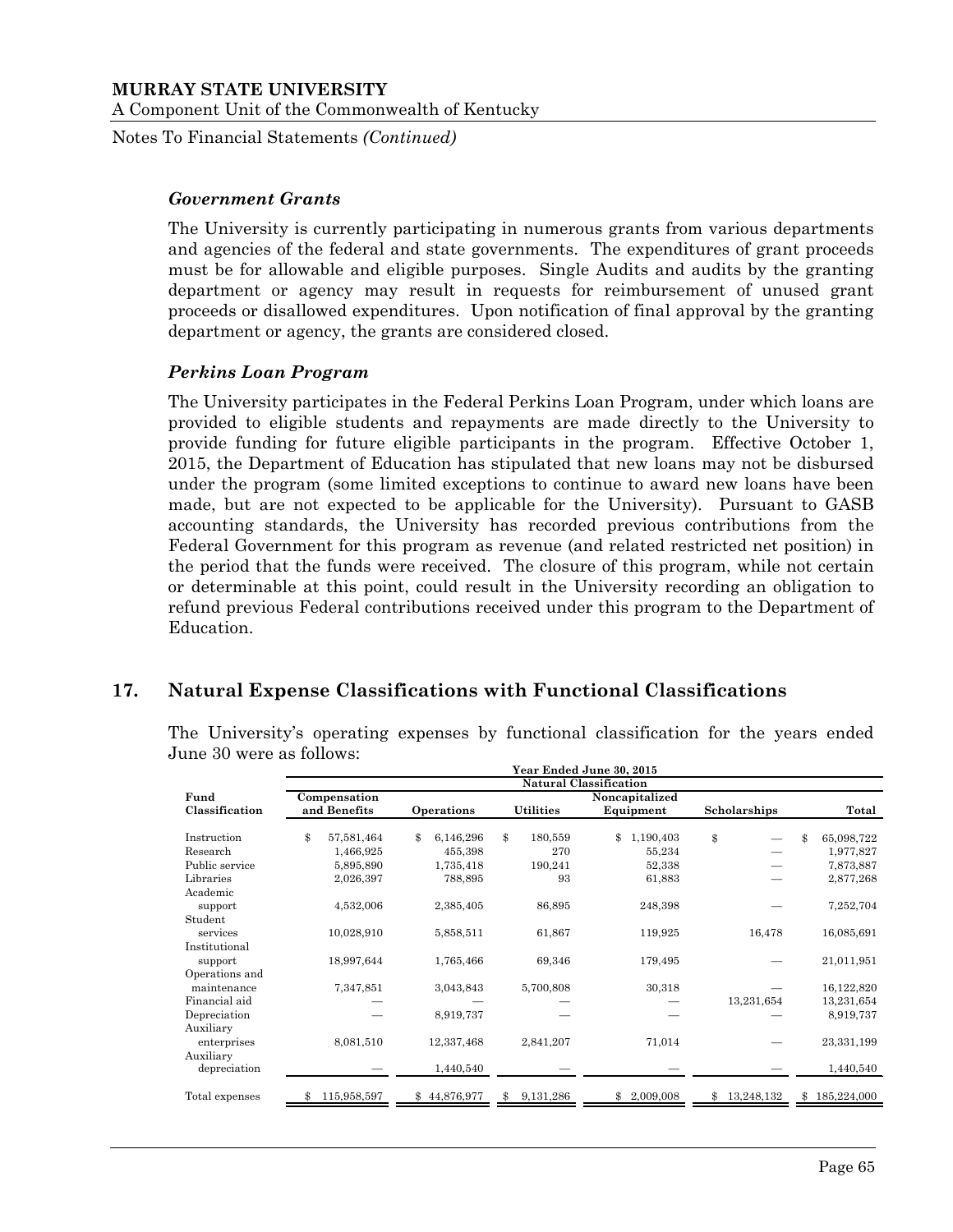#### A Component Unit of the Commonwealth of Kentucky

Notes To Financial Statements *(Continued)*

|                | Year Ended June 30, 2014<br><b>Natural Classification</b> |                  |                  |                 |                  |                   |  |  |
|----------------|-----------------------------------------------------------|------------------|------------------|-----------------|------------------|-------------------|--|--|
| Fund           | Compensation                                              |                  |                  | Noncapitalized  |                  |                   |  |  |
| Classification | and Benefits                                              | Operations       | <b>Utilities</b> | Equipment       | Scholarships     | Total             |  |  |
| Instruction    | \$<br>53,722,084                                          | \$<br>5,891,460  | \$<br>201,995    | \$<br>1,212,578 | \$               | \$<br>61,028,117  |  |  |
| Research       | 1,295,451                                                 | 404,893          |                  | 68,818          |                  | 1,769,162         |  |  |
| Public service | 5,673,020                                                 | 2,298,314        | 226,173          | 99,835          |                  | 8,297,342         |  |  |
| Libraries      | 1,916,065                                                 | 1,339,653        | 96               | 74,455          |                  | 3,330,269         |  |  |
| Academic       |                                                           |                  |                  |                 |                  |                   |  |  |
| support        | 4,434,612                                                 | 2,464,007        | 50,735           | 269,158         |                  | 7,218,512         |  |  |
| Student        |                                                           |                  |                  |                 |                  |                   |  |  |
| services       | 9,501,562                                                 | 5,502,578        | 73,754           | 252,004         | 16,000           | 15,345,898        |  |  |
| Institutional  |                                                           |                  |                  |                 |                  |                   |  |  |
| support        | 17,795,980                                                | 1,809,969        | 84,195           | 108,280         |                  | 19,798,424        |  |  |
| Operations and |                                                           |                  |                  |                 |                  |                   |  |  |
| maintenance    | 7,158,150                                                 | 6,024,036        | 5,682,214        | 16,115          |                  | 18,880,515        |  |  |
| Financial aid  |                                                           |                  |                  |                 | 11,439,493       | 11,439,493        |  |  |
| Depreciation   |                                                           | 8,244,719        |                  |                 |                  | 8,244,719         |  |  |
| Auxiliary      |                                                           |                  |                  |                 |                  |                   |  |  |
| enterprises    | 7,459,358                                                 | 11,362,496       | 2,732,754        | 129,152         | 263,580          | 21,947,340        |  |  |
| Auxiliary      |                                                           |                  |                  |                 |                  |                   |  |  |
| depreciation   |                                                           | 1,277,967        |                  |                 |                  | 1,277,967         |  |  |
| Total expenses | 108,956,282                                               | 46,620,092<br>\$ | \$<br>9,051,916  | 2,230,395<br>\$ | 11,719,073<br>\$ | 178,577,758<br>\$ |  |  |

### **18. Segment Information**

A segment is an identifiable activity reported as a stand-alone entity for which one or more revenue bonds are outstanding. A segment has a specifically identifiable revenue stream pledged in support of revenue bonds and has related expenses, gains and losses and assets and liabilities that are required by an external party to be accounted for separately. The Susan E. Bauernfeind Student Recreation and Wellness Center is the University's only reportable segment.

#### *Susan E. Bauernfeind Student Recreation and Wellness Center*

The University entered into an agreement with the City of Murray, Kentucky on December 30, 2002, to finance the construction of a student recreation/wellness center. The University established a \$3.00 per credit hour student fee, effective for the Fall 2002 semester, to be designated as the Wellness Center Fee. A portion of the revenues from this fee will be used to fund all debt and debt related expenses according to the terms and provisions of the Memorandum of Agreement between the University and the City of Murray.

The City of Murray refinanced the original bonds in the spring of 2012 to take advantage of an overall decrease in net interest costs. The terms of original agreement between the University and the City of Murray remained unchanged, with the exception of changes in the amount of debt and interest payments.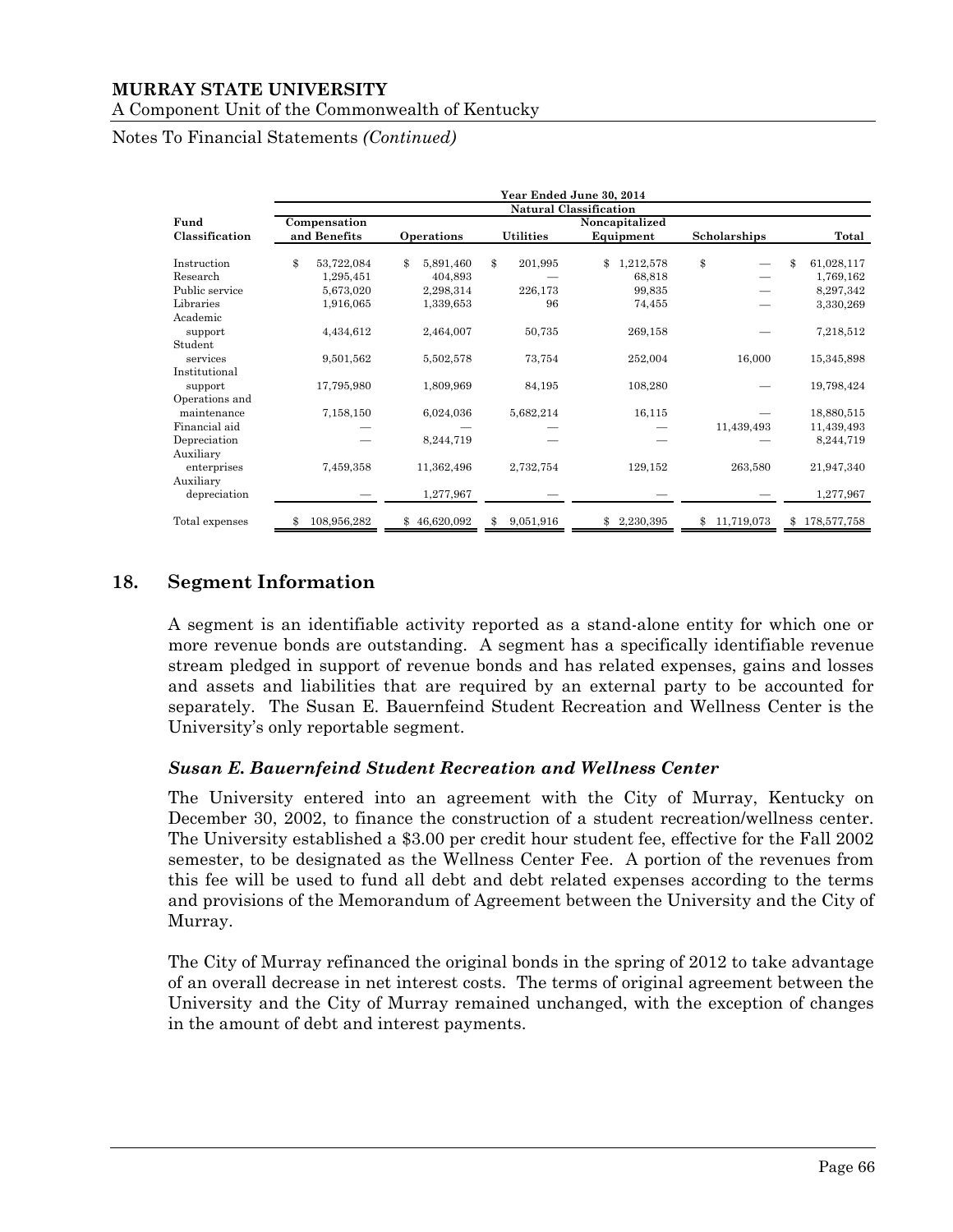A Component Unit of the Commonwealth of Kentucky

Notes To Financial Statements *(Continued)*

Condensed financial information as of and for the years ended June 30 of the University's Wellness Center segment is as follows:

### *Wellness Center - Condensed Statements of Net Position*

|                                      | 2015            | 2014            |
|--------------------------------------|-----------------|-----------------|
| Assets                               |                 |                 |
| Current assets                       | \$<br>629,198   | \$<br>534,758   |
| Noncurrent assets                    | 1,823,292       | 1,753,477       |
| Capital assets, net of accumulated   |                 |                 |
| depreciation                         | 7,781,368       | 8,050,083       |
| Total assets                         | 10,233,858      | 10,338,318      |
| Deferred outflows of resources       |                 |                 |
| Bond refunding loss                  | 343,125         | 362,411         |
| Total deferred outflows of resources | 343,125         | 362,411         |
| Liabilities                          |                 |                 |
| Current liabilities                  | 35,106          | 35,161          |
| Noncurrent liabilities               | 8,464,999       | 8,789,999       |
| Total liabilities                    | 8,500,105       | 8,825,160       |
| Net position                         |                 |                 |
| Net invested in capital assets       | (340,507)       | (377,506)       |
| Restricted                           |                 |                 |
| Expendable capital                   | 1,046,921       | 982,318         |
| Expendable debt service              | 741,524         | 735,967         |
| Unrestricted                         | 628,940         | 534,790         |
| Total net position                   | \$<br>2,076,878 | 1,875,569<br>\$ |

#### *Wellness Center - Condensed Statements of Revenues, Expenses and Changes in Net Position*

|                                 | 2015            | 2014            |
|---------------------------------|-----------------|-----------------|
| Operating revenues              | \$<br>110,030   | \$<br>88,541    |
| Operating expenses              | (430, 482)      | (549, 526)      |
| Depreciation expense            | (268, 715)      | (268, 715)      |
| Operating loss                  | (589, 167)      | (729,700)       |
| Nonoperating revenues           | 790,476         | 1,090,734       |
| Change in net position          | 201,309         | 361,034         |
| Net position, beginning of year | 1,875,569       | 1,514,535       |
| Net position, end of year       | 2,076,878<br>\$ | 1,875,569<br>\$ |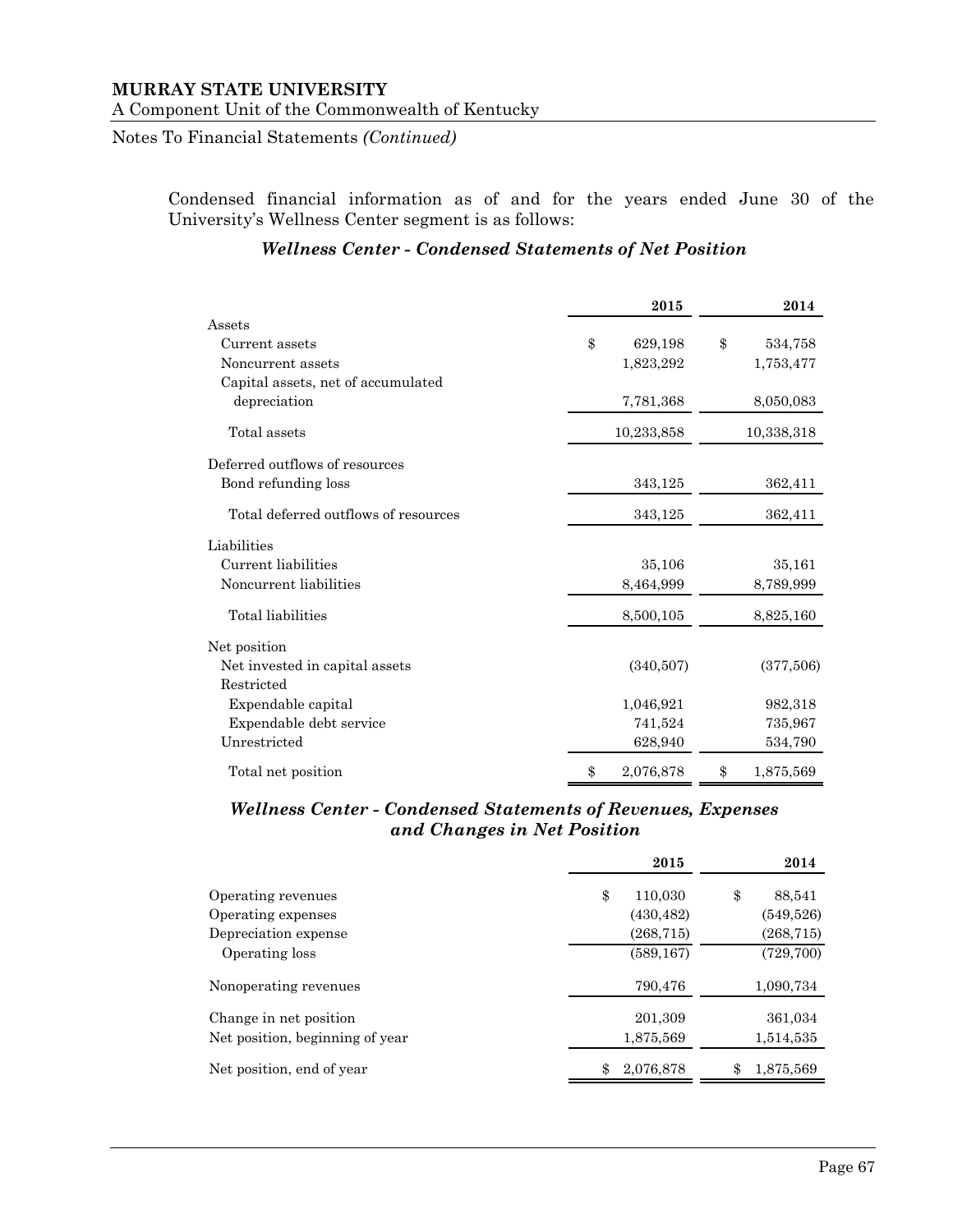A Component Unit of the Commonwealth of Kentucky

Notes To Financial Statements *(Continued)*

|                                          | 2015             | 2014             |
|------------------------------------------|------------------|------------------|
| Cash flows from:                         |                  |                  |
| Operating activities                     | \$<br>(420, 452) | \$<br>(460, 688) |
| Noncapital financing activities          | 451,116          | 573,638          |
| Capital and related financing activities | 128,258          | 224,611          |
| Investing activities                     | 5,042            | 6,055            |
| Net increase in cash                     | 163,964          | 343,616          |
| Cash, beginning of year                  | 2,288,267        | 1,944,651        |
| Cash, end of year                        | \$<br>2,452,231  | \$<br>2,288,267  |

### *Wellness Center - Condensed Statements of Cash Flows*

# **19. Risk and Uncertainties**

The University invests in various investment securities. Investment securities are exposed to various risks such as interest rate, market and credit risks. Due to the level of risk associated with certain investment securities, it is at least reasonably possible that changes in values of investment securities will occur in the near term and that such change could materially affect the investment amounts reported in the balance sheets.

### **20. Current Economic Conditions**

The current economic environment presents the University with unprecedented circumstances and challenges which, in some cases, have resulted in declines in contributions, governmental support and grant revenue. The financial statements have been prepared using values and information currently available to the University.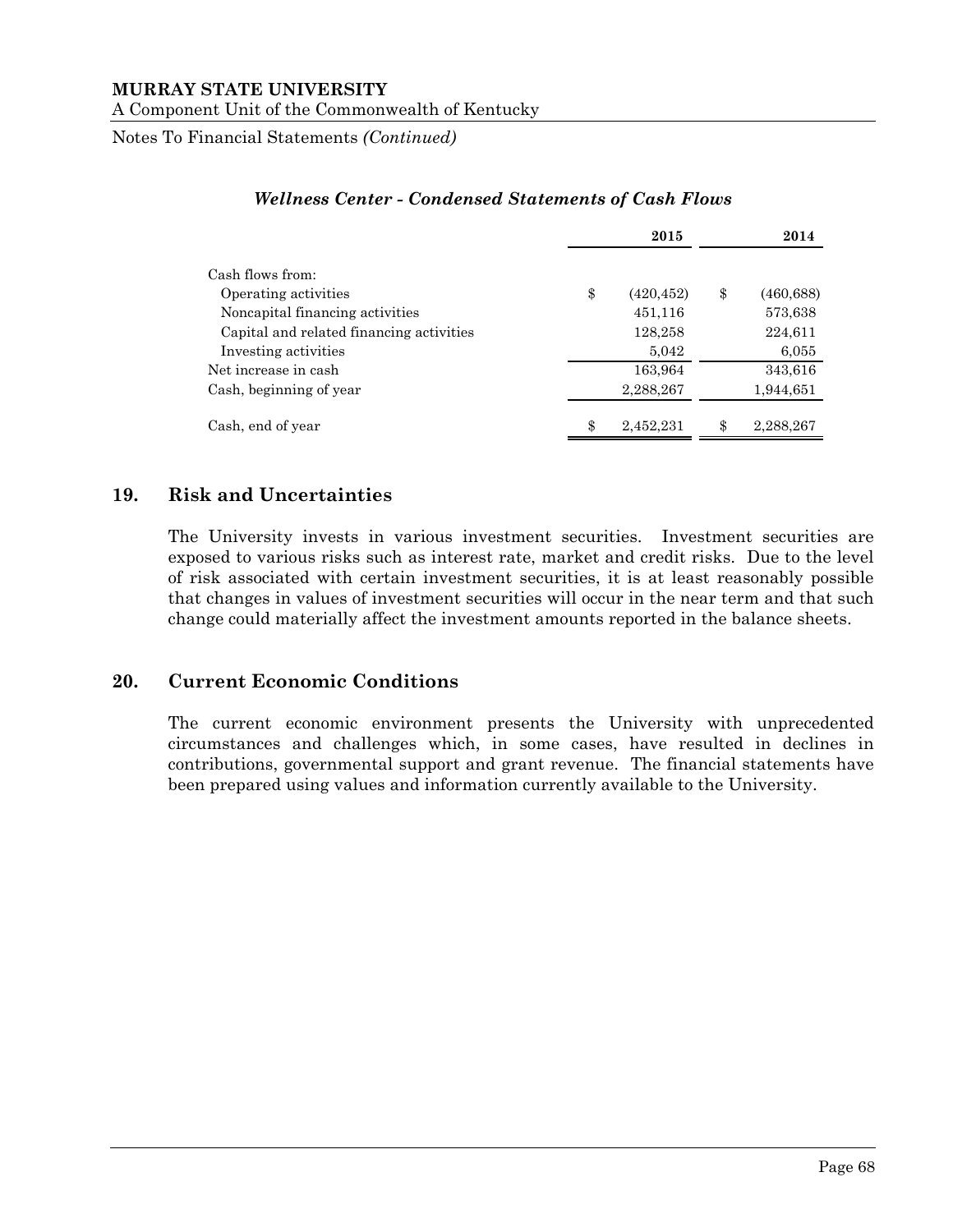# **SCHEDULES OF REQUIRED SUPPLEMENTARY INFORMATION For The Year Ended June 30, 2015**

### **Proportionate Share Of The Net Pension Liability**

#### **KERS-Non-Hazardous Pension Plan**

|                                                                                                                     | <b>June 30, 2014</b> |
|---------------------------------------------------------------------------------------------------------------------|----------------------|
| Actuarial Valuation Data                                                                                            |                      |
| University's proportion of the net pension<br>liability                                                             | 0.882259%            |
| University's proportionate share of the<br>net pension liability                                                    | \$<br>79,154,689     |
| University's covered-employee payroll                                                                               | \$<br>13,917,604     |
| University's proportionate share of the<br>net pension liability as a percentage<br>of its covered-employee payroll | 568.74%              |
| Plan fiduciary net position as a<br>percentage of the total pension<br>liability                                    | 22.32%               |
| <b>KERS-Hazardous Pension Plan</b>                                                                                  |                      |
|                                                                                                                     | June 30, 2014        |
| <b>Actuarial Valuation Data</b>                                                                                     |                      |
|                                                                                                                     |                      |
| University's proportion of the net pension<br>liability                                                             | 0.405301%            |
| University's proportionate share of the<br>net pension liability                                                    | \$<br>1,035,001      |
| University's covered-employee payroll                                                                               | \$<br>523,146        |
| University's proportionate share of the<br>net pension liability as a percentage<br>of its covered-employee payroll | 197.84%              |
| Plan fiduciary net position as a<br>percentage of the total pension<br>liability                                    | 68.74%               |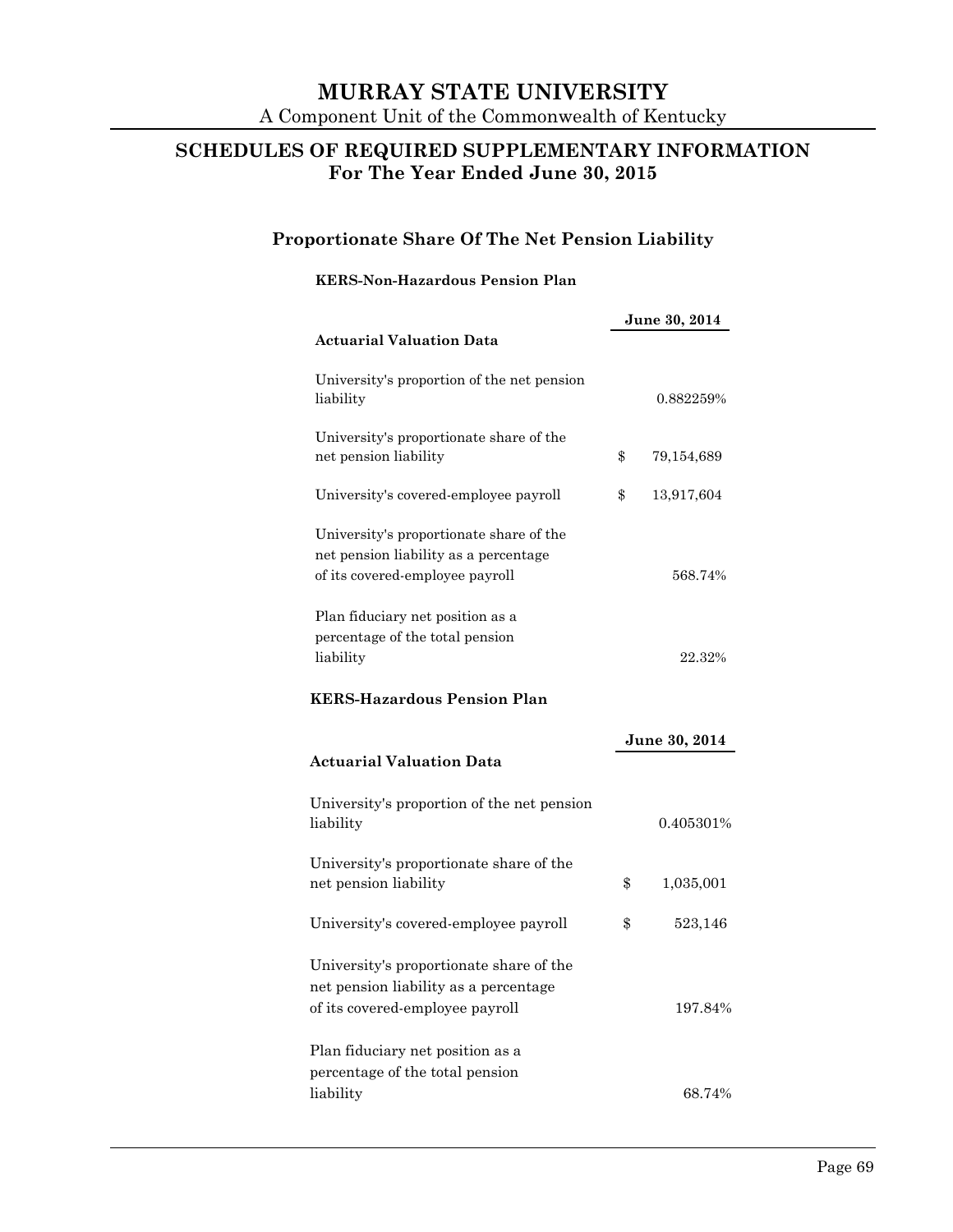# **SCHEDULES OF REQUIRED SUPPLEMENTARY INFORMATION** *(Continued)*  **For The Year Ended June 30, 2015**

### **Proportionate Share Of The Net Pension Liability** *(Continued)*

#### **KTRS Pension Plan**

|                                                                                                                     | June 30, 2014     |
|---------------------------------------------------------------------------------------------------------------------|-------------------|
| <b>Actuarial Valuation Data</b>                                                                                     |                   |
| University's proportion of the net pension<br>liability                                                             | 0.710400\%        |
| University's proportionate share of the<br>net pension liability                                                    | \$<br>153,391,029 |
| University's covered-employee payroll                                                                               | \$<br>24,460,052  |
| University's proportionate share of the<br>net pension liability as a percentage<br>of its covered-employee payroll | 627.11%           |
| Plan fiduciary net position as a<br>percentage of the total pension<br>liability                                    | 45.59%            |

These schedules will ultimately present ten years of data when available.

### **Schedules of Murray State University Contributions**

#### **KERS-Non-Hazardous Pension Plan**

|                                                                         | June 30, 2015    |
|-------------------------------------------------------------------------|------------------|
| <b>Fixed Year</b>                                                       |                  |
| Contractually required contribution                                     | \$<br>4,316,235  |
| Contributions in relation to the<br>contractually required contribution | (4,316,235)      |
| Contribution deficiency                                                 |                  |
| University's covered-employee payroll                                   | \$<br>13,917,604 |
| Contributions as a percentage of<br>covered-employee payroll            | 31.01%           |